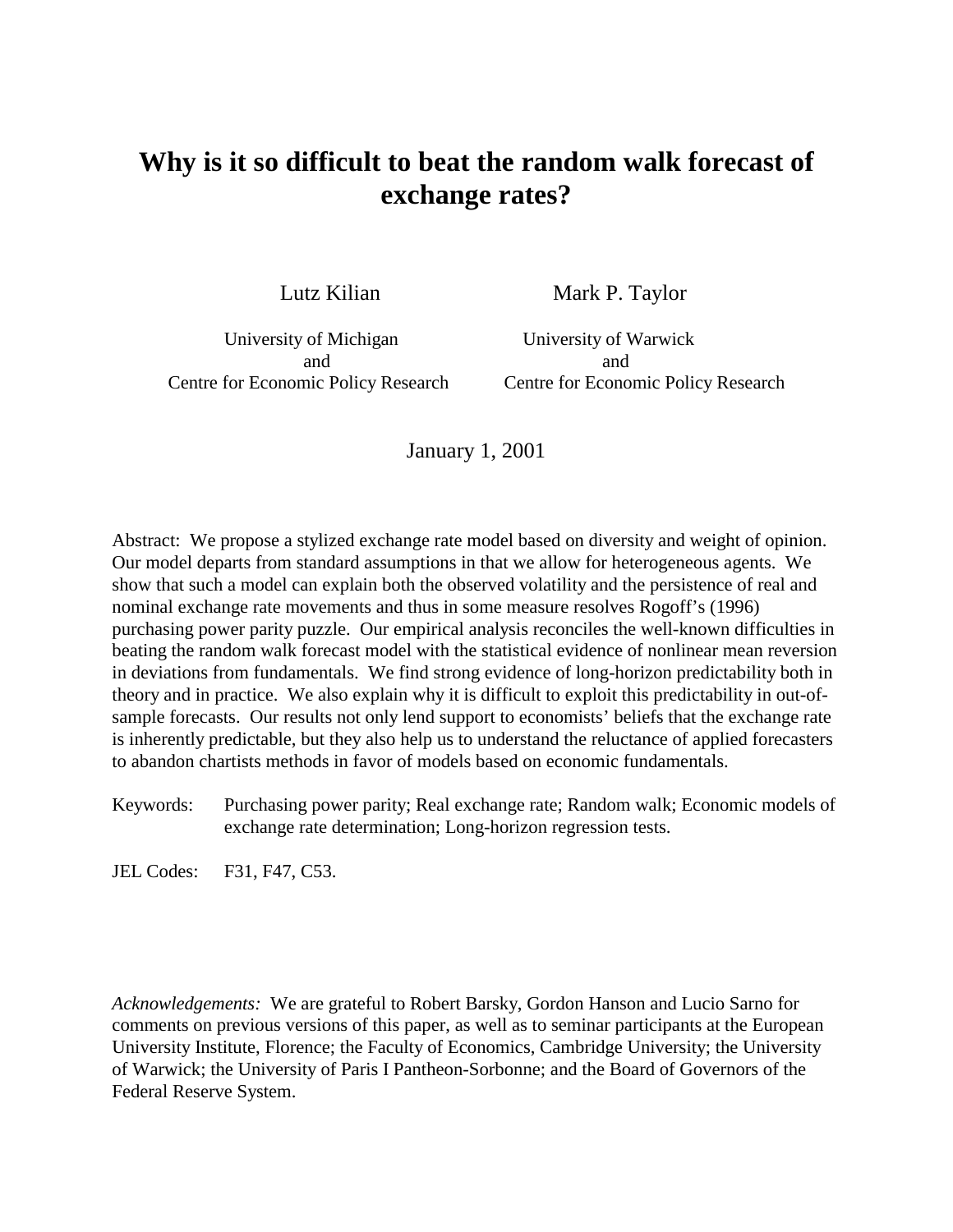### **1. Introduction**

After nearly two decades of research since Meese and Rogoff's pioneering work on exchange rate predictability (see Meese and Rogoff, 1983a,b), the goal of exploiting economic models of exchange rate determination to beat naïve random walk forecasts remains as elusive as ever (see Taylor, 1995). One possible explanation is simply that standard economic models of exchange rate determination are inadequate. Indeed, this appears to be the response of many professional exchange rate forecasters (see e.g. Cheung and Chinn, 1999), although this interpretation seems to go against deeply held beliefs among many economists.

A more charitable interpretation of the dismal forecast performance of economic exchange rate models is that the theory is fundamentally sound, but its empirical implementation as a linear statistical model is flawed. In that view, economic models of the exchange rate imply long-run equilibrium conditions only, toward which the economy adjusts in a nonlinear fashion. Indeed, there has been recent work documenting various nonlinearities in deviations of the spot exchange rate from economic fundamentals (e.g. Balke and Fomby, 1997; Taylor and Peel, 2000; Taylor, Peel and Sarno, 2001). This literature differs from the earlier literature on nonlinear exchange rate forecasting in that it is based on equilibrium conditions derived from economic theory. The evidence of nonlinear mean reversion in the deviation from equilibrium has raised expectations that, with the appropriate nonlinear structure, economic models of the exchange rate will prove useful for forecasting, at least at longer horizons.

The question of forecast accuracy traditionally has been an important test of the credibility of economic models of exchange rate determination. However, the forecast performance of nonlinear models based on economic theory has been left largely unexplored. Part of the problem relates to technical difficulties in implementing forecast accuracy tests in a nonlinear framework while another part is related to the small samples of data available for empirical work. Moreover, what has been lacking is a convincing economic explanation of the source of the nonlinearities found in empirical work. Some possible explanations include peso problems, fads, and transaction costs, but none provide a compelling explanation of long swings in nominal exchange rates such as the large and persistent overvaluation of the dollar during the mid-1980s, nor do they explain the observed volatility in real and nominal exchange rates.

Our starting point is that any satisfactory model of exchange rates must be able to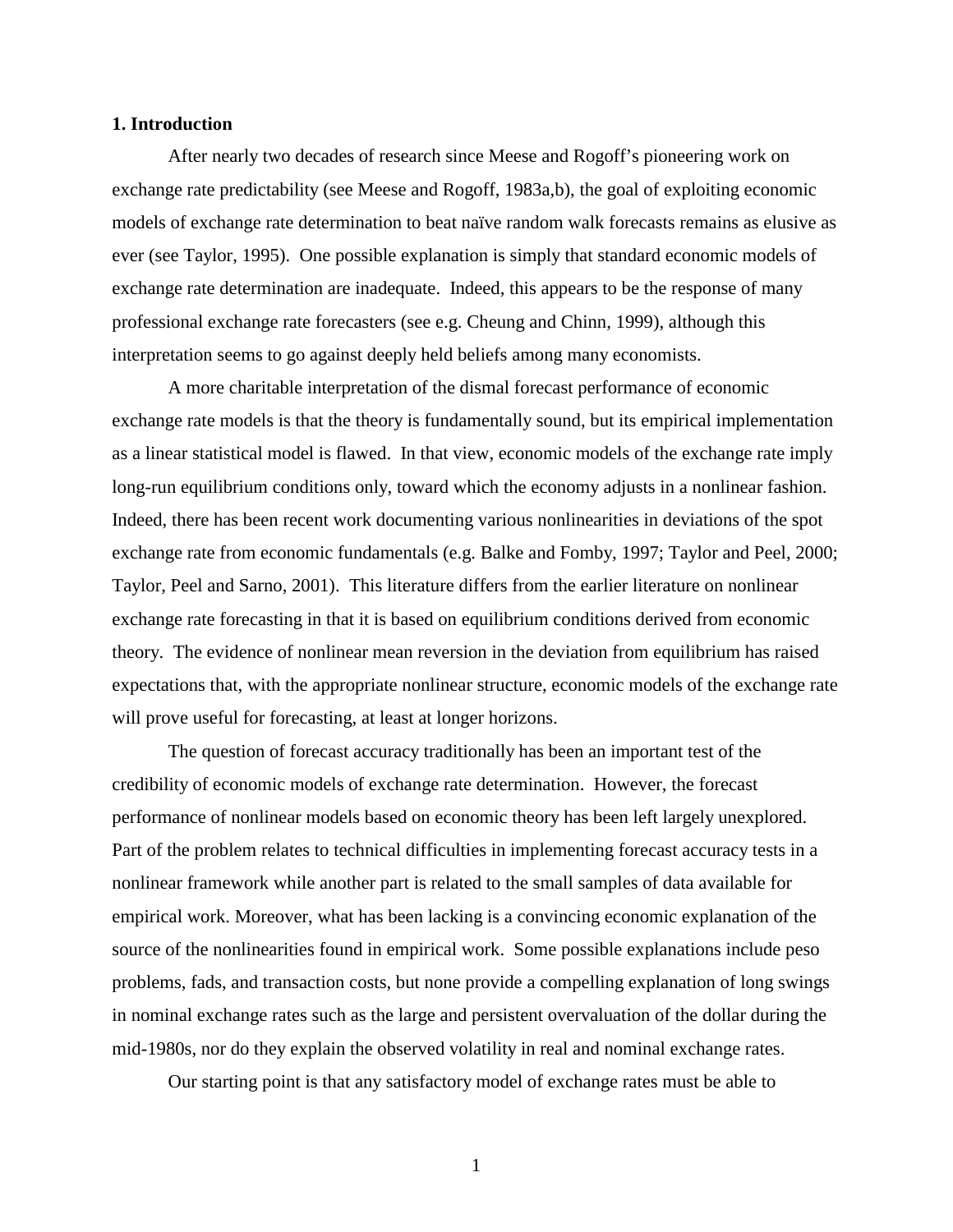explain: (1) the existence of large deviations from macroeconomic fundamentals, (2) the persistence of these deviations over time, and (3) the short-term volatility of deviations from fundamentals. Our first contribution in this paper is to offer a new theoretical explanation of exchange rate movements that is consistent with all three of these empirical regularities. In section 2, we propose a stylized model based upon previous research into the behavior of foreign exchange traders, that endogenously generates nonlinear threshold dynamics in the exchange rate and that is capable of generating exchange rate data which exhibit both volatility and large and persistent deviations from fundamentals. Although the model is highly stylized, we believe that it contributes to our understanding of exchange rate behavior.

In Section 3, we provide empirical evidence of threshold dynamics in the form of estimates of exponential smooth threshold autoregressive (ESTAR) models linking movements in the nominal exchange rate nonlinearly to movements in underlying economic fundamentals. This evidence is important for a number of reasons. First, it corroborates the evidence presented in Taylor, Peel and Sarno (2001) that there is strong - albeit nonlinear - mean reversion in dollar real exchange rates. Allowing for this nonlinearity goes some way towards solving Rogoff's (1996) 'purchasing power parity puzzle' concerning the apparently very slow speed of adjustment of real exchange rates. More pertinently to the present study, however, this evidence is important because it suggests that the exchange rate should be predictable, at least at longer forecast horizons and for larger sample sizes. In Section 4, we quantify the predictability of the exchange rate in an idealized setting using response surface techniques. We show that - in the presence of nonlinear mean reversion - the degree of predictability relative to the random walk forecast increases with the forecast horizon.

If the exchange rate is inherently predictable, why is it so difficult to beat the random walk forecast? We identify three reasons in this paper. First, forecast models based on linear mean reversion toward economic fundamentals are likely to be fundamentally mispecified. This fact goes a long way toward explaining the success of the random walk forecast for OECD exchange rates in earlier work (Meese and Rogoff, 1983a, 1983b). Second, even if nonlinear mean reversion is modeled correctly, the power of recursive-out-of-sample forecast tests may be too low to beat the random walk forecast in real time, given the short time span of post-Bretton Woods data. Third, our ESTAR model suggests that the strength of the link between the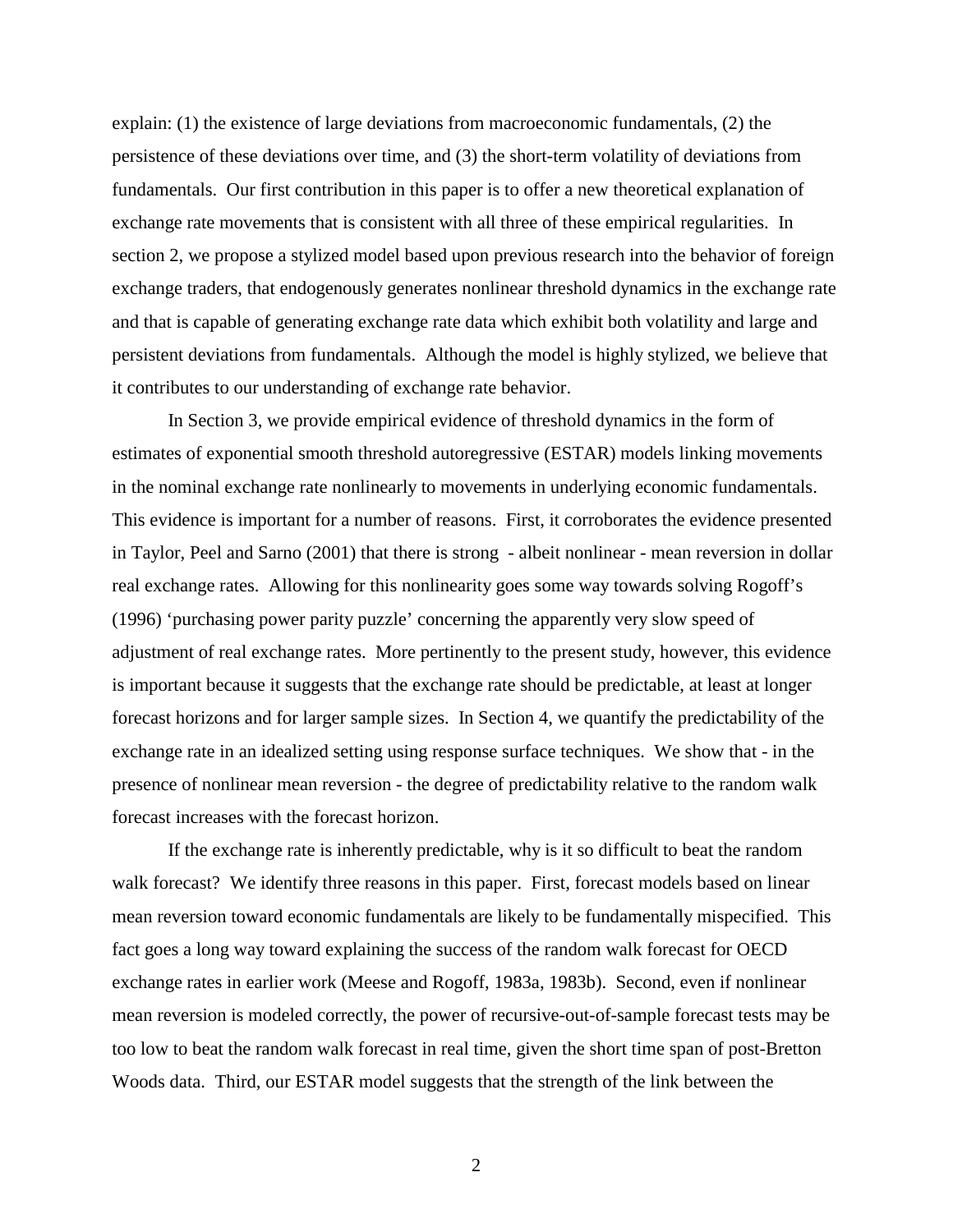exchange rate and fundamentals increases nonlinearly with the distance of the exchange rate from the level consistent with economic fundamentals. The closer the exchange rate is to its equilibrium value, the more random and less predictable will be the observed movements in the spot exchange rate. Thus, only unusually large departures from fundamentals in the sample path will reveal the inherent tendency toward mean reversion and such events may be rare along a given sample path, unless the sample size is large. This view is consistent with historical evidence that at least during periods of large departures from economic fundamentals (such as during hyperinflations), the exchange rate does seem to behave as suggested by economic theory (see Frenkel, 1976; Taylor and McMahon, 1988), whereas the evidence is much less clear during normal times (see Taylor, 1995).

How predictable nominal exchange rates are in the post-Bretton Woods era, is, of course, utimately an empirical question. Standard tests of exchange rate predictability are invalid in the presence of nonlinear mean reversion. In section 5, we develop a new empirical methodology for assessing the degree of predictability of nominal exchange rates in the presence of nonlinearities. We propose an easy-to-use statistical test of the relative forecast accuracy of our nonlinear model against the random walk model. The proposed test not only is highly accurate under the null of no exchange rate predictability, but has high power against plausible alternatives, even in small samples. Based on some illustrative examples, we find that the degree of predictability of the exchange rate tends to peak at horizons of one or two years. Power is considerably lower for recursive out-of-sample tests than for tests based on the full sample, but in both cases our ability to predict the exchange rate improves at longer horizons. Using this new test, in Section 6 we find strong in-sample evidence for seven countries that the predictability of the spot dollar exchange rate improves dramatically as the forecast horizon is lengthened from one quarter to several years. As in the power study, the evidence is much stronger for the in-sample tests than for the out-of-sample tests, but the pattern of predictability is similar. We conclude in Section 7.

### **2. Sources of Threshold Dynamics in Exchange Rates**

Recently, several papers have investigated the evidence of nonlinear adjustment in the deviation of spot exchange rates from macroeconomic fundamentals (e.g. Balke and Fomby, 1997; Taylor and Peel 2000; Taylor, Peel and Sarno 2001). Such nonlinearities are frequently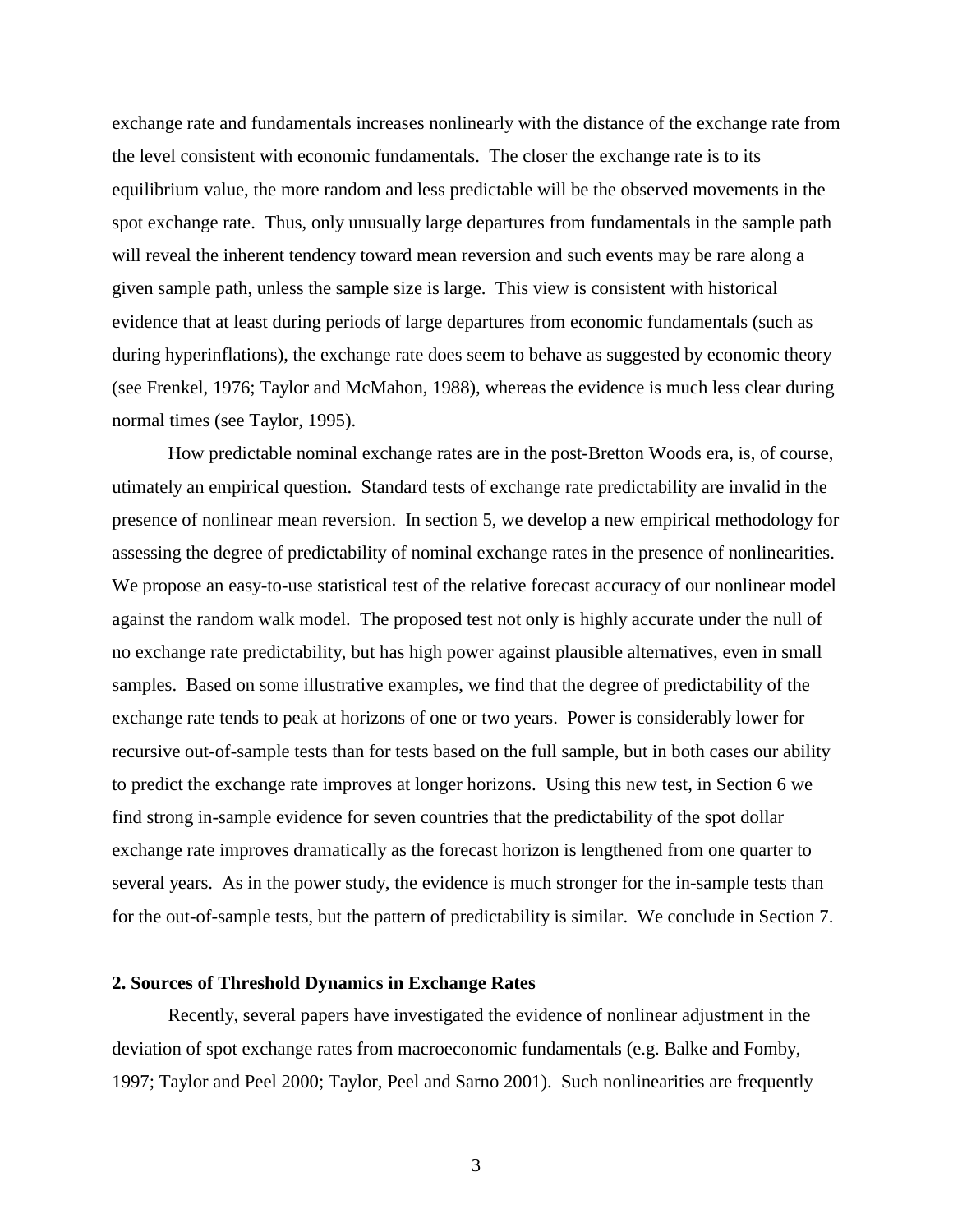motivated by the existence of transactions costs (see Dumas, 1992; Taylor, Peel and Sarno,  $2001$ ).<sup>1</sup> It might be argued, however, that transactions costs alone could not account for many of the observed very large movements in real exchange rates, either in terms of day-to-day volatility or in terms of periods of substantial and persistent misalignments such as the substantial degree of overvaluation of the U.S. dollar in the 1980s. Similarly, fads, learning, or peso problems are unlikely to offer convincing explanations of large and persistent departures from economic fundamentals. In this paper, we propose a simple new (and complementary) model, capable of generating very large and persistent transitory deviations from macroeconomic fundamentals, based on the interaction of agents with different views concerning the appropriate level of the macroeconomic fundamentals together with chartists and noise traders.

In standard economic models of the exchange rate such as the monetary model of exchange rate determination it is assumed that (1) all agents are perfectly informed, that (2) all agents use the same model, and that (3) they form their expectations consistent with the theoretical model structure. Here we propose a simple model that relaxes all three assumptions, and which may be viewed as an extension of the chartist-fundamentalist model originally suggested by Frankel and Froot (1990). First, consider assumption (1). Consider two forecasters who use the same model based on macroeconomic fundamentals, yet differ in their interpretation of the economic data. This assumption is plausible in that observed economic data are not only measured imperfectly, but also rarely correspond exactly to the economic concept used in the theoretical model. For example, measured GNP only approximates real output, the CPI only approximates traded goods prices, and M1 at best approximates exogenous money. Thus, perfectly rational users of the same model may arrive at different conclusions about the degree of overvaluation of the currency at a given point in time. Of course, this problem will be compounded if different forecasters use different economic models, resulting in a failure of assumption (2).

Finally, we may relax assumption (3) by admitting the existence of other forecasters who simply extrapolate from the recent past without any theoretical economic model. These forecasters are referred to as chartists. The consideration of chartists is motivated by empirical evidence that the actual behavior of foreign exchange traders is heavily influenced by chart

<sup>&</sup>lt;sup>1</sup> See Taylor, Peel and Sarno (2001) for further discussion of this literature and further references.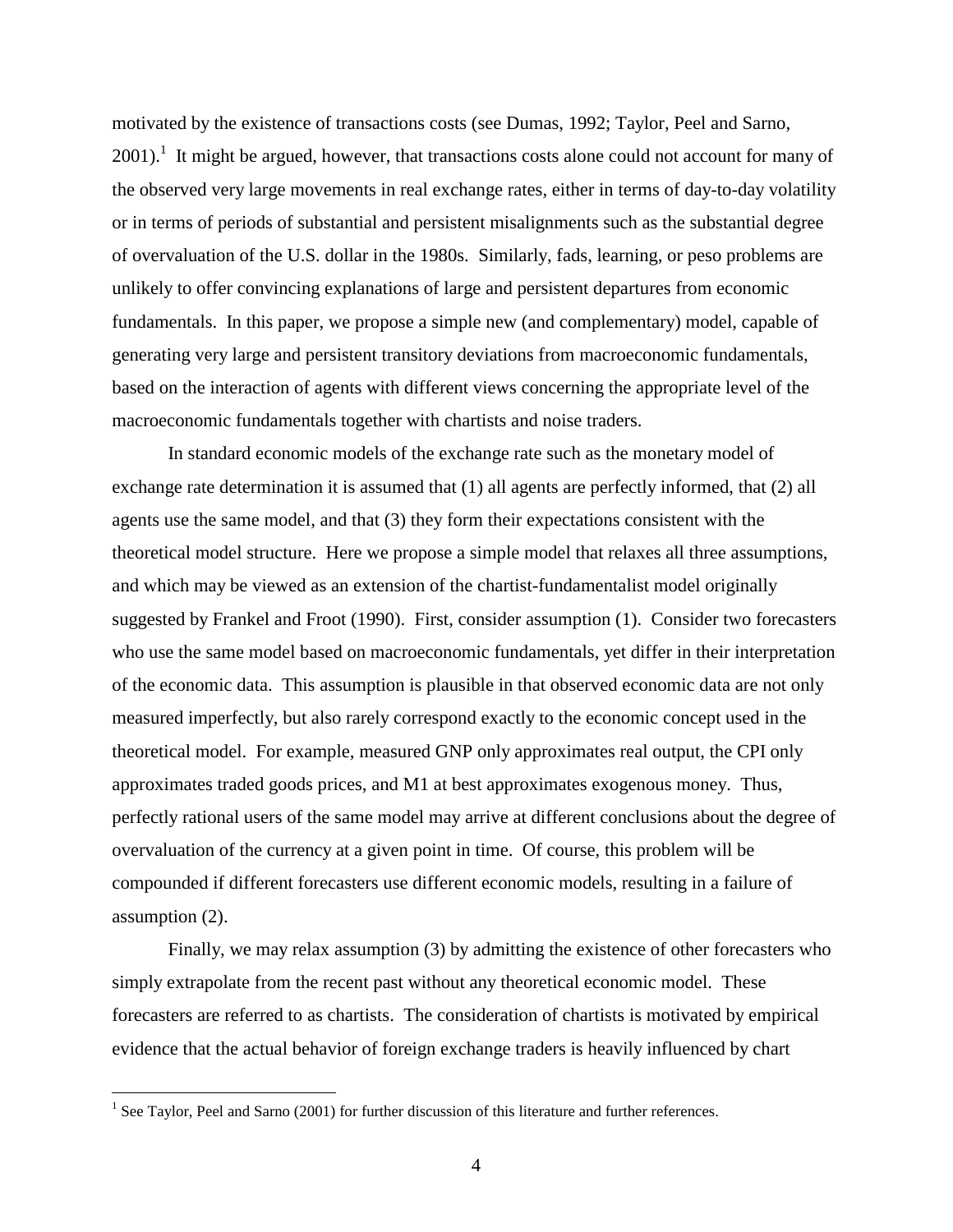analysis (Allen and Taylor, 1990, 1992; Taylor and Allen, 1992; Cheung and Chinn, 1999). Note that chartists need not be irrational. They may simply view the cost-benefit ratio of applying more formal economic models as too high in a world of imperfect information and of disagreements about the appropriate model. Moreover, the heterogeneity of opinions in the market as well as the presence of other chartists may make chartist forecasts rational even for forecasters who believe that the exchange rate is fundamentally driven by macroeconomic forces, because the chartist predictions may be largely self-fulfilling (Taylor and Allen, 1992). Thus, assumption (3), the assumption of model consistent expectations, need not hold.

How do forecasters determine the spot exchange rate in such an environment? Consider the following stylized model based on diversity and weight of opinion (DAWOP). We distinguish between a trader who actively takes positions in the foreign exchange market and 'passive' or 'noise' traders who simply trade for liquidity purposes. The 'active' trader is assumed to have no knowledge of exchange rate forecasting. Instead, he or she relies entirely on the advice of three experts.<sup>2</sup> Two of these experts,  $f1$  and  $f2$ , are fundamentalists who base their predictions on a macroeconomic model of the exchange rate. They differ, however, in their interpretation of the economic data and possibly in the underlying model of the exchange rate which they employ. These differences lead them to conclude that the equilibrium value of the exchange rate (its fundamental value) lies at different values, denoted by  $e^{high}$  (for  $f1$ ) and by  $e^{low}$  (for *f2*),  $e^{high} > e^{low}$ . We postulate that the fundamentalist prediction of the exchange rate at time *t*, based on information at time *t*-1, follows a simple partial adjustment rule:

$$
e_t^{f1} - e_{t-1} = \theta(e_{t-1} - e^{high})
$$
  

$$
e_t^{f2} - e_{t-1} = \theta(e_{t-1} - e^{low}),
$$

where  $-1 < \theta < 0$ . Such a forecast rule would be rational for example within the context of a Dornbusch overshooting model (see Frankel and Froot, 1990).

The third expert is a chartist, *ch*, who simply extrapolates from the recent past using a trend-following moving average rule which is known to be widely used in the market (Taylor and

<sup>&</sup>lt;sup>2</sup> This assumption is for expository purposes only. For example, one could re-interpret our model as one of a representative trader who assigns positive probability mass to conflicting views about the source of exchange rate dynamics.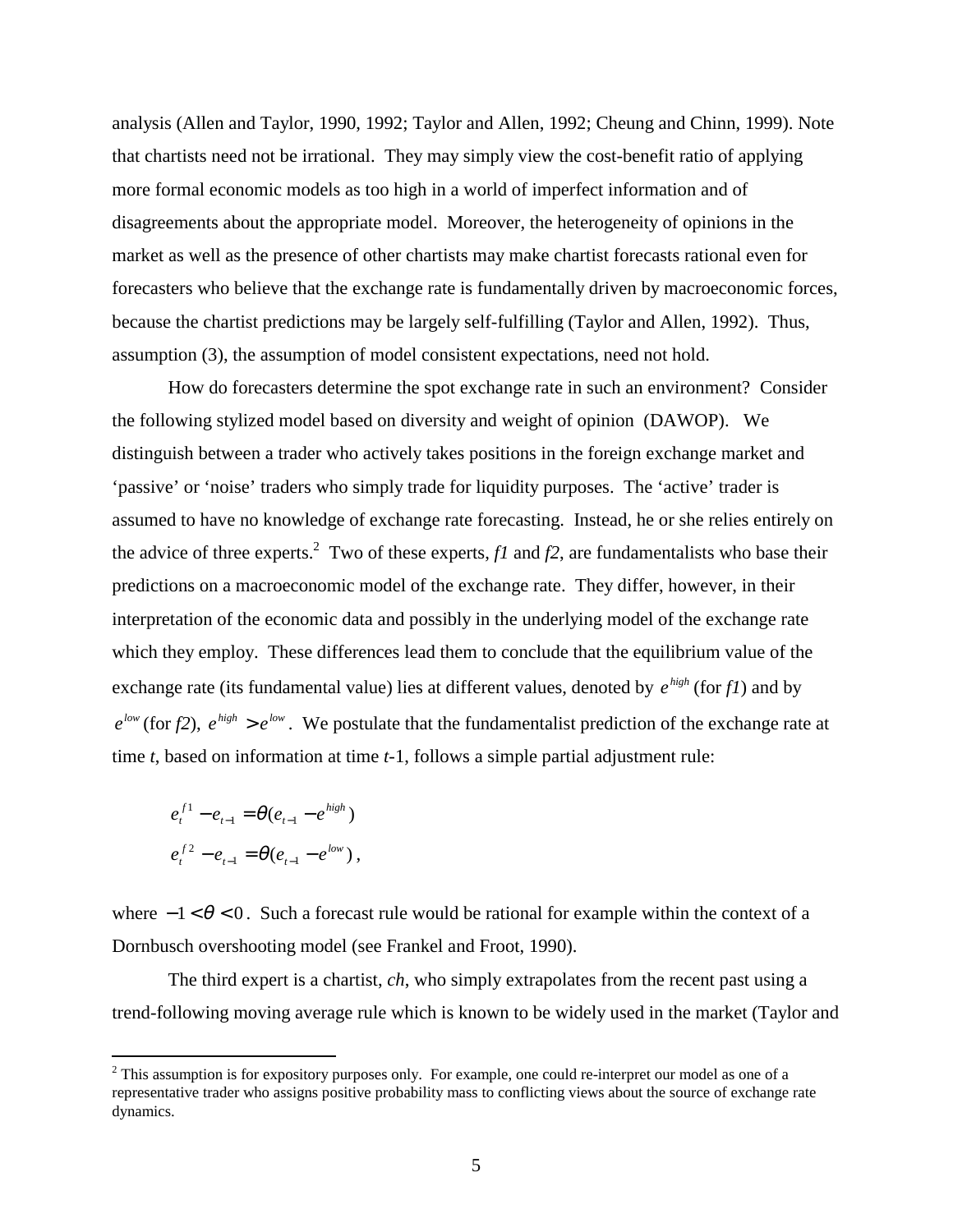Allen, 1992). A standard chartist moving average rule can be interpreted for our purposes as predicting that the change in the exchange rate will be equal to the short moving average minus the long moving average (see Allen and Taylor, 1992). Hence, the chartist forecast based on a moving average rule would be:

$$
e_{t}^{ch} - e_{t-1} = \sum_{i=1}^{q} \alpha_{i} e_{t-i} - \sum_{i=1}^{p} \beta_{i} e_{t-i}
$$

where  $\sum_{i=1}^{q} \alpha_i = 1$  $a_{i}^{q}$   $\alpha_{i} = 1$ ,  $\sum_{i=1}^{p} \beta_{i} = 1$  and  $p > q$ . It is easily seen that if the actual exchange rate follows the chartist prediction (plus a random error due, say, to the actions of noise traders) then it will follow an AR(q) process in which the coefficients sum to  $1 + \sum_{i=1}^{q} \alpha_i - \sum_{i=1}^{p} \beta_i = 1$  $i=1$   $P_i$ *q*  $\alpha_{i}^{\mathcal{A}} - \sum_{i=1}^{P} \beta_{i} = 1$ , and which is therefore a unit root process. Typically, the chartist will employ simple rather than weighted moving averages.

If there is disagreement between the fundamentalists about the predicted direction of the exchange rate, the active trader simply goes with the majority opinion and averages the forecasts of the chartist and the fundamentalist who is in qualitative agreement with the chartist. If the fundamentalists both agree on the direction of change, however, then the active trader ignores the chartist advice. Note that this simple and stylized model endogenously generates threshold behavior in the spot exchange rate. Suppose that the spot exchange rate at a given date is somewhere within the band defined by  $e^{high}$  and by  $e^{low}$ . Then by construction one of the two fundamentalist forecasters will conclude that the exchange rate is undervalued, whereas the other one will conclude that it is overvalued. However, the chartist forecaster will break the tie based on the recent movements of the spot rate, and the trader will base his view partly on the chartist advice and partly on the advice of the fundamentalist who is in qualitative agreement with the chartist. Because the chartist employs an extrapolative rule, this will impart a unit root into the actual exchange rate movement within the band. Whenever the exchange rate is outside of the band, however, the fundamentalists will be in agreement in predicting that the exchange rate will move back towards the band, and so the trader will follow their advice, regardless of the views of the chartist. Hence, the tendency will be to revert back inside the band.

A model based only on fundamentalists and chartists has the counterfactual implication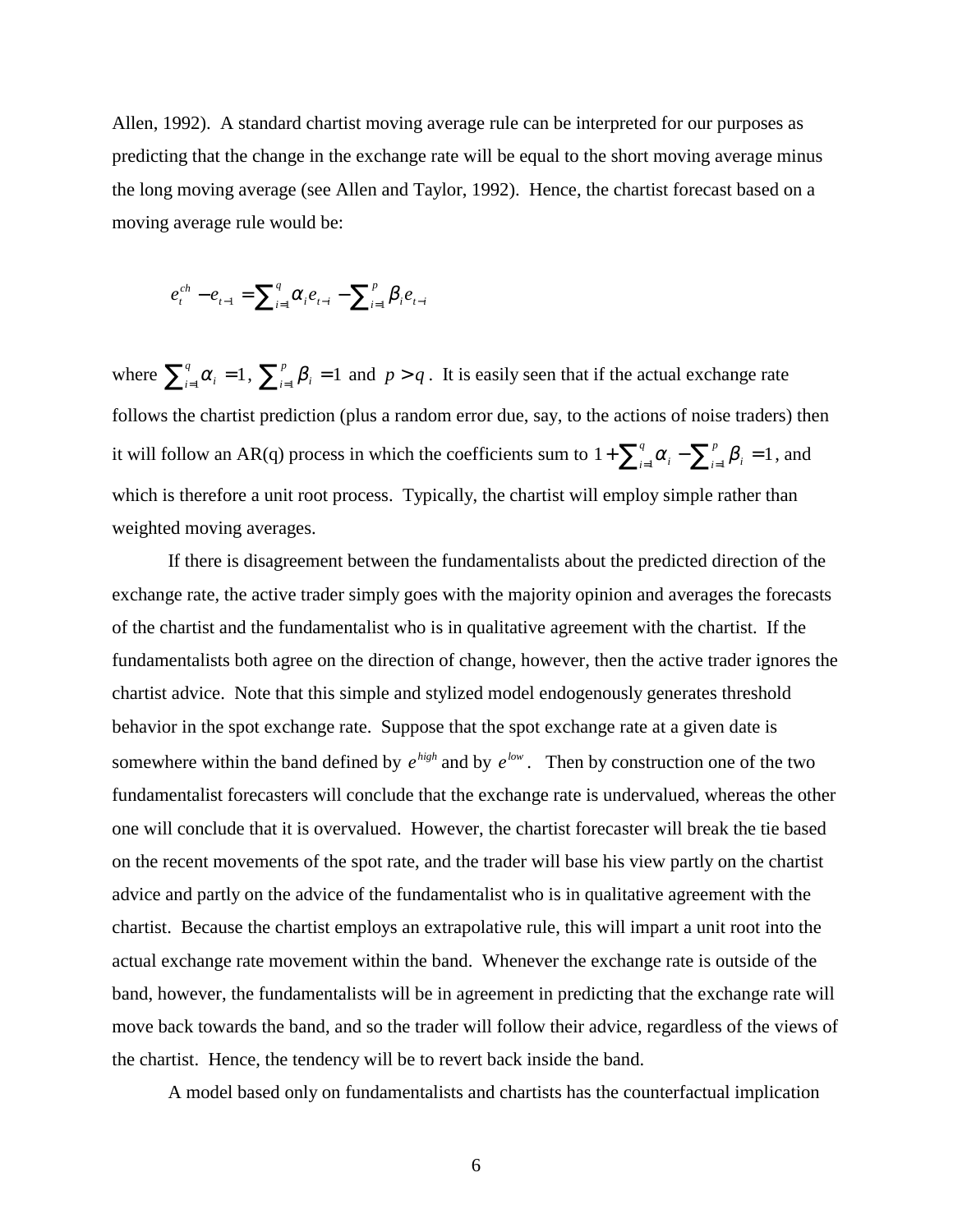that the exchange rate will never reverse direction inside the threshold band. This implication may be eliminated by assuming that, at all points, randomness is imparted into exchange rate movements through the behaviour of noise traders. We assume that the actual exchange rate is determined by the 'active' trader, but will be subject to additive white noise disturbances because of the actions of 'noise' or 'liquidity' traders who trade randomly.

More formally, let  $Sgn(x) = 1$  if  $x \ge 0$  and  $Sgn(x) = -1$  if  $x < 0$ . Then there are three relevant cases concerning whether the three experts agree on the direction of the exchange rate change:

*(1) f1 and f2 agree on direction:*

$$
Sgn(e_i^{f1} - e_{t-1}) = Sgn(e_i^{f2} - e_{t-1}),
$$
 and  

$$
e_t - e_{t-1} = 0.5 \left[ (e_i^{f1} - e_{t-1}) + (e_i^{f2} - e_{t-1}) \right] + u_t
$$

*(2) Only f1 and ch agree on direction:*

$$
Sgn(e_i^{f1} - e_{i-1}) = Sgn(e_i^{ch} - e_{i-1}) \neq Sgn(e_i^{f2} - e_{i-1}),
$$
 and  

$$
e_i - e_{i-1} = 0.5[(e_i^{f1} - e_{i-1}) + (e_i^{ch} - e_{i-1})] + u_i
$$

*(3) Only f2 and ch agree on direction:*

$$
Sgn(e_i^{f^2} - e_{t-1}) = Sgn(e_i^{ch} - e_{t-1}) \neq Sgn(e_i^{f^1} - e_{t-1}),
$$
 and  

$$
e_t - e_{t-1} = 0.5[(e_i^{f^2} - e_{t-1}) + (e_i^{ch} - e_{t-1})] + u_t
$$

where  $u_t \sim i i d (0, \sigma^2)$  (i.e.,  $u_t$  is independently and identically distributed with zero mean and variance  $\sigma^2$ ).

Although the DAWOP model may be viewed as somewhat *ad hoc*, it is in fact supported by empirical evidence concerning the actual behavior of foreign exchange market participants. In particular, the chartist forecasts are based upon an extrapolative moving average rule of a type widely used by chart analysts (see Taylor and Allen, 1992). Also, the assumption of regressive expectations for the fundamentalists not only makes the model very tractable, but also appears to be supported by empirical evidence based on survey data (see Frankel and Froot, 1990). We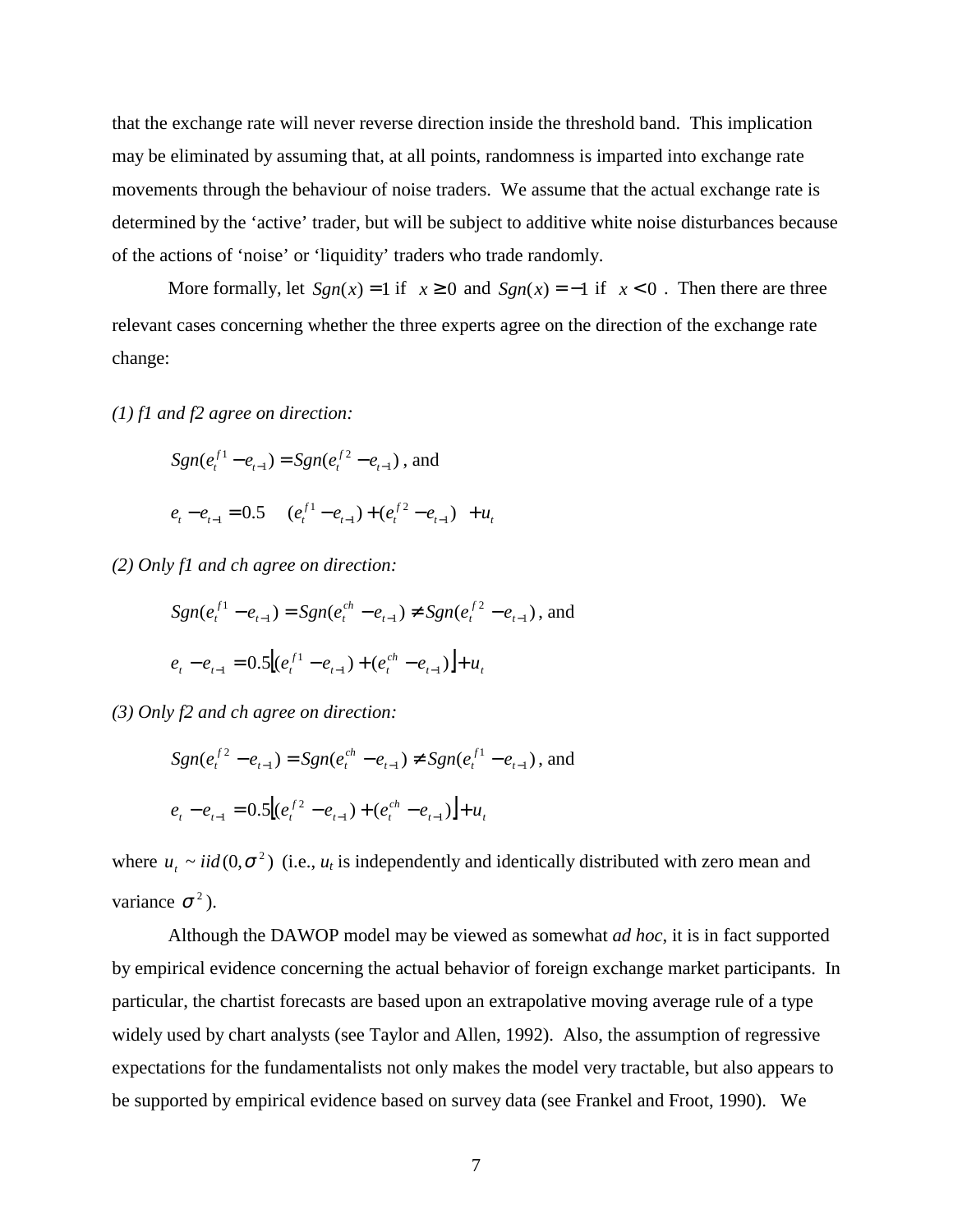now provide an example of the quantitative implications of the model. For expository purposes we treat the fundamentals as constant and set the parameters as follows: $3<sup>3</sup>$ 

$$
e^{high} = 1
$$
,  $e^{low} = -1$ ,  $\theta = 0.05$ ,  $p = 5$ ,  $q = 3$ ,  $\alpha_i = 1/q$   $\forall i$ ,  $\beta_i = 1/p$   $\forall i$ ,  
 $u_i \sim N(0, \sigma^2)$ ,  $\sigma = 0.1(e^{high} - e^{low}) = 0.2$ ,  $e_1 = 0$ .

Figure 1 shows a representative realization from this model. There is clear evidence that large and persistent deviations from the equilibrium path may endogenously arise if traders are uncertain of the true state of the economy. Indeed, the representative simulation shows that the exchange rate is overvalued according to both experts for about twenty percent of the sample period, and by a substantial amount.<sup>4</sup> In addition to exhibiting long swings, the simulated data also display high short-term volatility. Thus, our model in principle is able to explain Rogoff's (1996) PPP puzzle, namely the coexistence of high short-term volatility and large and persistent deviations from fundamentals. We will return to this point in the empirical section.

Note that as the number of advisers or the number of traders increases in this representative model, the resulting path of the exchange rate will appear even more realistic. Moreover, as the diversity of opinion concerning the fundamentals increases, the number of thresholds will multiply and will tend to generate exchange rate behavior consistent with smooth rather than discrete transition between regimes with greater and lesser degrees of mean reversion towards an average level of the fundamental. This feature of our stylized model motivates our use of smooth threshold autoregressive models to model deviations of the spot exchange rate from the fundamental. The next section will present empirical evidence that the actual exchange rate behavior is broadly consistent with our stylized model.

#### **3. Econometric Evidence of Nonlinear Mean Reversion in Deviations from Fundamentals**

A parsimonious parametric model that captures the nature of nonlinear mean reversion as motivated by our stylized theoretical model is the exponential threshold autoregressive (ESTAR) model of Teräsvirta (1994). We apply this model to quarterly data on bilateral U.S. dollar

 $\overline{a}$ 

<sup>&</sup>lt;sup>3</sup> The relatively low value of the regressive expectations parameter,  $\theta$ , is suggested by the survey evidence of Frankel and Froot (1990).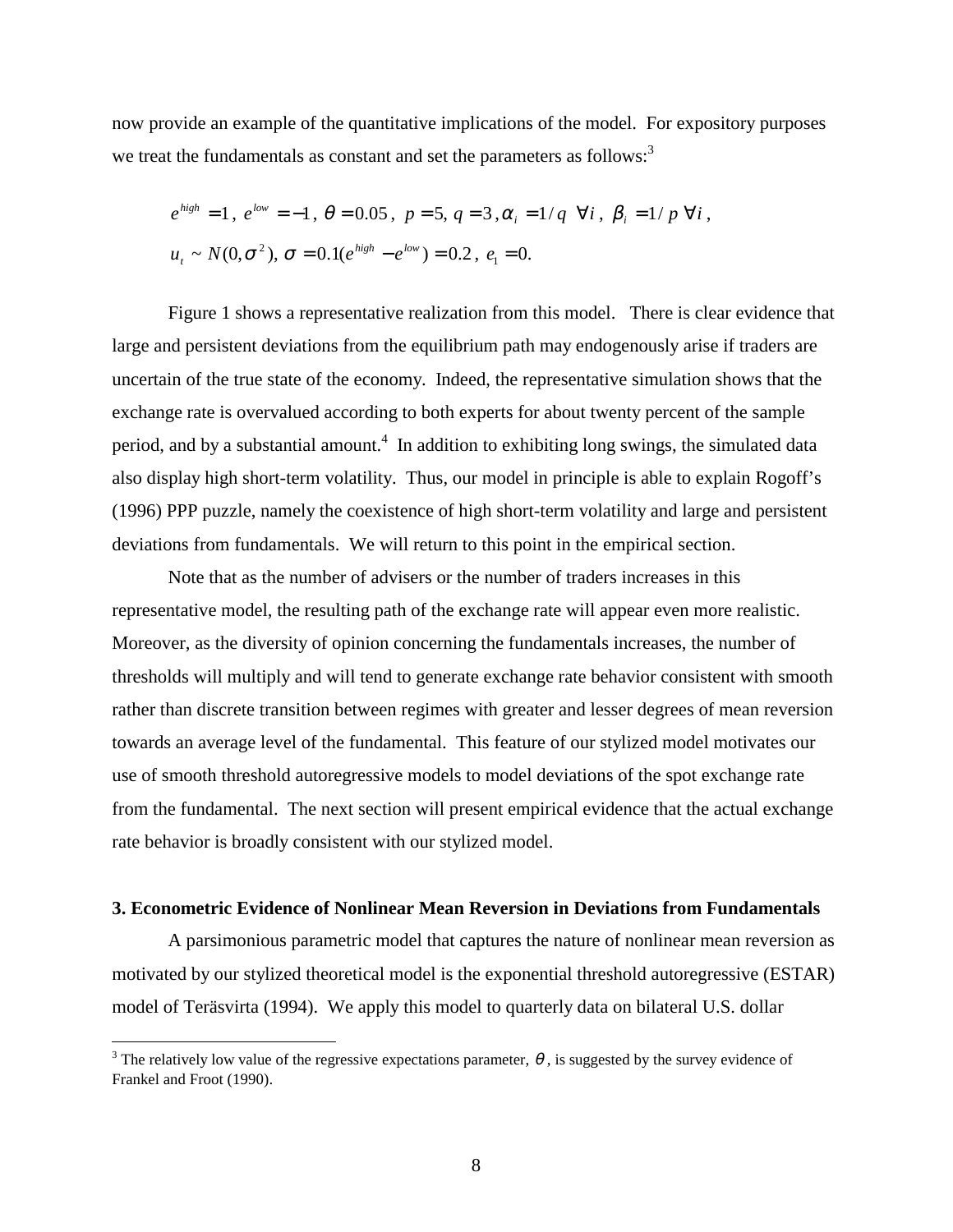exchange rates and fundamentals for Canada, France, Germany, Italy, Japan, Switzerland, and the U.K. There are potentially many different type of macroeconomic fundamentals that could drive the spot exchange rate. For example, Chinn and Meese (1995), Mark (1995), Kilian (1999), and Taylor and Peel (2000) focus on so-called monetary fundamentals. These models require numerous auxiliary assumptions that are difficult to verify directly. In this paper, we therefore focus on a much simpler measure of fundamentals, namely relative aggregate prices or 'purchasing power parity' (PPP) fundamentals (Taylor, 1995). Taylor, Peel and Sarno (2001) document evidence of nonlinear mean reversion in real (i.e. relative price adjusted) exchange behaviour using monthly data for a number of major dollar exchange rates over the post-Bretton Woods period. We begin by extending the empirical evidence for nonlinear mean reversion in deviations from PPP fundamentals.

We use quarterly data obtained from the International Monetary Fund's International Financial Statistics data base for the period 1973.I-2000.IV on spot nominal exchange rates (foreign price of dollars), denoted (in logarithms) by  $e_t$ , and a PPP fundamental based on relative consumer price indices,  $f_t \equiv p_t - p_t^*$ , where  $p_t$  is the logarithm of the U.S. CPI and  $p_t^*$  is the logarithm of the foreign CPI. Hence, the deviation of the nominal exchange rate from the underlying PPP fundamental,  $z_t = e_t - f_t$ , is in fact the real exchange rate (in logarithmic form). For uniformity, we demeaned  $z_t$  for each country prior to the empirical analysis.

Examination of the partial correlogram for  $z_t$ , as proposed in the context of the estimation of nonlinear autoregressive models by Granger and Teräsvirta (1993) and Teräsvirta (1994), revealed second-order serial correlation in the data, suggesting a nonlinear AR(2) model<sup>5</sup>. Specifically, we postulated a smooth transition autoregressive model or STAR model of the form

$$
z_{t}-\mu_{z} = \Phi\bigg[\big\langle z_{t-d} \big| \big\rangle_{d=1}^{\bar{d}}; \mu; \Gamma\bigg] \big( \phi_{1}(z_{t-1}-\mu_{z}) + \phi_{2}(z_{t-2}-\mu_{z}) \big) + u_{t}, \quad u_{t} \sim \text{iid}(0, \sigma^{2}).
$$

 $\frac{1}{4}$ <sup>4</sup> In 5,000 simulations of data sample of length 100 using the DAWOP model, we were only able to reject the null hypothesis of a unit root on 23.2 percent of occasions. 5 There was, however, no evidence of higher-order serial correlation in the *nominal* exchange rate, suggesting that

the standard random walk comparator is still applicable.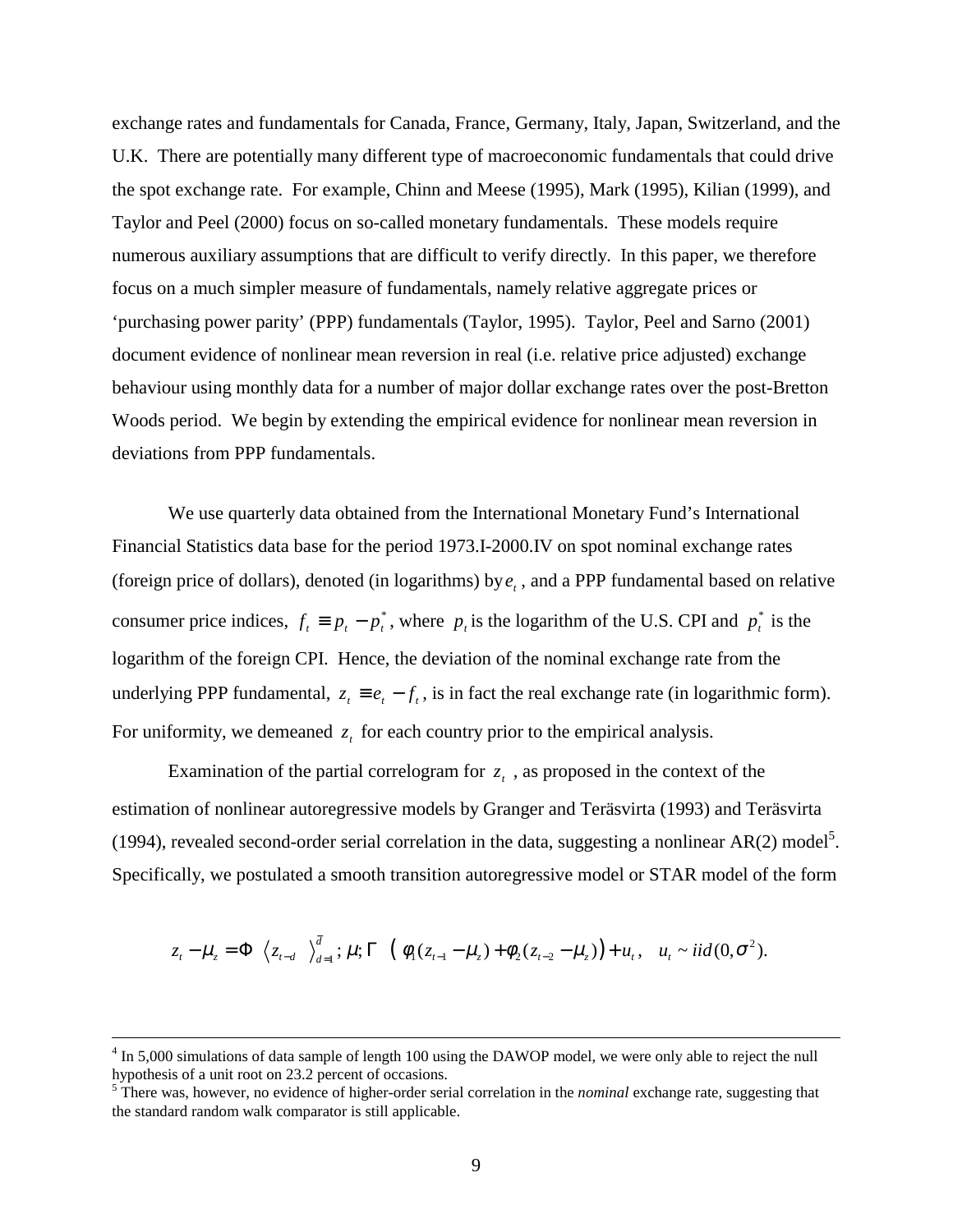The transition function  $\Phi\left[\left\langle z_{t-d}\right\rangle_{d=1}^{d} ; \mu;\Gamma\right]$  determines the degree of nonlinearity in the model and is a function of lagged movements in the real exchange rate,  $\langle z_{t-d} \rangle_{d=1}^{d}$ , of the equilibrium level of the real exchange rate,  $\mu \in (-\infty, \infty)$ , and of the vector of transition parameters  $\Gamma \in (-\infty, 0]^{\bar{d}}$ . Previous work (Taylor and Peel, 2000; Taylor, Peel and Sarno, 2001) suggests that an exponential form of the transition function is particularly applicable to real exchange rate movements. This functional form also makes good economic sense in this application because it implies symmetric adjustment of the exchange rate above and below equilibrium. Granger and Teräsvirta (1993) term STAR models employing exponential transition functions exponential STAR or ESTAR models.

In any empirical application, it is of course necessary to determine the delay  $\overline{d}$  (the dimension of Γ and the number of lagged values of the real exchange rate influencing the transition function) and whether any of its elements are zero. In general, applied practice with ESTAR models has favored restricting Γ to be a singleton (see e.g. Teräsvirta, 1994; Taylor, Peel and Sarno, 2001), and Granger and Teräsvirta (1993) and Teräsvirta (1994) suggest a series of nested tests for determining the appropriate delay in this case. In the present application to quarterly real exchange rate data, however, we found that the model which worked best for each country - in terms of goodness of fit, statistical significance of parameters, and adequate diagnostics – set the dimension of  $\Gamma$  to five, with each element equal to the same negative value  $\gamma$ . This parameterization seems reasonably intuitive since it allows the effects of deviations from equilibrium to affect the nonlinear dynamics with a single lag (rather than suddenly kicking in at a higher lag) and also allows the effects of persistent deviations to be cumulative.

In addition, we subsequently found that the restriction  $\phi_1 + \phi_2 = 1$  could not be rejected at standard significance levels for any of the countries. Hence, the model which we estimated for each country was of the form:

$$
z_t - \mu_z = \left( \exp\left\{ \gamma \sum_{d=1}^5 (z_{t-d} - \mu_z)^2 \right\} \right) \left( \phi_1 (z_{t-1} - \mu_z) + (1 - \phi_1)(z_{t-2} - \mu_z) \right) + u_t
$$

The exponential transition function  $\Phi = \left( \exp \left\{ \gamma \sum_{d=1}^{5} (z_{t-d} - \mu_z)^2 \right\} \right)$ ,  $\gamma < 0$ , will take the value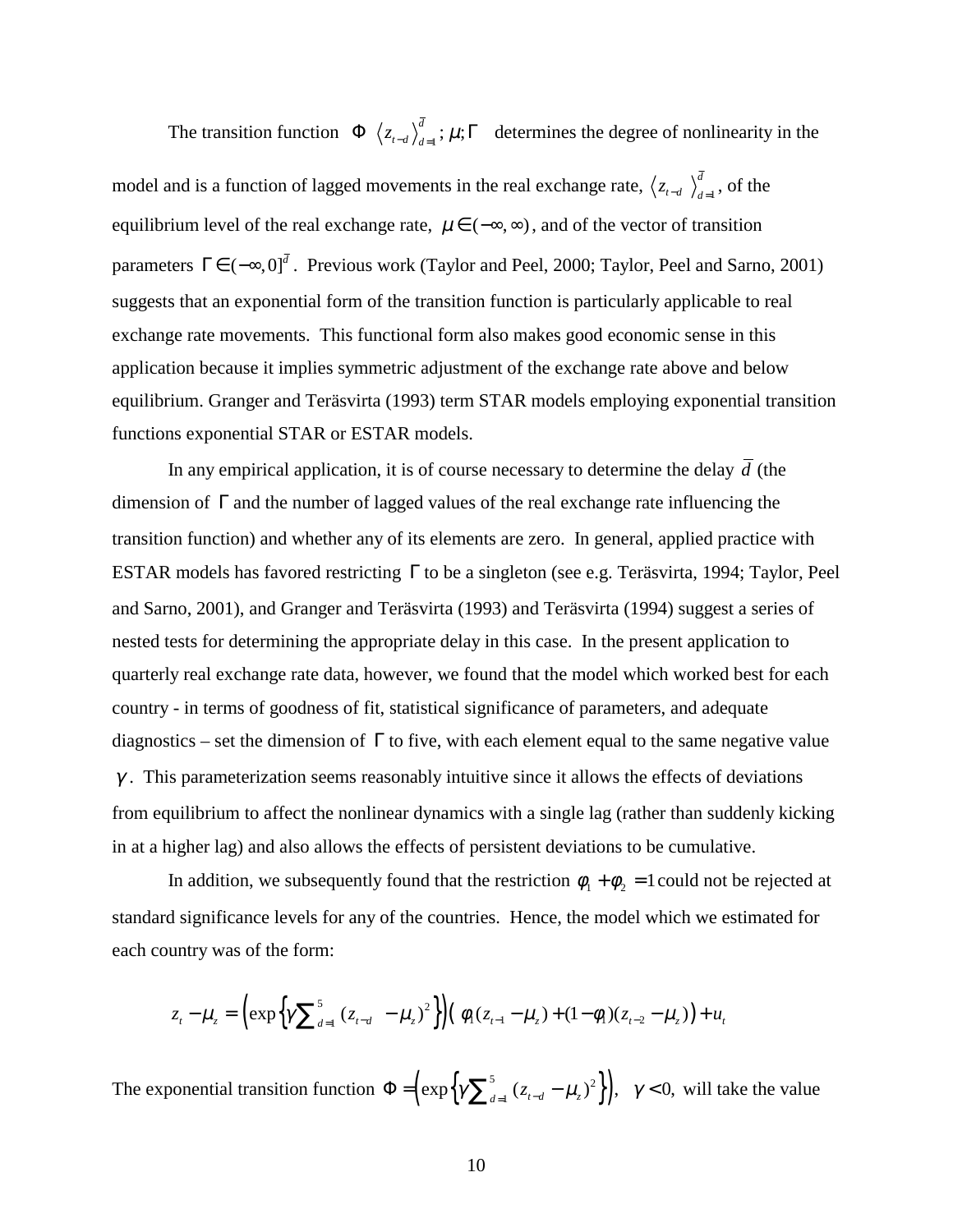unity when the last five values of the nominal exchange are equal to the fundamental equilibrium level  $\mu$ , +  $f$ <sub> $t-d$ </sub>, or equivalently the real exchange rate  $z$ <sub> $t-d$ </sub> is equal to its equilibrium level  $\mu$ <sub>z</sub>. Thus, at equilibrium, the real exchange rate will follow a unit root process:

$$
z_t = \phi_1 z_{t-1} + (1 - \phi_1) z_{t-2} + u_t
$$

As departures from the fundamental equilibrium increase, however, Φ shrinks towards its limiting value of zero and at any instant the real exchange rate will follow a mean-reverting AR(2) process with mean  $\mu_z$  and slope coefficients adding up to the instantaneous value of  $\Phi$  < 1.

The resulting ESTAR models are estimated on our data by nonlinear least squares (see Gallant, 1987; Gallant and White, 1988).<sup>6</sup> The model estimates are reported in Table 1. The models perform well in terms of providing good fits, statistically significant coefficients and the residual diagnostic statistics are satisfactory in all cases (see Eitrheim and Teräsvirta, 1996).

The estimated standardized transition parameter in each case appears to be strongly significantly different from zero both on the basis of the individual '*t-*ratios'. It should be noted, however, that these '*t-*ratios' must be carefully interpreted since, under the null hypothesis that the transition parameter  $\gamma$  is in fact equal to zero, each of the real exchange rate series would be generated by a unit root process. Hence, the presence of a unit root under the null hypothesis complicates the testing procedure analogously to the way in which the distribution of a Dickey-Fuller statistic cannot be assumed to be Student's t. We therefore calculated the empirical marginal significance levels of these test statistics by Monte Carlo methods under the null hypothesis that the true data generating process for the logarithm of each of the four real exchange rate series was a unit root AR(2) process, with the parameters of the data generating process calibrated using the actual real exchange rate data over the sample period. The empirical significance levels were based on 5,000 simulations of length 604, from which the first 500 data points were in each case discarded. At each replication, ESTAR equations identical in form to those reported in Table 1 were estimated. The percentage of replications for which a '*t-*ratio' for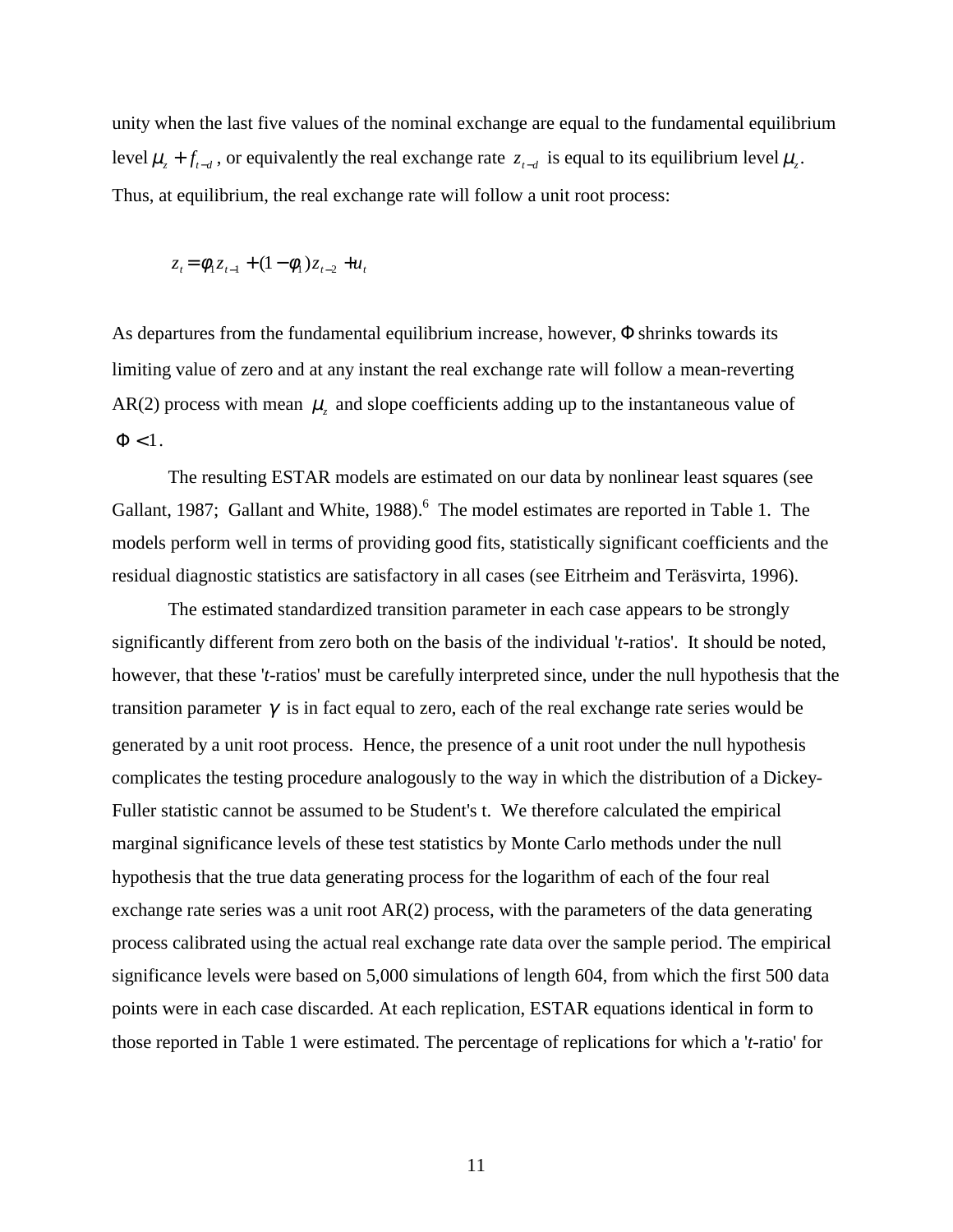the estimated transition parameters greater in absolute value than that reported in Table 1 was obtained was then taken as the empirical significance level in each case. From these empirical marginal significance levels (reported in square brackets below the coefficient estimates in Table 1), we see that the estimated transition parameter is significantly different from zero at the one percent significance level in every case. Since these tests may be construed as nonlinear univariate unit root tests, the results indicate strong evidence of nonlinear mean reversion for each of the dollar real exchange rates examined over the post-Bretton Woods period. This is our first significant empirical result and corroborates the evidence of Taylor, Peel and Sarno (2001) based on monthly data. Previous research based on linear models has generally found great difficulty in rejecting the unit root hypothesis at standard test sizes for real exchange rates over the post Bretton Woods period (Taylor, 1995; Rogoff, 1996; Taylor, Peel and Sarno, 2001)<sup>7</sup>.

We also calculated the half lives of various sizes of shock to the real exchange rate using our estimated models. The results are shown in Table 2. $^8$  The half-life estimates demonstrate the nonlinear nature of the estimated real exchange rate models, with larger shocks mean reverting much faster than smaller shocks. Indeed, very large shocks of twenty percent have a half life of only four or five quarters, while – at the other extreme – small shocks of one percent have a half life of three to four years. These results therefore again confirm the findings of Taylor, Peel and Sarno (2001) and shed light on Rogoff's (1996) 'purchasing power parity puzzle' concerning the very slow speed of adjustment of real exchange rate shocks, and constitute our second significant empirical finding.<sup>9</sup> Only for small shocks occurring when the real exchange rate is near its equilibrium do our nonlinear models consistently yield 'glacial' speeds of adjustment with half

 <sup>6</sup>  $6$  Regularity conditions for the consistency and asymptotic normality of this estimator are discussed by Gallant (1987), Gallant and White (1988), Klimko and Nelson (1978) and, in the present context, Tjøstheim (1986).

 $^7$  As is now well known, the difficulty in rejecting the unit root hypothesis for real exchange rates may also be largely due to a lack of statistical power in unit root tests with sample spans corresponding to the post Bretton Woods period (Lothian and Taylor, 1997). However, attempts to overcome this problem by the use of very long data sets (e.g. Lothian and Taylor, 1996) or by using panel unit root tests (e.g. Abuaf and Jorion, 1990) may introduce additional problems (Taylor, 1995; Taylor, Peel and Sarno, 2001) concerning possible regime shifts in the case of long-span studies (Hegwood and Papell, 1998) and problems in the interpretation of test procedures in the case of panel unit root tests (Taylor and Sarno, 1998; Sarno and Taylor, 2001).

<sup>&</sup>lt;sup>8</sup> The half lives were calculated by Monte Carlo integration conditional on average initial history as described in Taylor, Peel and Sarno (2001), except that a non-parametric bootstrap of the estimated residuals was used rather than draws from the normal distribution.

 $9$  Rogoff (1996) argues that the very long half lives of three to five years typically reported for real exchange rates are puzzling because real exchange rates must be driven largely by monetary and financial factors (because of their volatility), which one would expect to adjust much faster.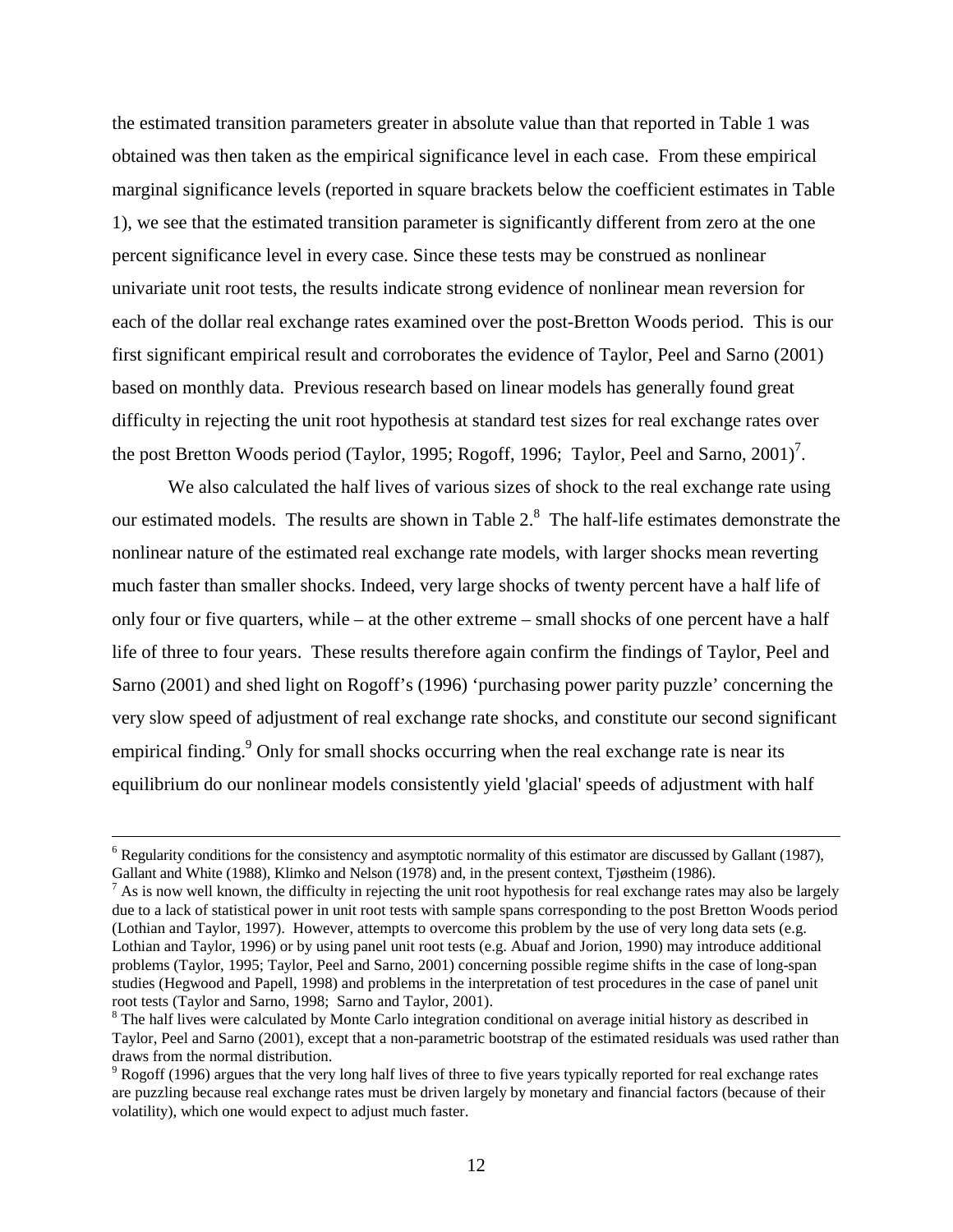lives in the three to five years range.

So far, therefore, our empirical evidence sheds light on two important exchange rate puzzles. First, by allowing for nonlinearities we have provided evidence of mean reversion in the real exchange rate which has hitherto proved notoriously elusive. Second, we have shown that the puzzlingly slow speeds of adjustment or real exchange rates previously found may also be largely due to a failure to allow for nonlinear adjustment. A third important exchange rate puzzle is the difficulty of beating a simple random walk forecast with a model based on exchange rate fundamentals, and was first brought to the profession's attention by the work of Meese and Rogoff (1983a, 1983b). In the remainder of the paper we demonstrate how light may also be shed on this third puzzle by allowing for nonlinearities in exchange rate movements.

### **4. Long-Horizon Predictability Due to Nonlinear Mean Reversion: A Monte Carlo Study**

The evidence in Table 2 of long-run purchasing power parity suggests that the spot exchange rate should be predictable at least at long horizons for sample sizes large enough to allow accurate estimation of the ESTAR model. In this section we construct a response surface to demonstrate this point. We generate repeated trials from the stylized ESTAR population model

$$
z_{t} = \left(\exp\left\{\gamma \sum_{d=1}^{5} (z_{t-d})^{2}\right\}\right) \left(\phi z_{t-1} + (1-\phi)z_{t-2}\right) + u_{t}, \quad u_{t} \sim N(0, \sigma^{2}),
$$

where  $z_t \equiv e_t - f_t$ . For expositional purposes we assume that  $f_t = 0 \forall t$ . Thus, the data generated by this model corresponds to the spot exchange rate. This assumption greatly simplifies the simulation design without affecting the main insights. For the benchmark model we use  $\gamma = -0.7$ ,  $\phi_1 = 1.2$  and  $\sigma = 0.05$ . These parameter values are roughly consistent with the range of estimates in Table 1.

We generate repeated draws of exchange rate data from this process and compare the root prediction mean squared error (RPMSE) of the ESTAR model to that of the no-change forecast. The forecast gains will be expressed as percent reductions of the RPMSE of the random walk forecast for each horizon. For expository purposes, we assume that the parameters of the ESTAR model are known. This allows us to abstract from small-sample distortions. Qualitatively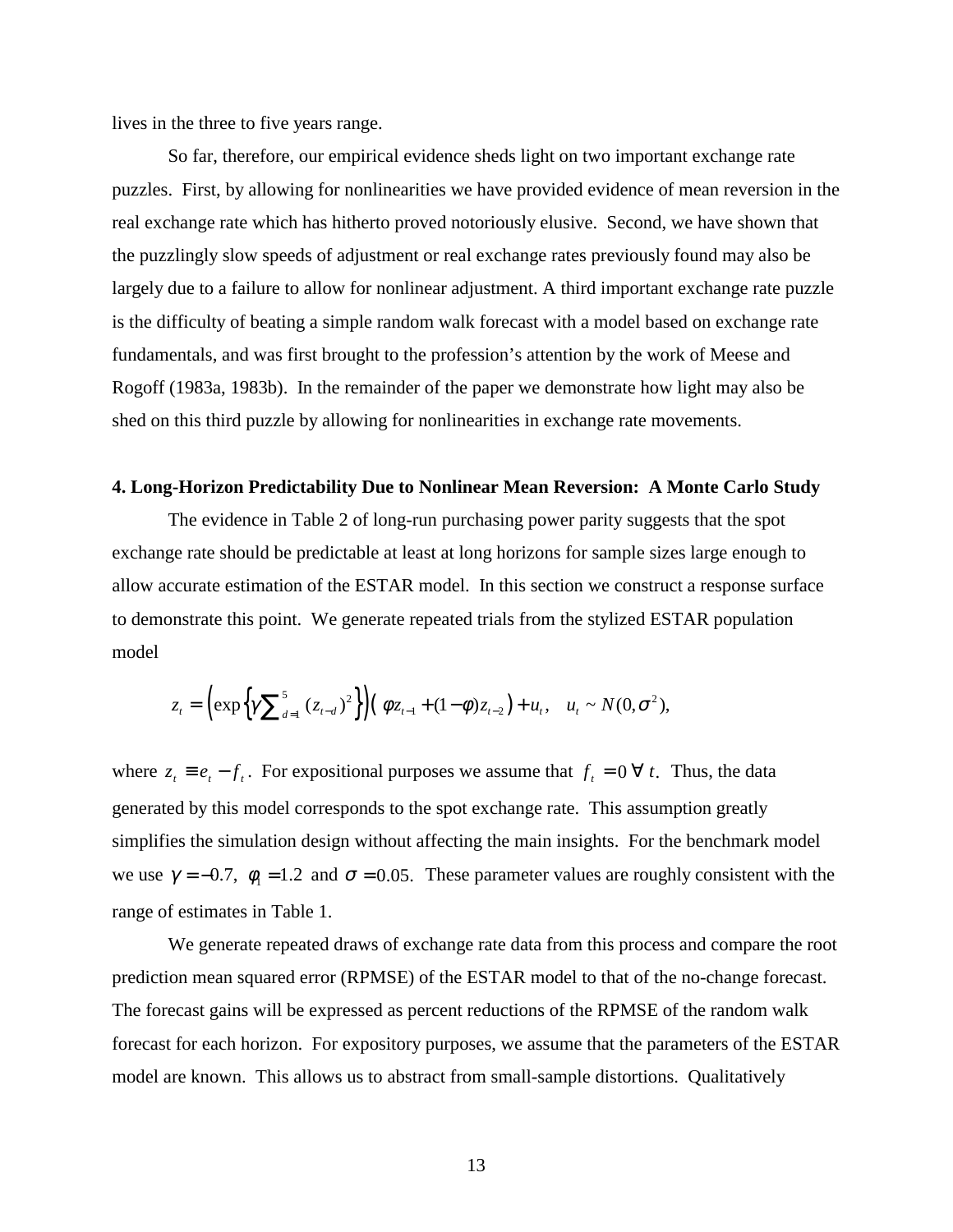similar results are obtained when the parameters are estimated for realistic sample sizes. We first study the extent and pattern of predictability across forecast horizons for the benchmark model. Figure 2 shows that on average the ESTAR forecast is unambiguously more accurate than the random walk forecast. The forecast gains tend to increase monotonically with the horizon from 6% for  $k = 1$  to 22% for  $k = 16$ . This simple experiment convincingly demonstrates that in principle the random walk model can be beaten in a world characterized by threshold dynamics.

The degree to which the ESTAR model outperforms the random walk model of course depends on the design of the process. We therefore analyze the sensitivity of the simulation results to the choice of key parameters. Figure 3 shows that the qualitative results are robust to parameter changes. The differences are only a matter of degree. We find that predictability generally increases with  $\sigma^2$ ,  $\phi$  and  $\gamma$ . Low values of  $\sigma^2$  are associated with low predictability because it takes large deviations from the fundamental to give the ESTAR forecast model an advantage. In the ESTAR model the strength of the link between the exchange rate and fundamentals increases nonlinearly with the distance of the exchange rate from the level consistent with economic fundamentals. Conversely, as the exchange rate approaches the fundamental equilibrium, its behavior becomes less and less mean reverting and in fact approaches that of a unit root process. Hence, if the innovation variance is small, we would expect the exchange rate to remain close to the fundamental equilibrium, resulting in low predictability relative to the random walk.

More generally, this result suggests that predictability will be low relative to the random walk forecast if the exchange rate remains close to its fundamental value for a given sample path. In essence, the ESTAR model and random walk will be almost observationally equivalent in that case. This phenomenon may help to explain the difficulties in beating the random walk forecast based on very short samples of data for OECD countries under the recent float (see Meese and Rogoff, 1983a,b). We would expect, however, that these difficulties could be overcome if the sample period is extended far enough for the sample path to become representative for the underlying ESTAR process and if the nonlinear mean reversion is modeled correctly.

Although the simulation results in Figures 2 and 3 are highly suggestive, they are based on simplifying assumptions, most importantly that  $f_t = 0 \forall t$ . In practice, it is not enough to model  $z_t$ , if we are interested in forecasting the spot exchange rate, rather we need to model the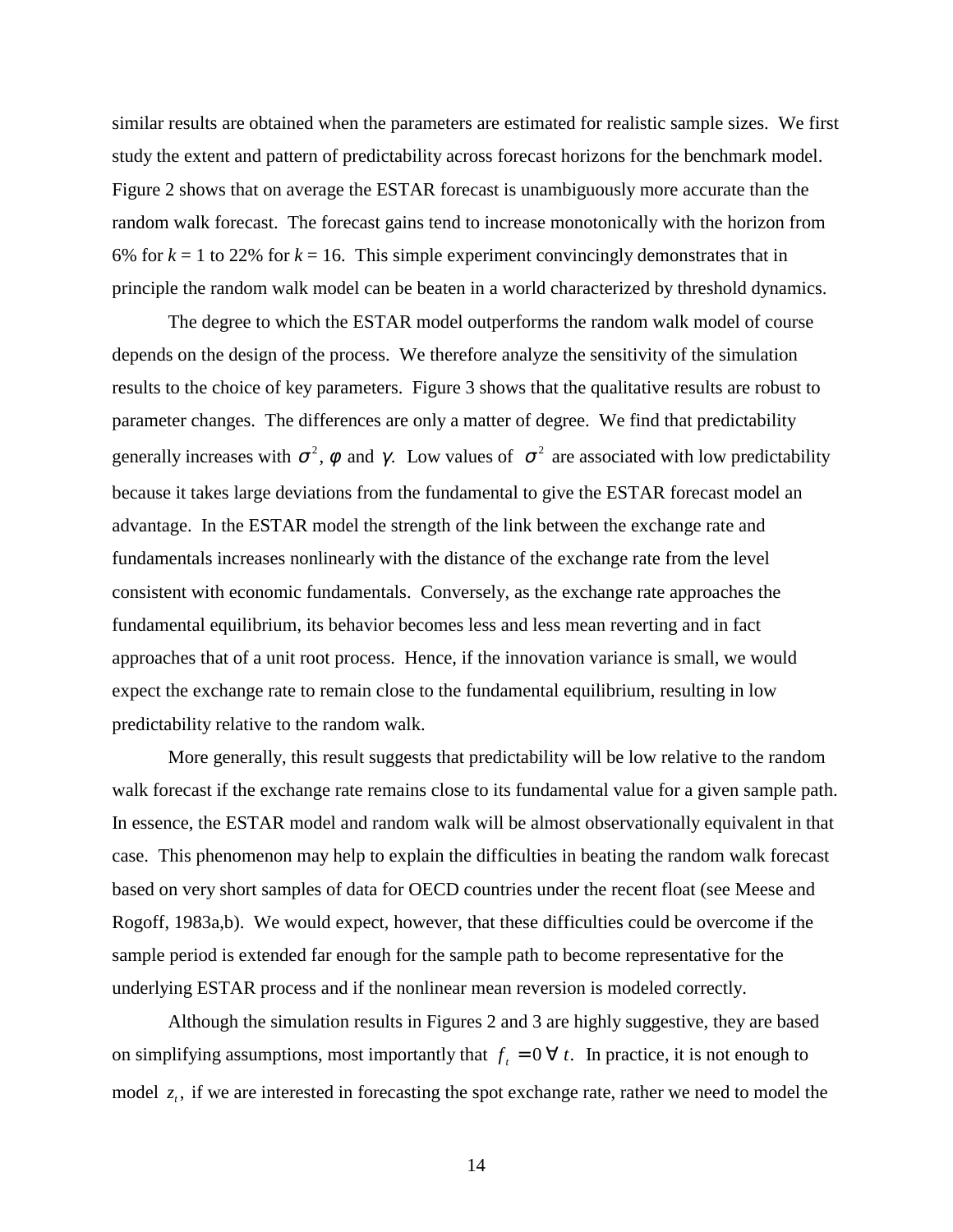*joint* time series process for fundamentals and spot exchange rates. The latter task is considerably more demanding than estimating a univariate model and may involve estimation of a large number of parameters. The next section will propose some easy-to-use econometric tests that avoid these difficulties.

## **5. A New Approach to Generating Bootstrap Critical Values for Long-Horizon Regression Tests**

The response surface in Figure 2 suggests that it might be possible in practice to beat the constant change forecast for sufficiently large sample sizes and forecast horizons. In this section, we will propose an easy-to-use econometric test of that proposition. Note that for small sample sizes the estimation of the full bivariate nonlinear model for  $x_t = (e_t, f_t)$  is an extremely difficult exercise. However, we can greatly reduce the number of parameters to be estimated by utilizing the well-known technique of long-horizon regression tests as a diagnostic tool. Longhorizon regressions take the form

$$
e_{t+k} - e_t = a_k + b_k z_t + \varepsilon_{t+k}, \qquad k = 1, 4, 8, 12, 16
$$

where the error term in general will be serially correlated. Mean reversion in exchange rates may be detected by a *t*-test of  $H_0$ :  $b_k = 0$  versus  $H_1$ :  $b_k < 0$  for a given forecast horizon *k*, or jointly for all forecast horizons as  $H_0: b_k = 0 \ \forall k$  versus  $H_1: b_k < 0$  for some k. It is well known that asymptotic critical values for the *t*-test statistics are severely biased in small samples. In order to mitigate these size distortions, critical values are usually calculated based on the bootstrap approximation of the finite sample distribution of the test statistic under the null hypothesis of no exchange rate predictability.

Alternatively, the out-of-sample prediction mean-squared error of the two models may be evaluated using the *DM* test of Diebold and Mariano (1995). A formal test may be based on a sequence of rolling or recursive forecasts and involves comparing the null of equal forecast accuracy against the one-sided alternative that forecasts from the long-horizon regression are more accurate than random walk forecasts. The distribution of the *DM* test statistic in longhorizon regression problems is not known in general (see McCracken, 1999). In practice, it is common to rely on the bootstrap approach to construct critical values for the *DM* test.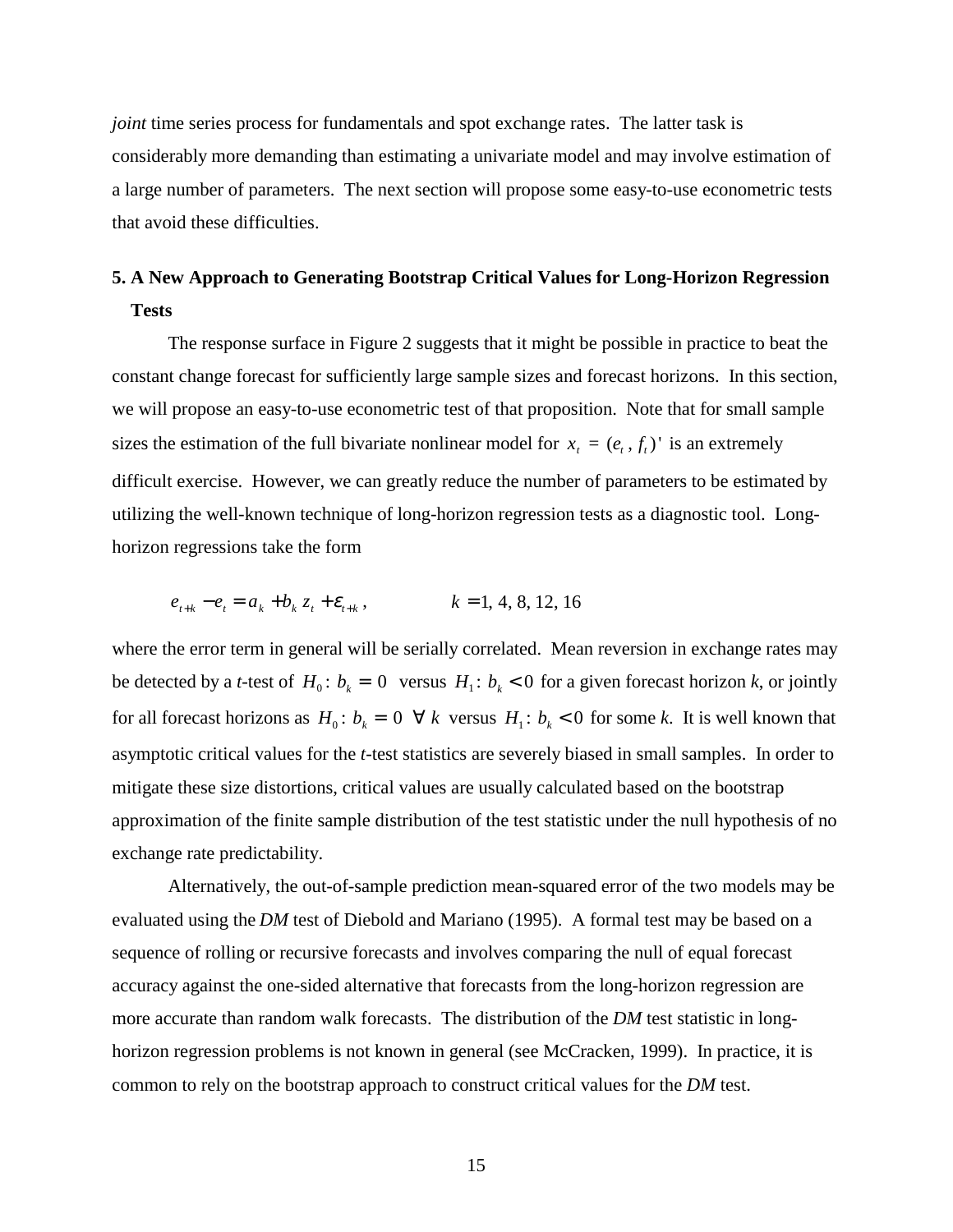Long-horizon regression tests have been used extensively in the past (e.g., Mark 1995; Chinn and Meese 1995), but without much success (see Kilian 1999). The reason is that previous research focused on linear models. In a world of linear mean reversion there is no rationale for conducting long-horizon regression tests. The problem is that under linearity *k*-step ahead forecasts are obtained by linear extrapolation from 1-step ahead forecasts. Thus, by construction there can be no gain in power at higher horizons (see Berkowitz and Giorgianni 1999; Kilian 1999; Berben and van Dijk, 1998). Our assumption of nonlinear mean reversion, in contrast, provides a new and compelling rationale for the use of long-horizon regression tests.

It is often believed that conventional long-horizon regression tests have power against nonlinear processes of unknown form (such as peso problems or fads). What is not always understood is that the conventional approach of using bootstrap critical values for long-horizon regression tests does not allow for that possibility. The reason is that these critical values are obtained under the explicit assumption of a linear data generating process of the form

$$
\Delta e_t - \mu_e = u_{1t} z_t - \mu_z = \sum_{j=1}^J b_j (z_{t-j} - \mu_z) + u_{2t}
$$

As noted by Kilian (1999) if the true process is nonlinear, these critical values are invalid under the null hypothesis and the resulting bootstrap *p*-values cannot be given meaningful interpretations.

We therefore propose a modification of the bootstrap methodology for long-horizon regression tests. We postulate that under the null hypothesis that the nominal exchange rate follows a random walk (possibly with drift), the data generating process may be approximated by the model:

$$
\Delta e_t - \mu_e = u_{1t}
$$
  

$$
z_t - \mu_z = \left( \exp \left\{ \gamma \sum_{d=1}^5 (z_{t-d} - \mu_z)^2 \right\} \right) \left( \phi_1 (z_{t-1} - \mu_z) + (1 - \phi_1)(z_{t-2} - \mu_z) \right) + u_{2t}
$$

where the innovations  $u_t = (u_{1t}, u_{2t})'$  are assumed to be independently and identically distributed. The reason for postulating this particular statistical model is that it is consistent with our stylized economic model and that it embodies the nonlinear dynamics that we showed to be a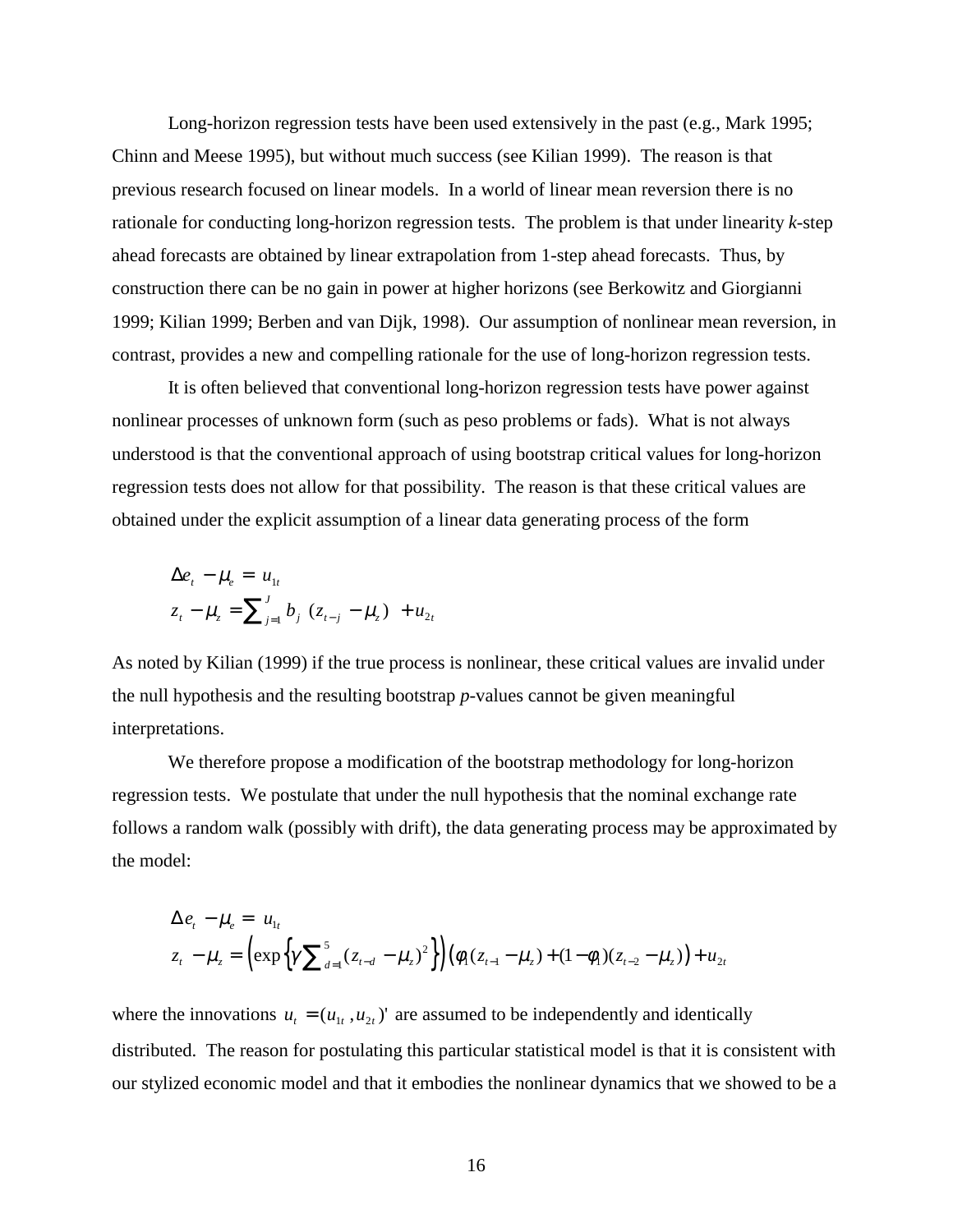prominent feature of the actual data.<sup>10</sup>

 $\overline{a}$ 

This system of equations may be estimated by nonlinear least squares. We treat the estimate of this process as the bootstrap data generating process. Bootstrap *p*-values for the longhorizon regression test statistics under the null may be obtained by generating repeated trials from this bootstrap data generating process, re-estimating the long-horizon regression test statistic for each set of bootstrap data, and evaluating the empirical distribution of the resulting long-horizon regression test statistics. A detailed description of the bootstrap algorithm can be found in the appendix.

The next section will apply this long-horizon regression test to exchange rate data for the UK, Germany, Japan, France, Switzerland, Canada and Italy. An obvious concern is the accuracy of the proposed bootstrap test under the null hypothesis that the exchange rate is indeed a random walk (possibly with a drift). While a comprehensive Monte Carlo study of the size of the test is beyond the scope of this paper, we will illustrate the accuracy of the proposed method for a representative data generating process of the form:

$$
\Delta e_t + 0.005 = u_{1t}
$$
  

$$
z_t - 0.096 = \left(\exp\left\{-0.7941\sum_{d=1}^5 (z_{t-d} - 0.096)^2\right\}\right) (1.2333(z_{t-1} - 0.096) + (1 - 1.2333)(z_{t-2} - 0.096)) + u_{2t}
$$

where the parameter values correspond to the estimates obtained for the U.S.-German exchange rate data and the innovation vector  $u_t$ , is obtained by random sampling with replacement from the actual regression residuals.

Figure 4 shows the effective size of the long-horizon regression test at the nominal 10% significance level for the actual sample size of 104. Approximate two-standard error bands for the rejection rates under the null of a 10% significance level are indicated by two horizontal lines. The statistics *t*(20) and *t*(A) refer to in-sample *t*-tests for the slope coefficient of the longhorizon regression. The two tests differ only in the computation of the standard error of the slope coefficient. The former test uses a Newey-West standard error based on a fixed truncation lag of 20; the latter uses a truncation lag based on Andrews's (1991) procedure. *DM*(20) and *DM*(A)

 $10$  Note that it is essential for our proposal to have a fully specified econometric model of the DGP motivated by economic theory. Our approach would not be valid in the presence of nonlinearities of unknown form.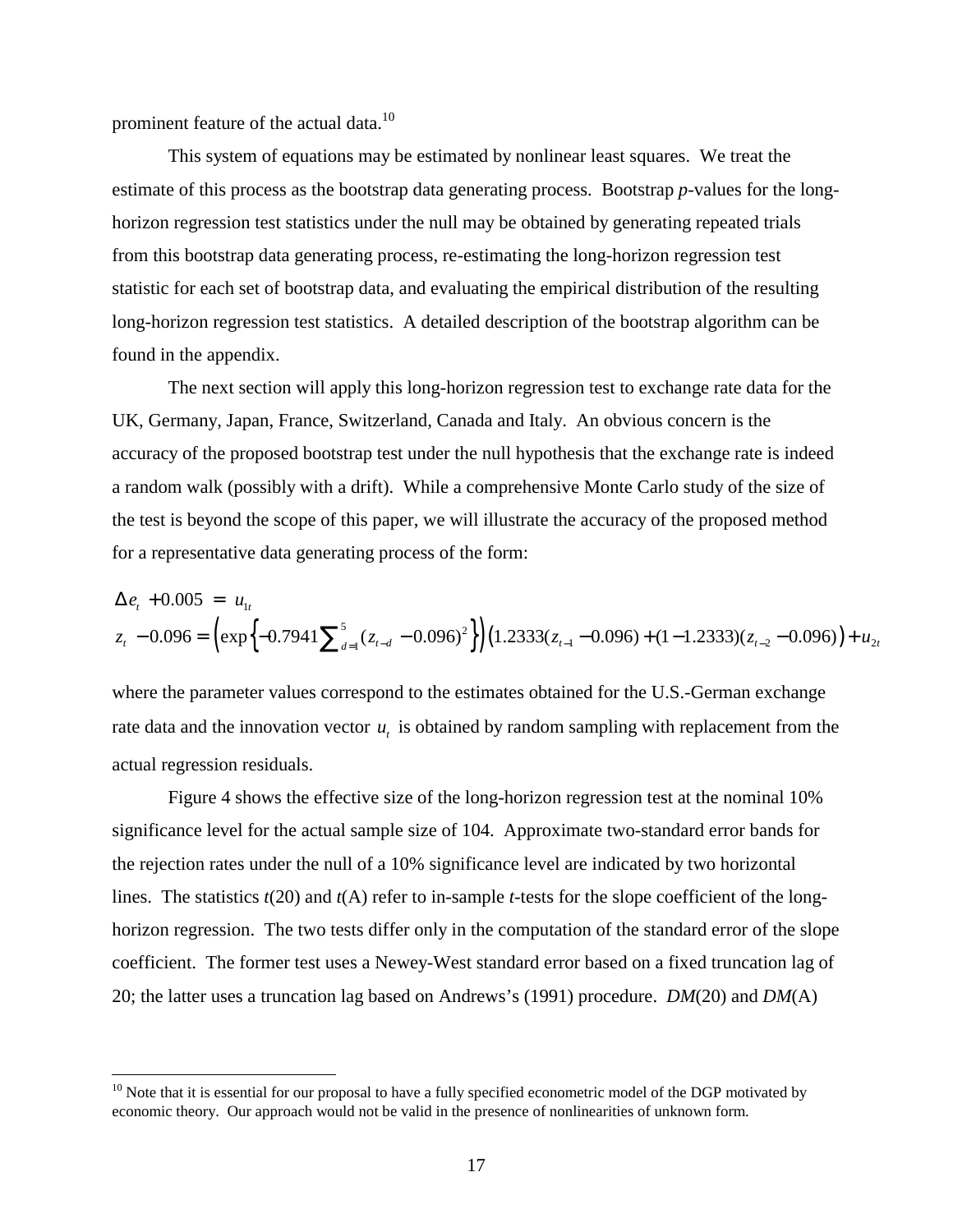refer to the corresponding Diebold-Mariano tests of out-of-sample forecast accuracy. The out-ofsample test are implemented based on a sequence of recursive forecasts, starting with a sample size of 32 quarters. The *joint* tests refer to tests of the random walk null against predictability at some horizon. They are based on the distribution of the maximum value of a given test statistic across all horizons. A detailed description of these tests can be found in Mark (1995).

The first panel of Figure 4 shows that even for sample sizes as small as 104 observations the bootstrap test is remarkably accurate. The effective size of all four tests is reasonably close to the nominal significance level of 10% and remains fairly constant across forecast horizons. This result means that any evidence of increased long-horizon predictability is unlikely to be caused by size distortions. Thus, we may have confidence in any evidence of increased long-horizon predictability in empirical work. The test is even more accurate, if we double the sample size, as shown in the second panel of Figure 4.

Next we will analyze the finite-sample power of the long-horizon regression test. The power of the test will in general depend on the alternative model. We will consider three examples of processes that may be considered empirically plausible under the joint alternative hypothesis of exchange rate predictability and nonlinear mean reversion in  $z<sub>r</sub>$ . Modeling the power of the test requires an estimate of the joint DGP of  $\{e_t, f_t\}$  or equivalently of  $\{e_t, z_t\}$  or  ${f<sub>t</sub>, z<sub>t</sub>}$ . We clearly have little hope of correctly identifying the underlying complicated nonlinear dynamics of the nominal exchange rate from actual data. Instead, we focus on the easier task of finding a reasonable approximation to the time series process of the fundamental,  $f_t$ . For expository purposes we postulate that the DGP for  $z_t$  is the same as in the size study. Given the DGP for  $z_t$ , selecting a DGP for  $f_t$  will pin down the implied DGP for  $e_t$ by the identity  $e_t \equiv z_t + f_t$ . Our starting point is once again the U.S.-German data set. Preliminary tests did not reject the assumption that the German fundamentals follow a linear time series process. We selected the following three models as our DGPs:

DGP<sub>1</sub>:

$$
\Delta f_t = -0.0052 + u_{1t}
$$
  

$$
z_t - 0.096 = \left(\exp\left\{-0.7941\sum_{d=1}^5 (z_{t-d} - 0.096)^2\right\}\right) (1.2333(z_{t-1} - 0.096) + (1 - 1.2333)(z_{t-2} - 0.096)) + u_{2t}
$$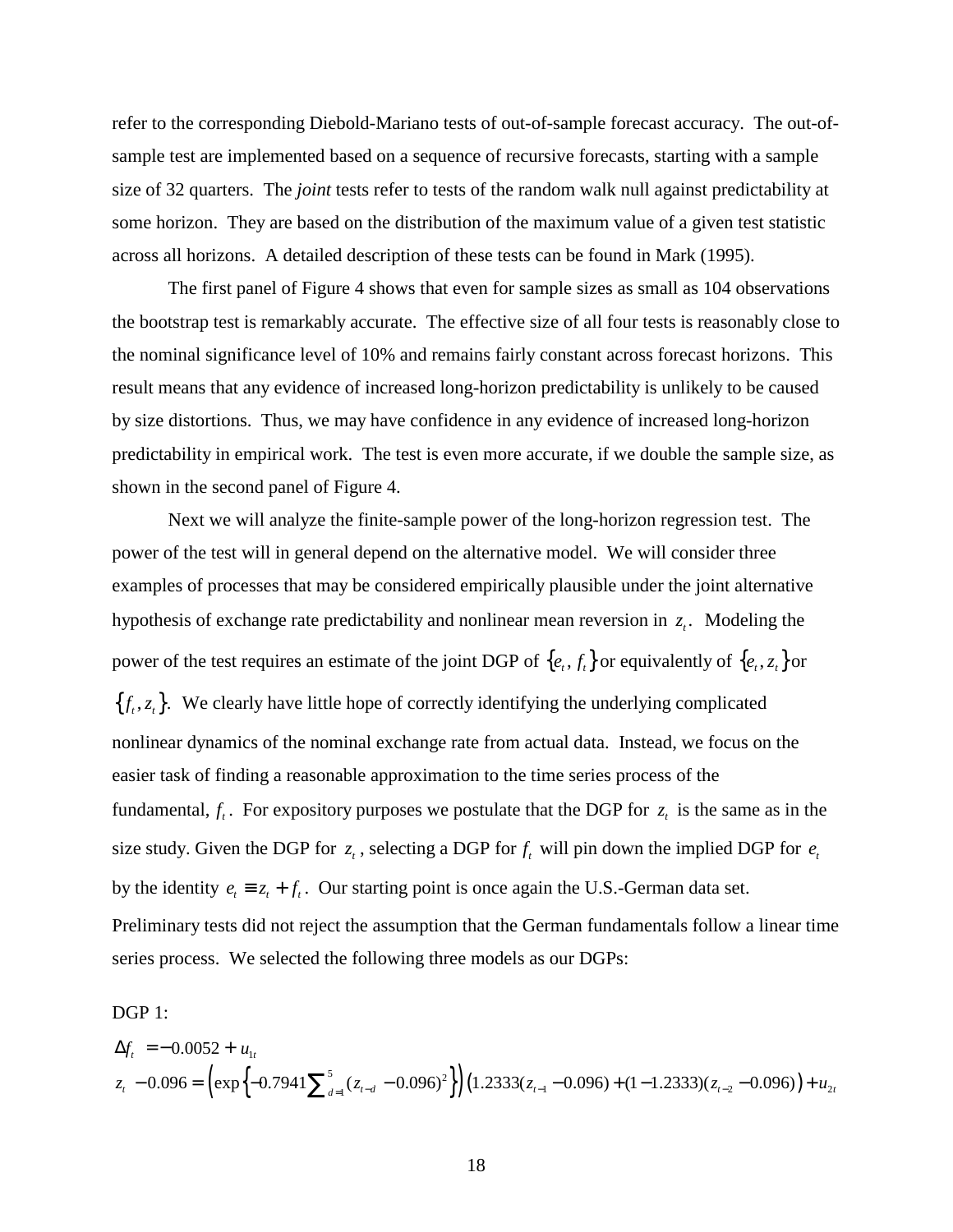$$
\Delta f_t = -0.0030 - 0.1733 \Delta f_{t-1} + 0.1419 \Delta f_{t-2} + 0.1860 \Delta f_{t-3} + 0.2417 \Delta f_{t-4} + u_{1t}
$$
  
\n
$$
z_t - 0.096 = \left( \exp \left\{ -0.7941 \sum_{d=1}^{5} (z_{t-d} - 0.096)^2 \right\} \right) (1.2333 (z_{t-1} - 0.096) + (1 - 1.2333)(z_{t-2} - 0.096)) + u_{2t} (z_{t-d} - 0.096)^2
$$

DGP 3:

DGP 2:

$$
\Delta f_t = -0.0039 + 0.2022 \Delta f_{t-2} + 0.0643 \Delta e_{t-2} + u_{1t}
$$
  

$$
z_t - 0.096 = \left( \exp\left\{-0.7941 \sum_{d=1}^{5} (z_{t-d} - 0.096)^2 \right\} \right) (1.2333 (z_{t-1} - 0.096) + (1 - 1.2333)(z_{t-2} - 0.096)) + u_{2t}
$$

DGP 1 and DGP 2 were selected by the Schwarz information criterion and the Hannan-Quinn criterion, respectively, among the class of linear regressions of  $\Delta f$  on an intercept and up to eight autoregressive lags. DGP 3 was selected among all possible linear regressions involving up to 4 lags of  $\Delta f$ , and  $\Delta e$ , each and an intercept. The innovation vector *u*, is again obtained by random sampling with replacement from the actual regression residuals.

The power of the long-horizon regression test against each of these alternatives is shown in Figure 5. All power results are based on the nominal 10% bootstrap test. As the actual test size is very close to the nominal size, there is no need for size corrections. In the first panel, the sample size is  $T = 104$  as in the actual data. Figure 5 suggests several important conclusions. First, the proposed long-horizon regression test not only is highly accurate under the null of no exchange rate predictability, but has high power against empirically plausible alternatives, even in small samples. Second, whether the test is conducted in-sample or out-of-sample, Figure 5 suggests that our ability to predict the exchange rate will improve at intermediate horizons. The latter point is important because it provides the rationale for conducting long-horizon regression tests in practice. For example, for the three DGPs considered, the power of the long-horizon regression test tends to be lowest at the one-quarter horizon. As the forecast horizon is lengthened, power tends to improve initially, but ultimately falls again, resulting in a humpshaped pattern with a peak at horizons of about one or two years. Third, power is considerably lower for recursive out-of-sample tests than for tests based on the full sample. The power of the in-sample tests is typically close to 90%, whereas the power of the out-of-sample tests is closer to 50% or 60%.

Why are we not able to beat the random walk model more often in real time when the null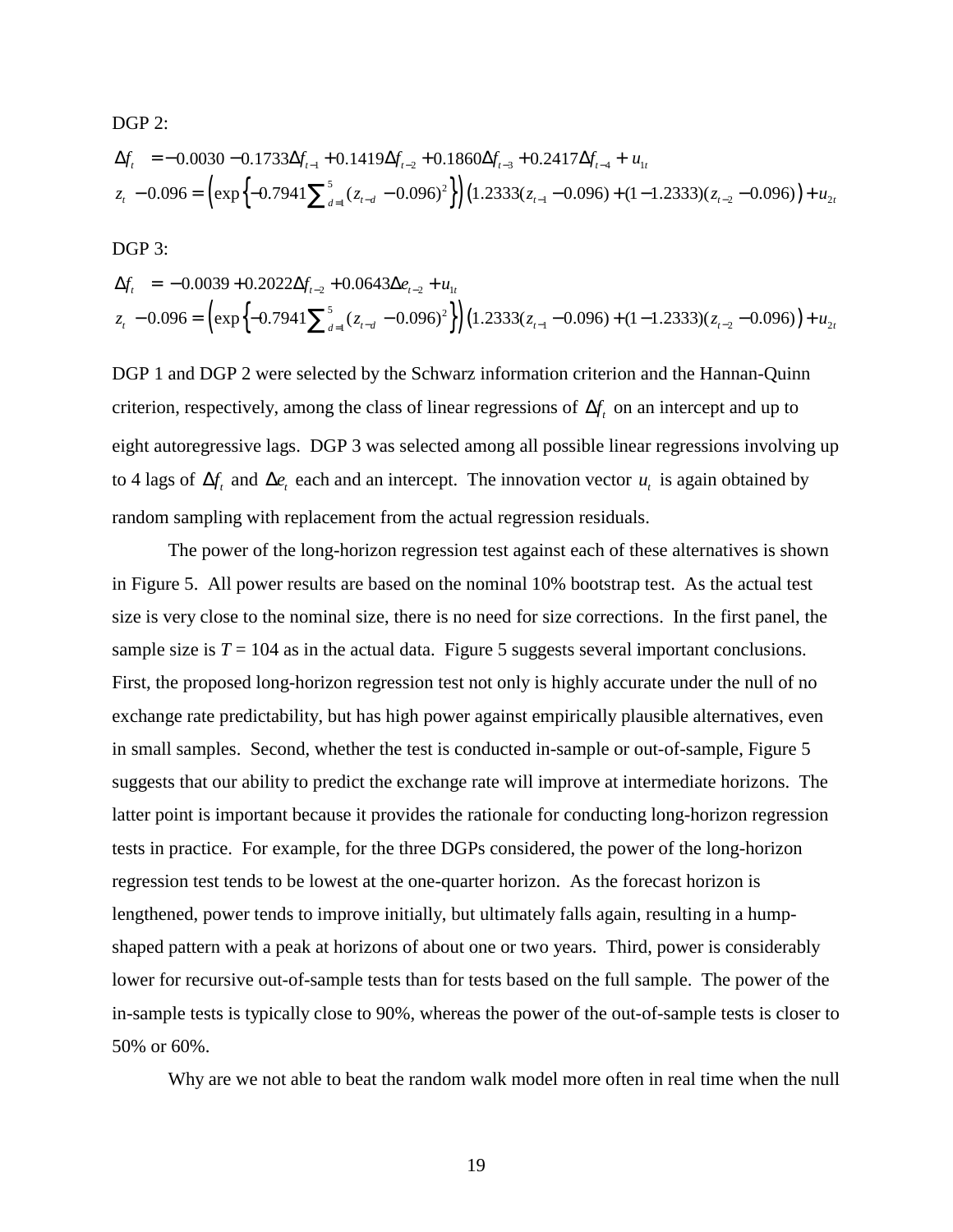is false by construction? Part of the problem with our real-time exercise is the loss of power resulting from the small number of recursive forecast errors in the sample. Moreover, the small estimation sample underlying the out-of-sample exercise makes it unlikely that we obtain reliable estimates of the mean reversion parameter  $b_k$ . For example, at the beginning of the out-ofsample forecast exercise we use only 8 years worth of observations to construct the long-horizon forecast. Clearly, that may not be enough to capture nonlinear mean reversion. Increasing the initial sample size would seem to be the obvious solution, except that this increase in turn would further reduce the number of recursive forecast errors and thus would further lower the power of the out-of-sample test. Hence, short of obtaining a much larger sample, there is no obvious solution to the low power of the out-of-sample tests. As both types of tests are equally reliable under the null hypothesis, this evidence suggests that in empirical work the in-sample test of the random walk hypothesis will be preferable.

To confirm our interpretation that the much lower power of the out-of-sample test for  $T =$ 104 is an artifact of the sample size, we also experimented with a sample size of  $T = 208$ . The improvement in power is striking. The second panel of Figure 5 shows that the in-sample tests for  $T = 208$  have power of virtually 100% for all horizons. For the out-of-sample tests, power is typically in the range of 96% to 99% with a peak at the 8 quarter horizon.

Although our power analysis is limited to three representative DGPs, we conclude that several qualitative implications of our model of nonlinear mean reversion are likely to be robust and can be tested empirically. First, if our model is supported by the data, the degree of predictability should be highest at intermediate horizons. Second, we expect to find less decisive empirical results for the out-of-sample tests than for the in-sample tests in our empirical work. This weaker evidence, however, need not indicate a failure of the model. It is fully expected given the lower power of out-of-sample tests in small samples. A third testable implication that emerges from the power analysis is that, to the extent that the random walk null hypothesis is false, the pattern of predictability for the in-sample and out-of-sample tests ought to be similar, even if the level of significance is much lower out-of-sample than in-sample.

#### **6. Empirical Evidence of Long-Horizon Predictability Relative to the Random Walk Model**

Figure 6 shows the bootstrap p-values for our four long-horizon regression tests of the random walk null. Separate results are shown for horizons of  $k = 1, 4, 8, 12$  and 16 quarters. As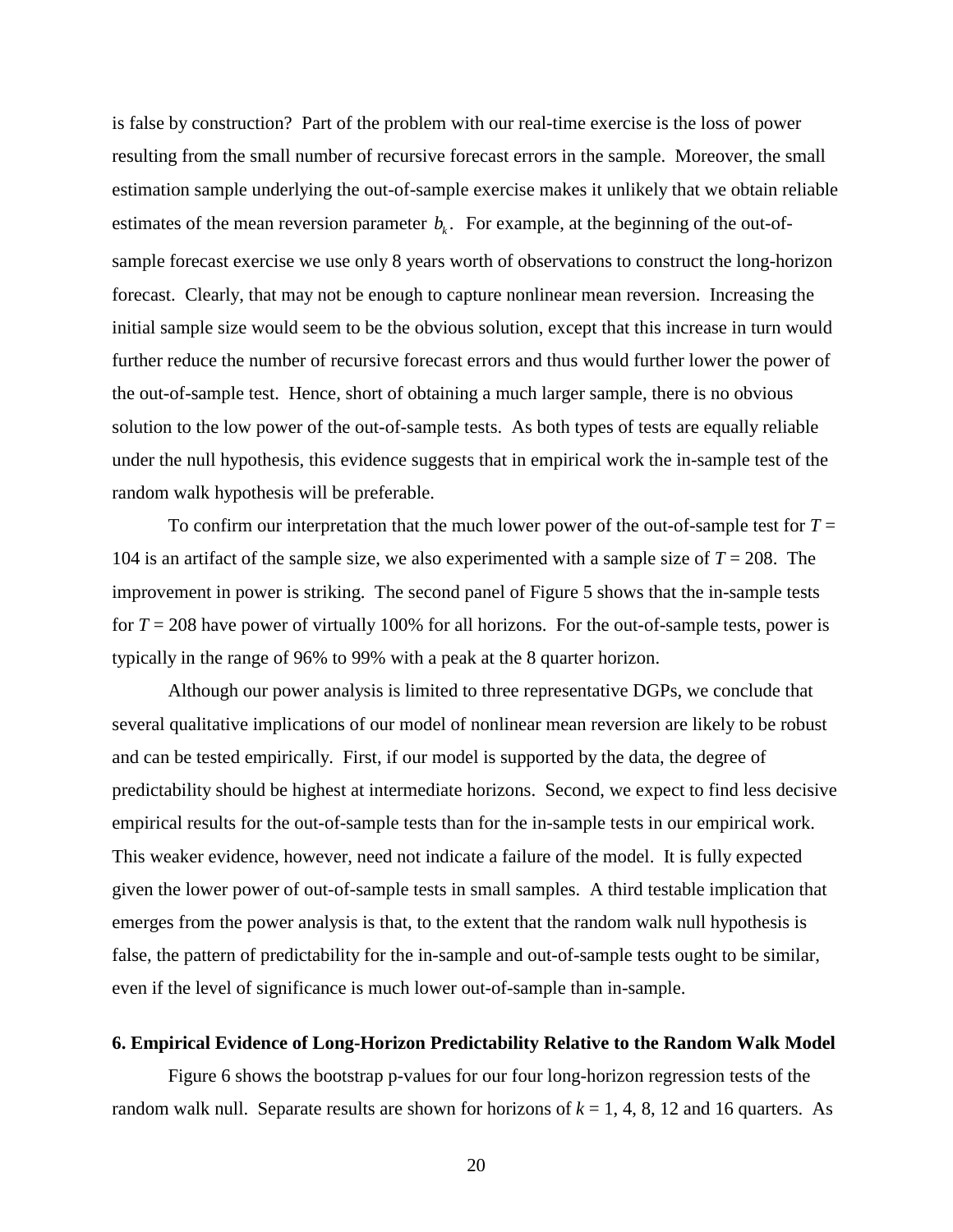the exchange rate becomes more predictable at longer horizons, these *p*-values should fall. The horizontal bar indicates the nominal significance level of 10%. Any p-value below 0.10 implies a rejection of the random walk null hypothesis at the 10% significance level. The results in Figure 6 are generally consistent with all three testable implications developed in section 5. Predictability generally is highest at intermediate horizons. The in-sample evidence is much stronger than the out-of-sample evidence, and the pattern of predictability across forecast horizons is broadly similar for in-sample and out-of-sample tests.

We will first focus on the results for the in-sample *t*-tests in columns 1 and 2. If our model of exchange rate determination is correct, we would expect to see a clear pattern of increased long-horizon predictability in the form of p-values that fall as the horizon grows. This is indeed what we find. There is little difference between the *t*(20) and *t*(A) test results, suggesting that the results are not sensitive to the choice of truncation lag. In virtually all cases, p-values fall as we increase *k* from 1 to 4 and 8. With the exception of France, we also find that p-values rise again for very long horizons, resulting in an U-pattern. This result is not surprising given the smaller effective sample size as the forecast horizon is lenghtened. It is consistent with a loss of power at longer horizons, as suggested by Figure 5. In addition to the pattern of predictability, in many cases we find that the long-horizon regression is significantly more accurate than the random walk at longer horizons. For example, for  $k = 12$ , we are able to reject the random walk model at the 10% significance level for six (five) of the seven countries using the  $t(A)$  ( $t(20)$ ) test. In four (two) cases even the joint test statistic is significant at the 10% level. This number rises to six (four) out of seven if we focus on the 15% significance level. This evidence allows us for the first time to reject conclusively the random walk forecast model.

Does this result mean that we can also beat the random walk forecast in real time? The power study in Figure 5 suggests that beating the random walk model in real time will be much more difficult, given the smaller effective sample size. This is indeed what the empirical results suggest. Columns 3 and 4 show the corresponding p-values for the *DM* test of out-of-sample accuracy. These test results are based on recursive (or real-time) estimation of the forecast model starting with a sample size of 32 quarters.<sup>11</sup> Using a conventional significance level of 10

 $\overline{a}$ 

 $11$  Qualitative similar results are obtained with an initial sample size of 48 quarters. Note that the larger the sample size, the smaller is the number of recursive forecasts and the less reliable is the *DM* test. This tradeoff suggests that our choice of 32 quarters is a reasonable compromise.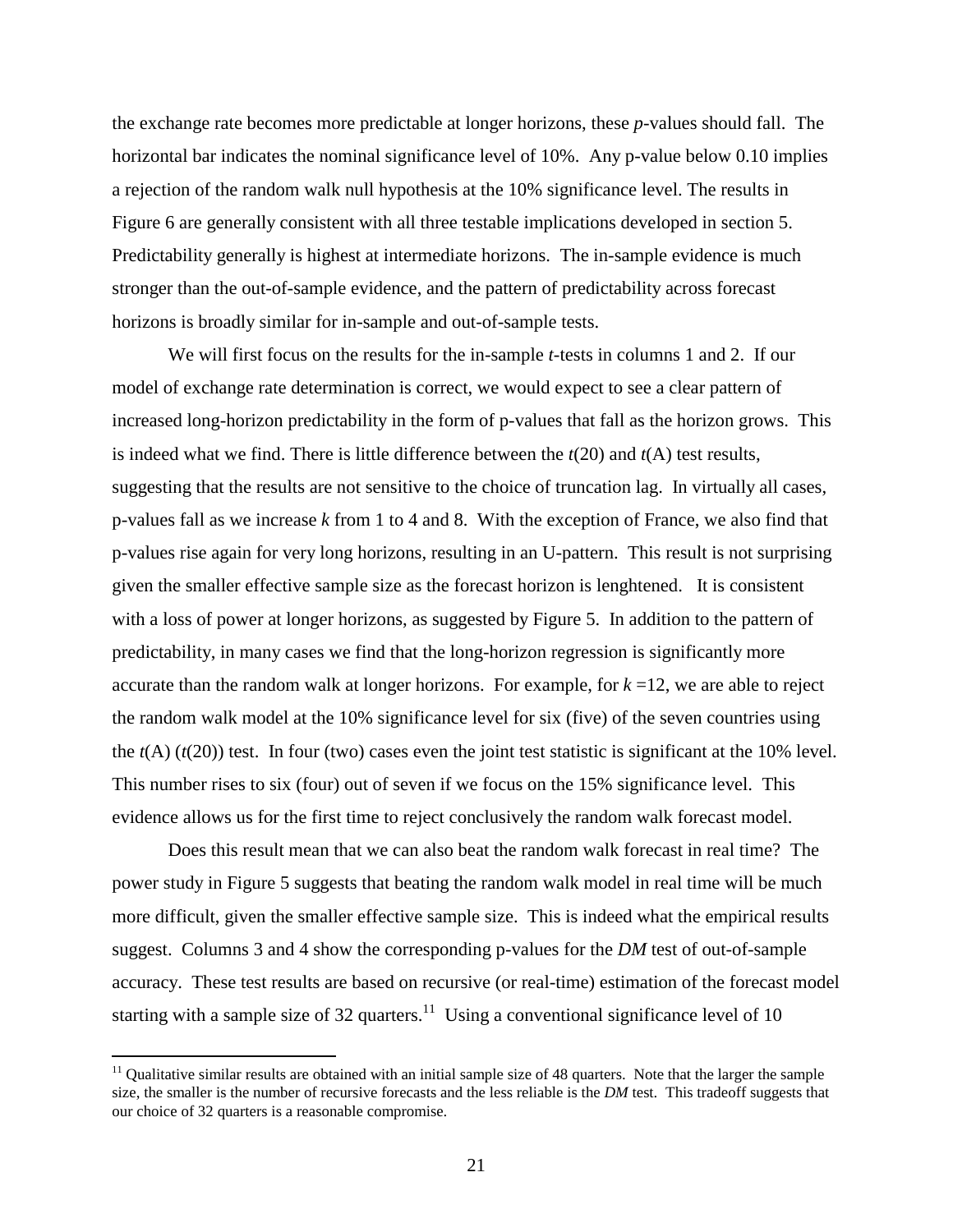percent, with the exception of the U.K. and Switzerland at the 3-year horizon, there is no evidence that the long-horizon regression beats the random walk. Moreover, none of the joint tests are significant at even the 15% level. This result is consistent with the evidence of a drastic loss of power in Figure 5 for the out-of-sample tests relative to the in-sample tests. There is, however, clear evidence for all seven countries that predictability improves as the forecast horizon is increased from one quarter to 1, 2 and 3 years, before deteriorating at the 4-year horizon. This pattern is generally similar to the pattern of the in-sample *t*-test p-values. The existence of a U-pattern in p-values is consistent with the hump-shaped power pattern we documented in Figure 5, although the locations and depth of the troughs suggest a somewhat different DGP than those that we considered in the power study.

We conclude that despite clear evidence of nonlinear mean reversion consistent with economic models, the goal of forecasting nominal exchange rates in real time is likely to remain elusive for the foreseeable future. Our analysis suggests that the difficulty of beating the random walk model in real time does not reflect a problem with the forecast model based on economic fundamentals; rather it is a natural consequence of the small time span of data available for empirical work. Our empirical results not only help us to understand the reluctance of applied forecasters to abandon chartists methods in favor of models based on economic fundamentals, especially at shorter horizons (Taylor and Allen, 1992), but they also lend support to economists' beliefs that the exchange rate is inherently predictable.

#### **7. Concluding Remarks**

The land-mark work of Meese and Rogoff (1983a, 1983b), published nearly two decades ago, launched the profession on a crusade to find the holy grail of beating the random walk model of exchange rates. Like the true Holy Grail, the goal of exploiting economic models of exchange rate determination to beat naïve *constant change* forecasts has remained elusive.

Alongside this difficulty in forecasting the nominal exchange rate or – almost equivalently – in distinguishing the nominal exchange rate from a random walk, researchers have also found it extremely difficult to reject a unit root in the real exchange rate. Moreover, even where researchers have been able to reject the unit root hypothesis for real exchange rates, using panel unit root tests or long spans of data, the apparent extreme persistence of the real exchange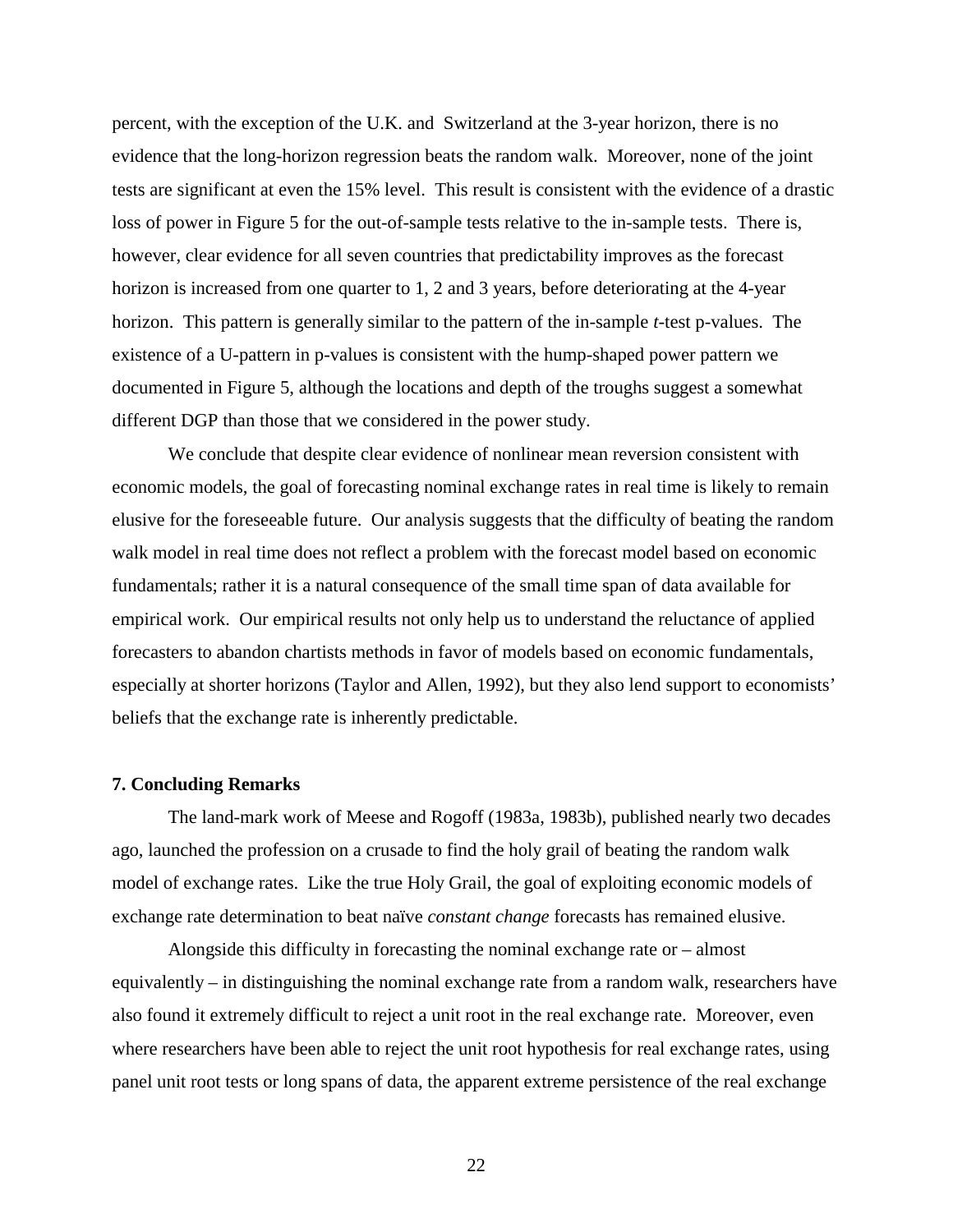has remained puzzling (see Rogoff, 1996).<sup>12</sup> Recently, empirical evidence has been forthcoming that the relationship between the nominal exchange rate and the underlying fundamentals may be inherently nonlinear and that this finding may resolve these puzzles concerning the real exchange rate (Taylor and Peel, 2000; Taylor, Peel and Sarno, 2001). In the present paper, we have explored the question of whether evidence of nonlinearity in the relationship between the nominal exchange rate and macroeconomic fundamentals may also help to explain the difficulties in forecasting the nominal exchange rate.

We motivated our analysis by setting out a simple theoretical model relating the source of this nonlinearity to the diversity and weight of opinion in the foreign exchange market. Previous rationalizations of nonlinearity in exchange rate movements have relied upon arguments relating to goods arbitrage in the presence of transactions costs. While the effects of transactions costs in goods arbitrage may be important, it seems clear from the observed volatility of real and nominal exchange rate movements that other - financial as opposed to real - factors must also be operating.13 The existing literature has focused on financial explanations such as peso problems and fads, but these explanations alone cannot explain the observed volatility and persistence of actual real and nominal exchange rates. We therefore proposed a new stylized exchange rate model based on diversity and weight of opinion. Although our model is capable of generating all the stylized facts of exchange rate behavior in the absence of other sources of exchange rate fluctuations, it is also fully consistent with existing explanations based on transactions costs, fads and peso problems, and hence may be viewed as a complement to the existing literature.

Our model departs from standard assumptions in that we allow for heterogeneous agents. The model aggregates the views of fundamentalists (who may disagree on the fundamentals) with those of chartists and noise traders to produce movements in the nominal exchange rate which are nonlinearly related to the underlying fundamentals. We showed that the model generates exchange rate data that are both volatile and exhibit long swings similar to those found in actual data. Our stylized model not only helps us to understand exchange rate dynamics, but it also

 $\overline{a}$ 

<sup>&</sup>lt;sup>12</sup> As noted above, however, evidence based on panel unit root tests – is now seen as far less convincing than hitherto because of problems in the interpretation of these tests (Taylor and Sarno, 1998; Sarno and Taylor, 2001).

<sup>&</sup>lt;sup>13</sup> This viewpoint echoes Rogoff's view that real exchange rates must be driven largely by nominal rather than real factors, because of their observed volatility.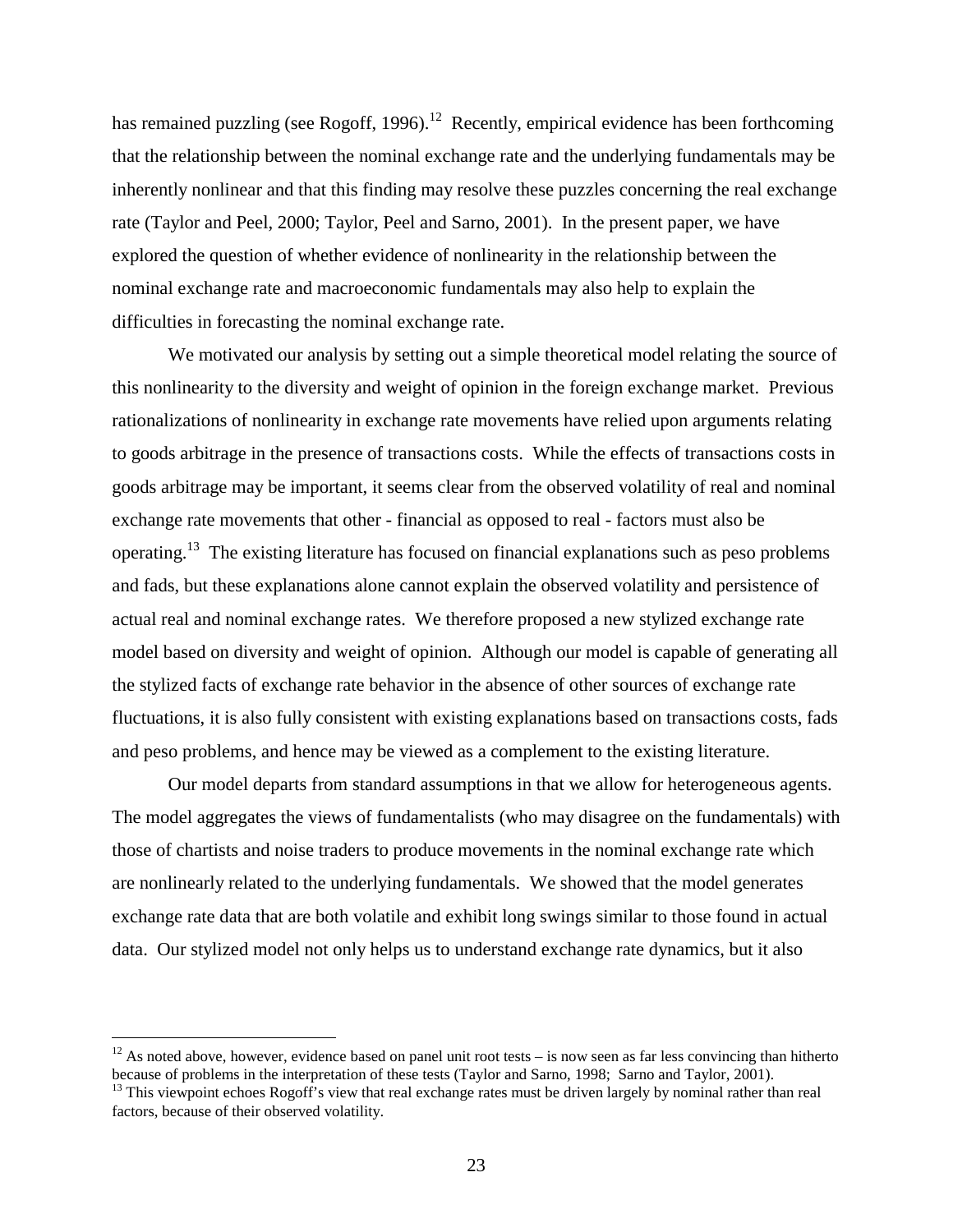provides an alternative motivation for the use of smooth threshold autoregressive models in modeling the exchange rate.

Our stylized theoretical model suggests the existence of threshold behavior in actual exchange rate data. We provided empirical support for threshold dynamics in the form of estimates of exponential smooth threshold autoregressive (ESTAR) models fitted to quarterly data on dollar exchange rates and PPP fundamentals for seven countries over the entire post Bretton Woods period. These results are significant in that they corroborate the findings of Taylor, Peel and Sarno (2001) concerning significant nonlinear mean reversion in real exchange rates and the increased speed of adjustment of real rates in response to larger shocks, thereby resolving Rogoff's 'purchasing power parity puzzle' (Rogoff, 1996). They also are important from a forecasting perspective, because they suggest that the exchange rate should be inherently predictable, at least at longer horizons and for larger sample sizes. The latter implication is the main focus of this study.

First, we quantified the predictability of the exchange rate in a simulation study under idealized conditions. Using response surface techniques we demonstrated that in the presence of ESTAR dynamics the exchange rate is indeed increasingly predictable at longer horizons (relative to the random forecast), provided reliable estimates of the ESTAR parameters can be obtained. Not surprisingly, the degree of long-horizon predictability also depends on the specification of the ESTAR model, including the magnitude of the shocks impacting the system. These simulation results, although suggestive, are based on simpler models than would be appropriate for actual data. Ultimately, improved forecast accuracy requires accurate estimates of the underlying data generating process for a given sample path.

Second, we examined the predicability of the nominal exchange rate in practice. We observed that the existence of nonlinear mean reversion in population may not be enough to generate significantly more accurate forecasts than the naïve constant change forecast in practice. We showed that the closer the spot exchange rate is to its equilibrium value, the more random and less predictable will its movements be. Thus, only large shocks resulting in large departures from equilibrium will reveal the inherent tendency toward mean reversion and such shocks may be rare along a given sample path, especially if the time span covered by the sample is short. This view is also consistent with the fact that spot exchange rates appear to respond to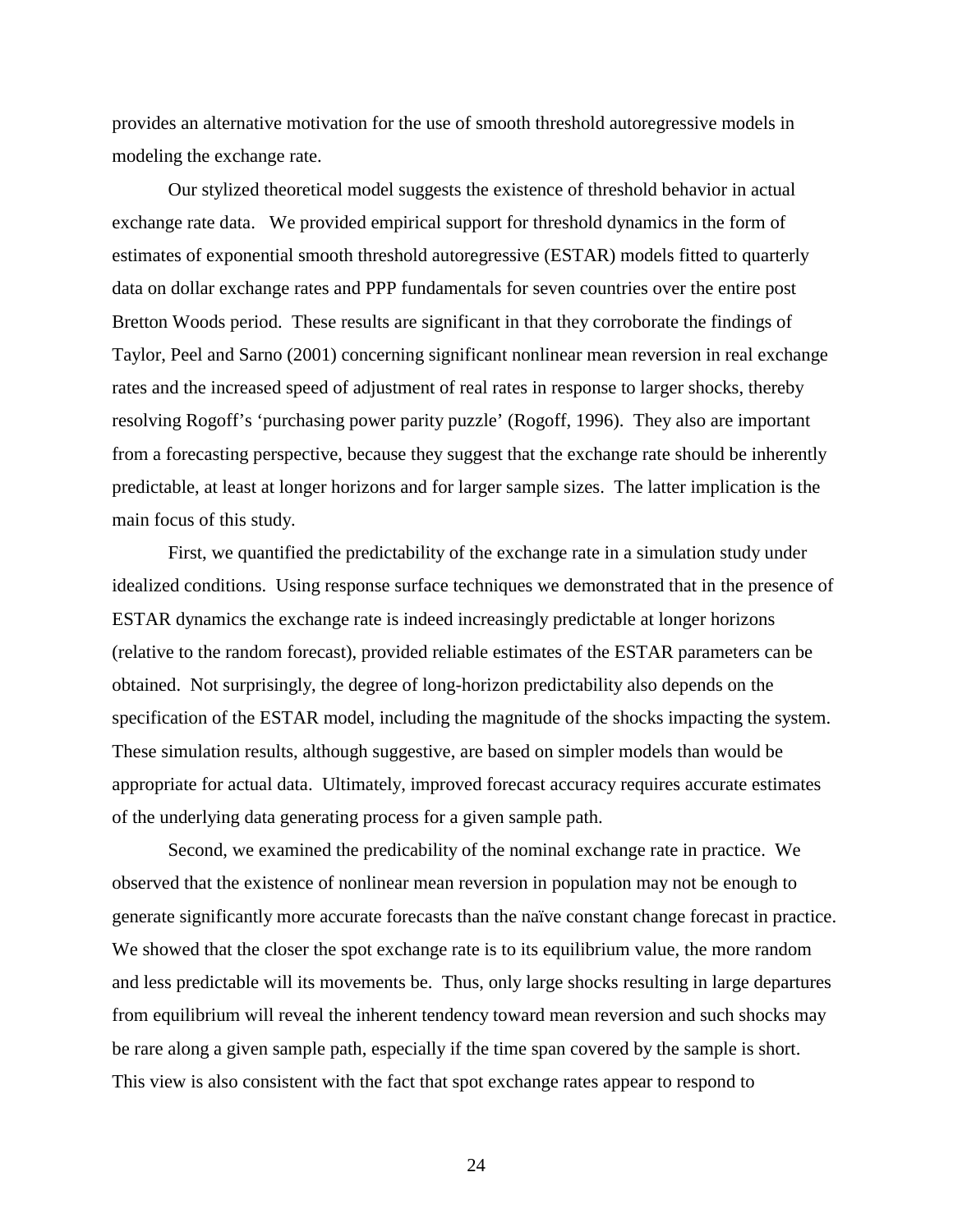fundamentals during periods of hyperinflation, but much less so during normal times (see Frenkel, 1976; Taylor, 1995).

Ultimately, of course, the degree of predictability of spot exchange rates is an empirical question. We therefore proceeded to examine data for our panel of seven countries under the recent float using an easy-to-use new test of long-horizon predictability based on a suitably modified bootstrap methodology for long-horizon regression tests in the presence of threshold dynamics. Using this methodology we found strong evidence that the predictability of the spot exchange rate increases dramatically as the forecast horizon is lengthened from one quarter to several years. For example, based on in-sample tests, at the 3-year horizon we were able to reject the random walk model at the 10% level for five or six of the seven countries, depending on the choice of test statistic. Thus, the empirical results for the full sample are consistent with exchange rate models based on nonlinear mean reversion to economic fundamentals. Test results for recursive out-of-sample tests showed the same pattern, but were rarely significant, reflecting the smaller effective sample size. For example, we were able to reject the random walk model for only two of the seven countries at the 3-year horizon. Although there was clear evidence of increased long-horizon predictability even in the out-of-sample forecasting exercise, the increase was not strong enough to allow us to reject the random walk model. We showed that this outcome is quite natural given the much lower power of real-time recursive forecast tests for the sample size of interest and does not contradict the favorable in-sample test results.

Our evidence reconciles the difficulties in beating the random walk forecast model in previous research with the statistical evidence of nonlinear mean reversion in deviations from fundamentals. We showed that the failure of economic models of exchange rate determination to beat the random walk forecast in previous work need not be an embarrassment for economists. Allowing for threshold nonlinearities goes a long way toward showing that economic models of the exchange rate are fundamentally sound. Further research is needed to investigate whether the encouraging results of this paper carry over to other economic fundamentals.

At the same time, our results also rationalize the reluctance of foreign exchange traders to rely on economic models of exchange rate determination, in particular for shorter horizons. Our analysis suggests that indeed standard linear forecast models based on economic fundamentals are likely to be misspecified, which helps explain their poor forecast record. Moreover, even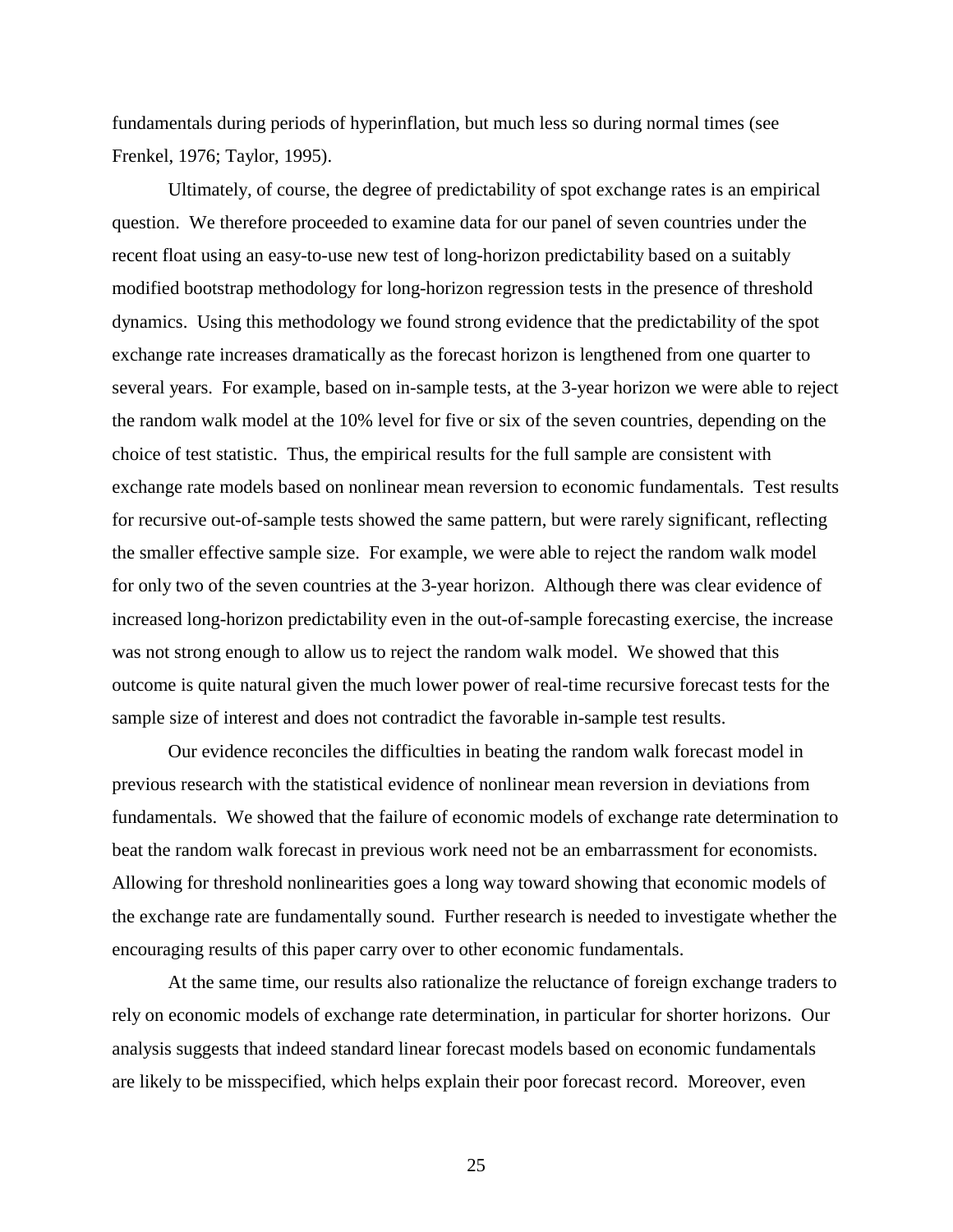nonlinear threshold models based on economic fundamentals are unable to beat the random walk forecast at the short horizons of interest to most traders. For example, Frankel and Froot (1990) note that most foreign exchange traders appear to be interested in horizons of less than six months. We found that the main advantage of nonlinear economic forecast models is at horizons of two to three years. This does not rule out that other forecasters with longer horizons will find our threshold model useful. We caution, however, that, although our in-sample results are strong, the currently available sample sizes are too small to establish beyond a reasonable doubt the ability of real-time forecasts from nonlinear threshold models to beat the random walk forecast. We conclude that the goal of beating the random walk model in real time is likely to remain elusive for the foreseeable future.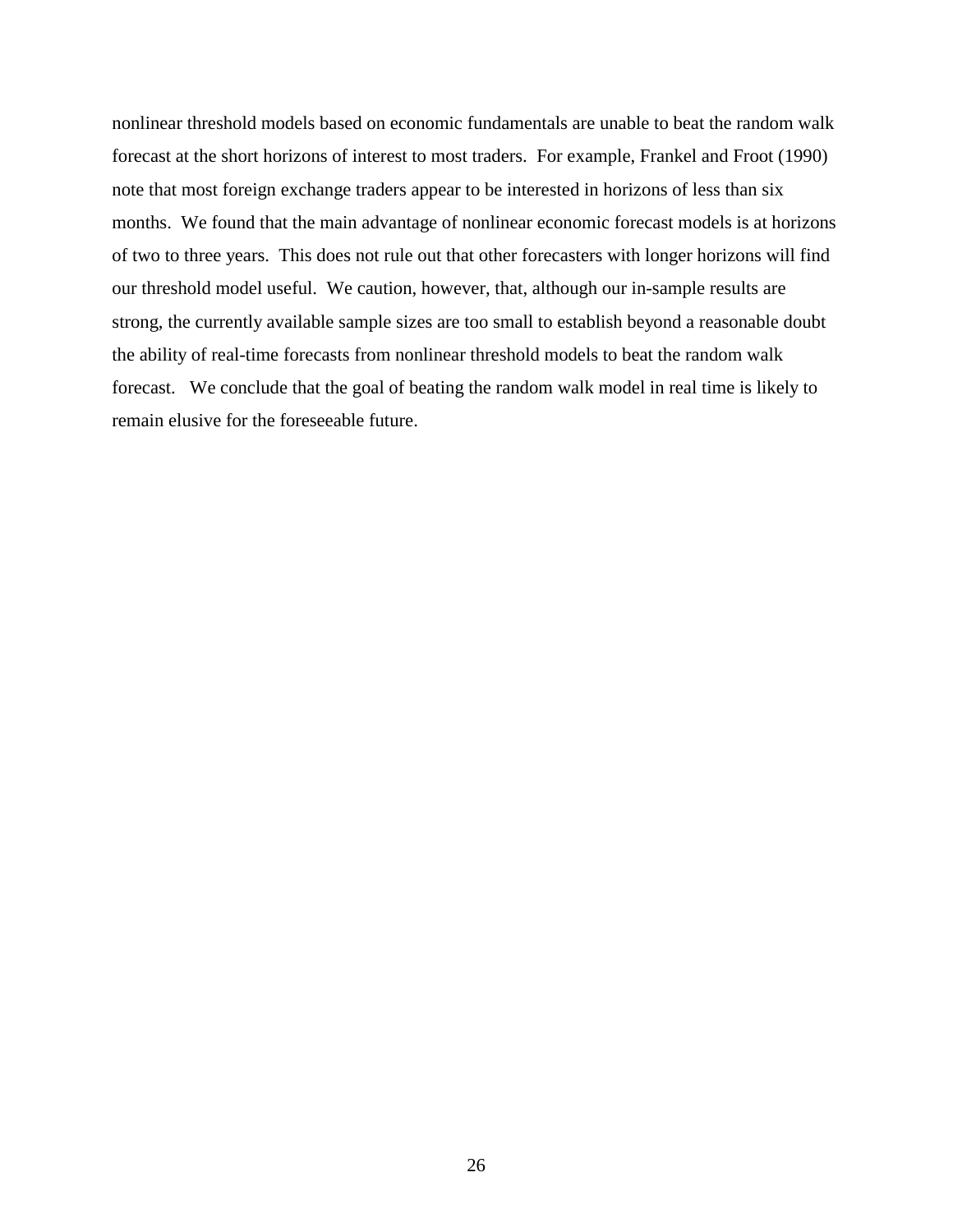### **References**

- Abuaf, N. and P. Jorion (1990), "Purchasing Power Parity in the Long Run," *Journal of Finance*, 45, 157-174.
- Allen, H. and M.P. Taylor (1990), "Charts, Noise and Fundamentals in the Foreign Exchange Market," *Economic Journal*, 100, 49-59.
- Allen, H. and M.P. Taylor (1992), "Chartist Analysis," in M. Milgate, P. Newman and J. Eatwell (eds.), *The New Palgrave Dictionary of Money and Finance*, London: MacMillan.
- Andrews, D.W.K. (1991), "Heteroskedasticity and Autocorrelation Consistent Covariance Matrix Estimation," *Econometrica*, 59, 817-858.
- Balke, N.S., and T.B. Fomby (1997), "Threshold Cointegration," *International Economic Review*, 38, 627-645.
- Berben R.-P., and D. van Dijk (1998), "Does the Absence of Cointegration Explain the Typical Findings in Long-Horizon Regressions?", mimeo, Tinbergen Institute, Erasmus University Rotterdam.
- Berkowitz, J., and L. Giorgianni (1999), "Long-Horizon Exchange Rate Predictability?" forthcoming: *Review of Economics and Statistics*.
- Cheung, Y.-W., and M.D. Chinn (1999), "Macroeconomic Implications of the Beliefs and Behavior of Foreign Exchange Traders," NBER Working Paper No. 7417.
- Chinn, M.D., and R.A. Meese (1995), "Banking on Currency Forecasts: How Predictable is Change in Money?" *Journal of International Economics*, 38, 161-178.
- Diebold, F.X., and R. Mariano (1995), "Comparing Predictive Accuracy," *Journal of Business and Economic Statistics*, 13, 253-262.
- Dumas, B., (1992), "Dynamic Equilibrium and the Real Exchange Rate in Spatially Separated Worlds," *Review of Financial Studies*, 5, 153-180.
- Eitrheim, O. and T. Teräsvirta (1996), "Testing the Adequacy of Smooth Transition Autoregressive Models," *Journal of Econometrics*, 74, 59-75.
- Frankel, J.A., and K.A. Froot (1990), "Chartists, Fundamentalists and the Demand for Dollars," in A.S. Courakis and M.P. Taylor (eds.), *Private Behaviour and Government Policies in Interdependent Economies*, Oxford: Oxford University Press, 73-126.
- Frenkel, J. (1976), "A Monetary Approach to the Exchange Rate: Doctrinal Aspects and Empirical Evidence," *Scandinavian Journal of Economics*, 78, 200-224.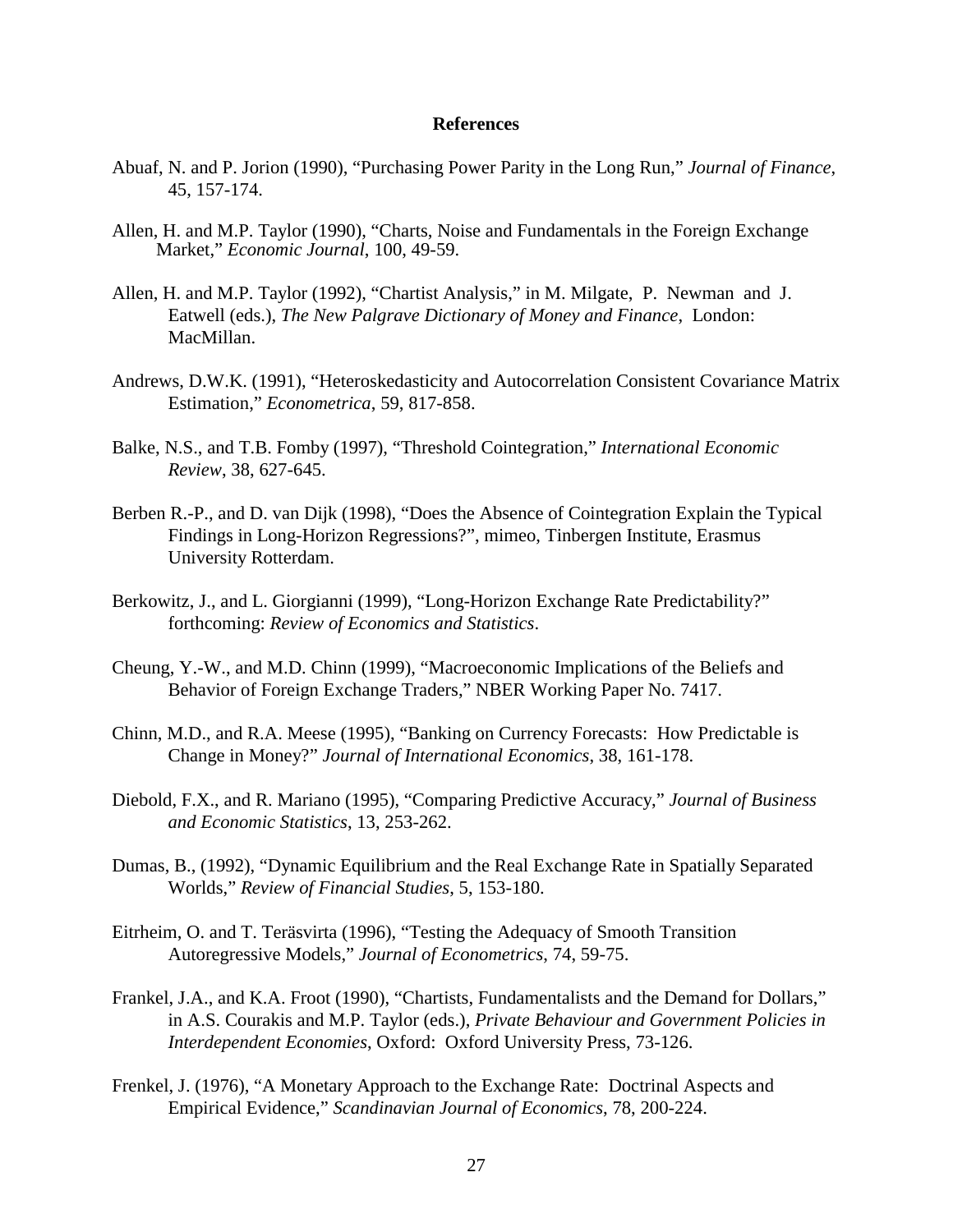Gallant, A.R. (1987), *Nonlinear Statistical Models*, New York: Wiley.

- Gallant, A.R. and H. White (1988), *A Unified Theory of Estimation and Inference for Nonlinear Dynamic Models*, Oxford: Oxford University Press.
- Granger, C.W.J., and T. Teräsvirta (1993), *Modelling Nonlinear Economic Relationships*, Oxford: Oxford University Press.
- Hegwood, N.D. and D.H. Papell (1998), "Quasi Purchasing Power Parity," *International Journal of Finance and Economics*, 3, 279-289.
- Kilian, L. (1999), "Exchange Rates and Monetary Fundamentals: What Do We Learn from Long-Horizon Regressions?" *Journal of Applied Econometrics*, 14, 491-510.
- Klimko, L.A., and P.I. Nelson (1978), "On Conditional Least Squares Estimation for Stochastic Processes," *Annals of Statistics*, 6, 629-42.
- Lothian, J.R. and M.P. Taylor (1996), "Real Exchange Rate Behavior: The Recent Float from the Perspective of the Past Two Centuries," *Journal of Political Economy*, 104, 488-510.
- Lothian, J.R. and M.P. Taylor (1997), "Real Exchange Rate Behavior: The Problem of Power and Sample Size," *Journal of International Money and Finance*, 16, 945-954.
- Mark, N.C. (1995), "Exchange Rates and Fundamentals: Evidence on Long-Horizon Predictability," *American Economic Review*, 85, 201-218.
- McCracken, M.W. (1999), "Asymptotics for Out-of-Sample Tests of Causality," manuscript, Department of Economics, Lousiana State University.
- Meese, R. and K. Rogoff (1983a), "Empirical Exchange Rate Models of the Seventies: Do They Fit Out of Sample?" *Journal of International Economics*, 14, 3-24.
- Meese, R. and K. Rogoff (1983b), "The Out-of-.Sample Failure of Empirical Exchange Rate Models: Sampling Error or Misspecification?" in J.A. Frenkel (ed.) *Exchange Rates and International Macroeconomics*, Chicago: Chicago University Press and National Bureau of Economic Research.
- Rogoff, K. "The Purchasing Power Parity Puzzle," *Journal of Economic Literature*, 34, 647-668.
- Sarno, L. and M.P. Taylor (2001), "Deviations of Exchange Rates from Purchasing Power Parity: A Cautionary Note," forthcoming: *International Monetary Fund Staff Papers*.
- Taylor, M.P. (1995), "The Economics of Exchange Rates," *Journal of Economic Literature*, 33,. 13-47.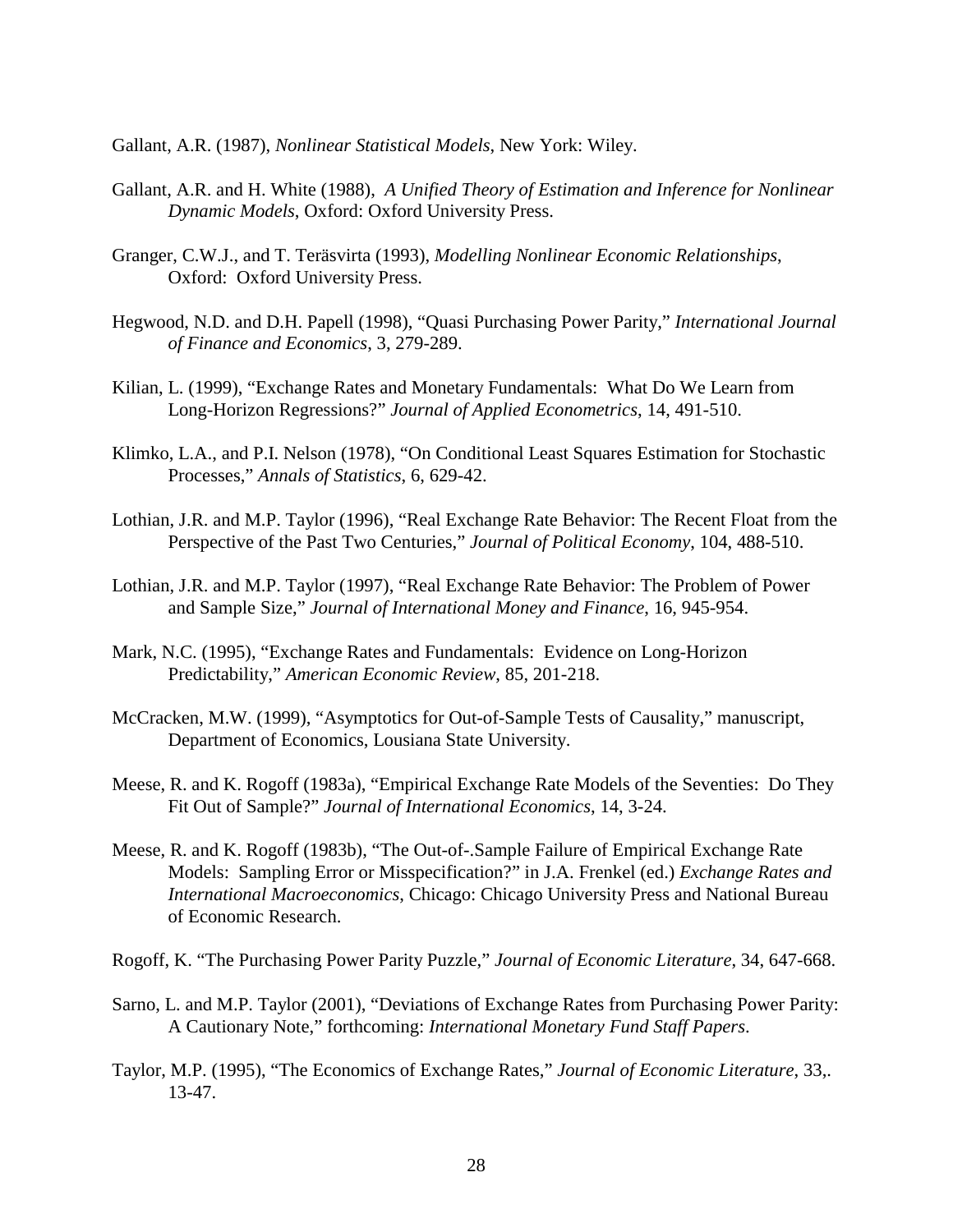- Taylor, M.P., and H. Allen (1992), "The Use of Technical Analysis in the Foreign Exchange Market," *Journal of International Money and Finance*, 11, 304-314.
- Taylor, M.P. and P.C. McMahon (1998), "Long-Run Purchasing Parity in the 1920s," *European Economic Review*, 32, 179-197.
- Taylor, M.P., and D.A. Peel (2000), "Nonlinear Adjustment, Long Run Equilibrium and Exchange Rate Fundamentals," *Journal of International Money and Finance,* 19, 33-53.
- Taylor, M.P., D.A. Peel and L. Sarno (2001), "Nonlinear Adjustment in Real Exchange Rates: Towards a Solution to the Purchasing Power Parity Puzzles," forthcoming: *International Economic Review.*
- Taylor, M.P. and L. Sarno, (1998), "The Behavior of Real Exchange Rates During the Post Bretton Woods Period," *Journal of International Economics*, 46, 281-312.
- Teräsvirta, T. (1994), "Specification, Estimation and Evaluation of Smooth Transition Autoregressive Models," *Journal of the American Statistical Association*, 89, 208-218.
- Tjøstheim, D. (1986), "Estimation in Nonlinear Time Series Models," *Stochastic Processes and Their Applications*, 21, 251-73.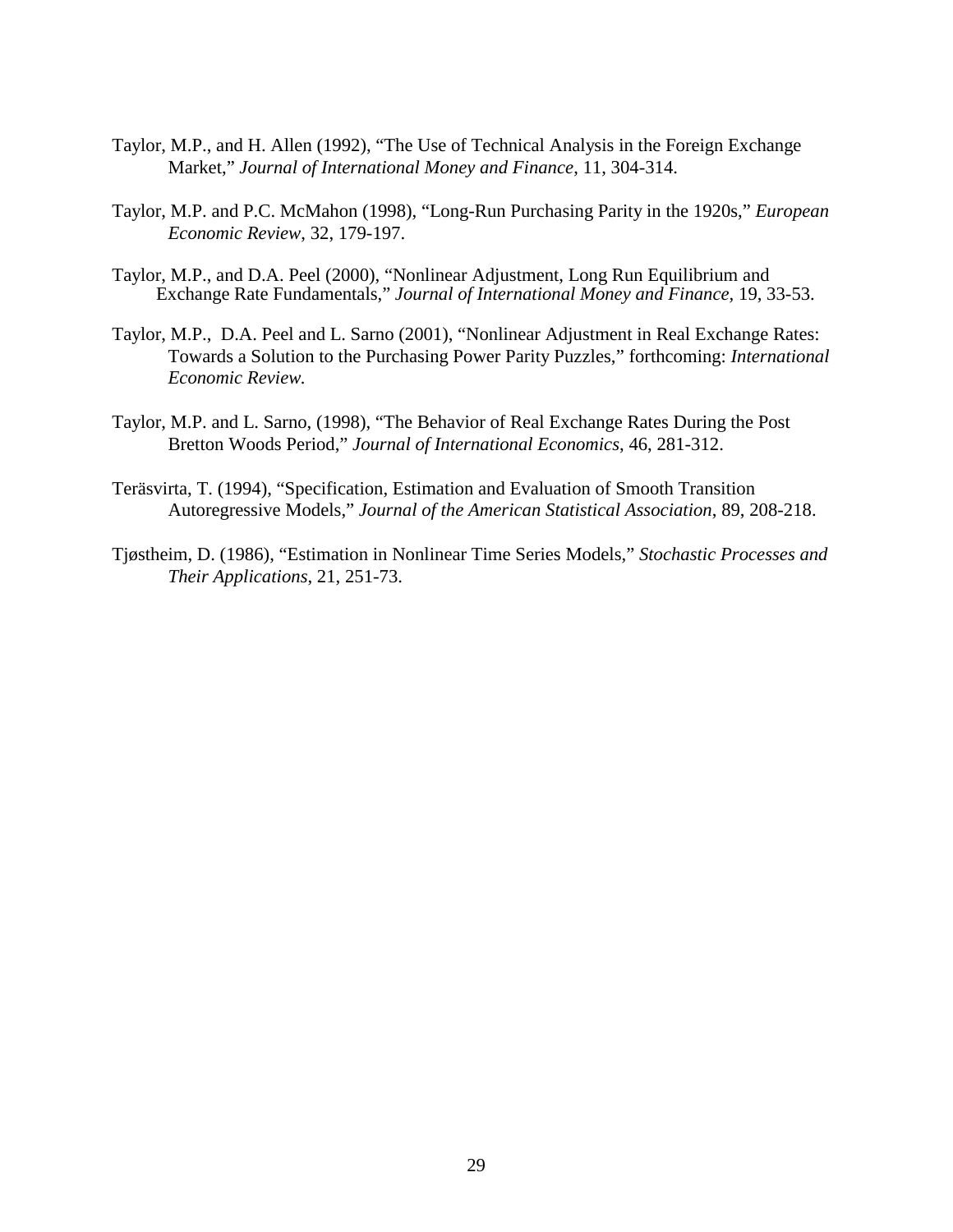## **Table 1: ESTAR Estimates by Country PPP Fundamental**

**Canada**  $\left[ \exp \left\{ -0.7060 \sum_{t=1}^{5} z_{t-d} \right\} \left[ 1.1811 z_{t-1} + (1-1.1811) z_{t-2} \right] \right]$ [0.0000] (16.3074) (12.7201) (12.7201)  $\exp{\left\{-0.7060\sum_{d=1}^{5}z_{t-d}^2\right\}}(1.1811z_{t-1} + (1-1.1811)z_{t-2}) + \hat{u}$ 1  $z_t = \left(\exp\left\{-0.7060\sum_{d=1}^5 z_{t-d}^2\right\}\right)\left(1.1811z_{t-1} + (1-1.1811)z_{t-2}\right) + \hat{u}_t$ 

 $R^2$ =0.96 s=0.0192 DW=2.03 AR(1)=[0.09] AR(1-4)=[0.11]

**France**  $(\exp_{10} 6.8638 \sum_{i=1}^{5} (z_{t-d} - 0.0954)^2)(1.3219(z_{t-1} - 0.0954) + (1 - 1.3219)(z_{t-2} - 0.0954))$ [0.0015] (2.8544) (5.75312) (2.8544) (13.8396) (2.8544) (13.8396) (2.8544)  $(z_t - 0.0954) = (exp\{-0.8638\sum_{d=1}^{5} (z_{t-d} - 0.0954)^2\})(1.3219(z_{t-1} - 0.0954) + (1 - 1.3219)(z_{t-2} - 0.0954)) + \hat{u}$ 1  $z_t - 0.0954$ = $\left(\exp\left\{-0.8638\sum_{d=1}^{5} (z_{t-d} - 0.0954)^2 \right\}\right)$  $(1.3219(z_{t-1} - 0.0954) + (1 - 1.3219)(z_{t-2} - 0.0954)) + \hat{u}_t$ 

 $R^2$ =0.91 s= 0.0473 DW=1.96 AR(1)=[0.65] AR(1-4)=[0.19]

**Germany**  $(\exp[-0.7941\sum_{i=1}^{5} (z_{t-d} - 0.0960)^2](1.2333(z_{t-1} - 0.0960) + (1 - 1.2333)(z_{t-2} - 0.0960))$ [0.0012] (2.4076) (6.3540) (2.4076) (11.6493) (2.4076) (11.6493) (2.4076)  $(z_t - 0.0960) = (exp{6x} - 0.7941) \sum_{d=1}^{5} (z_{t-d} - 0.0960)^2 (1.2333(z_{t-1} - 0.0960) + (1 - 1.2333)(z_{t-2} - 0.0960)) + \hat{u}$ 1  $z_t - 0.0960$ = $\left(\exp\left\{-0.7941\sum_{d=1}^{5} (z_{t-d} - 0.0960)^2\right\}\right]$  $(1.2333(z_{t-1} - 0.0960) + (1 - 1.2333)(z_{t-2} - 0.0960)) + \hat{u}_t$ 

 $R^2$ =0.90 s= 0.0530 DW=1.91 AR(1)=[0.91] AR(1-4)=[0.31]

**Italy**  $(\exp_{1} 0.9092 \sum_{t=1}^{3} z_{t-d}^{2}) (1.1540 z_{t-1} + (1 - 1.1540) z_{t-2})$ [0.0028] (3.6754) (10.2805) (10.2805)  $\exp{\left\{-0.9092\sum_{d=1}^{5}z_{t-d}^2\right\}}(1.1540z_{t-1}+(1-1.1540)z_{t-2})+\hat{u}$ 1  $z_t = (exp\{-0.9092\sum_{d=1}^{5} z_{t-d}^2\})(1.1540z_{t-1} + (1-1.1540)z_{t-2}) + \hat{u}_t$ 

 $R^2$ =0.87 s= 0.0540 DW=1.91 AR(1)=[0.82] AR(1-4)=[0.21]

**(continued….)**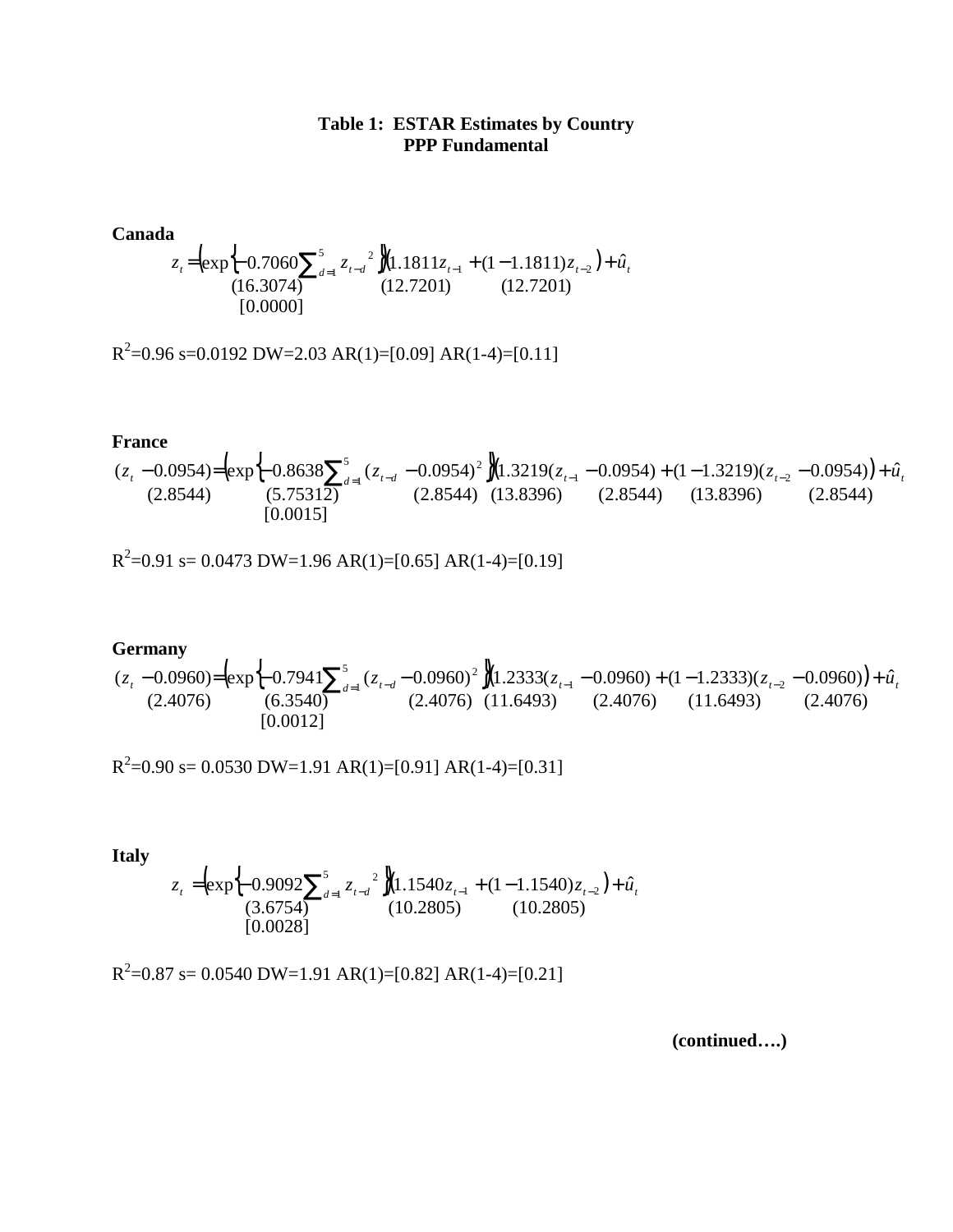## **(… Table 1 continued)**

**Japan**  

$$
z_{t} = (exp\left\{-0.7256\sum_{d=1}^{5} z_{t-d}^{2}\right\})(1.3500z_{t-1} + (1 - 1.3500)z_{t-2}) + \hat{u}_{t}
$$

$$
(7.7301)
$$

$$
(13.5378)
$$

$$
(13.5378)
$$

 $R^2$ =0.94 s= 0.0571 DW=1.79 AR(1)=[0.15] AR(1-4)=[0.19]

**Switzerland**  
\n
$$
z_{t} = \left(\exp\left\{-0.7242\sum_{d=1}^{5} z_{t-d}^{2}\right\}\right)\left(1.2922z_{t-1} + (1 - 1.2922)z_{t-2}\right) + \hat{u}_{t}
$$
\n
$$
(5.2450)
$$
\n
$$
[0.0019]
$$
\n
$$
(13.0796)
$$

 $R^2$ =0.88 s= 0.0599 DW=1.93 AR(1)=[0.45] AR(1-4)=[0.65]

**United Kingdom**

$$
z_{t} = \left(\exp\left\{-1.0696\sum_{d=1}^{5} z_{t-d}^{2}\right\}\right)\left(1.1448z_{t-1} + (1 - 1.1448)z_{t-2}\right) + \hat{u}_{t}
$$
\n(3.3603)\n(3.3603)\n(11.1052)\n(11.1052)\n[0.0031]\nR<sup>2</sup>=0.86 s= 0.0520 DW=1.96 AR(1)=[0.45] AR(1-4)=[0.21]

**Notes:**  $R^2$  denotes the coefficient of determination, s is the standard error of the regression. AR(1) and AR(1-4) are Lagrange multiplier test statistics for first-order and up to fourth-order serial correlation in the residuals respectively, constructed as in Eitrheim and Teräsvirta (1996). Figures in parentheses below coefficient estimates denote the ratio of the estimated coefficient to the estimated standard error of the coefficient estimate. Figures given in square brackets denote marginal significance levels. The marginal significance levels for the estimated transition parameters were calculated by a non-parametric bootstrap under the null hypothesis of a unit root AR(2) process.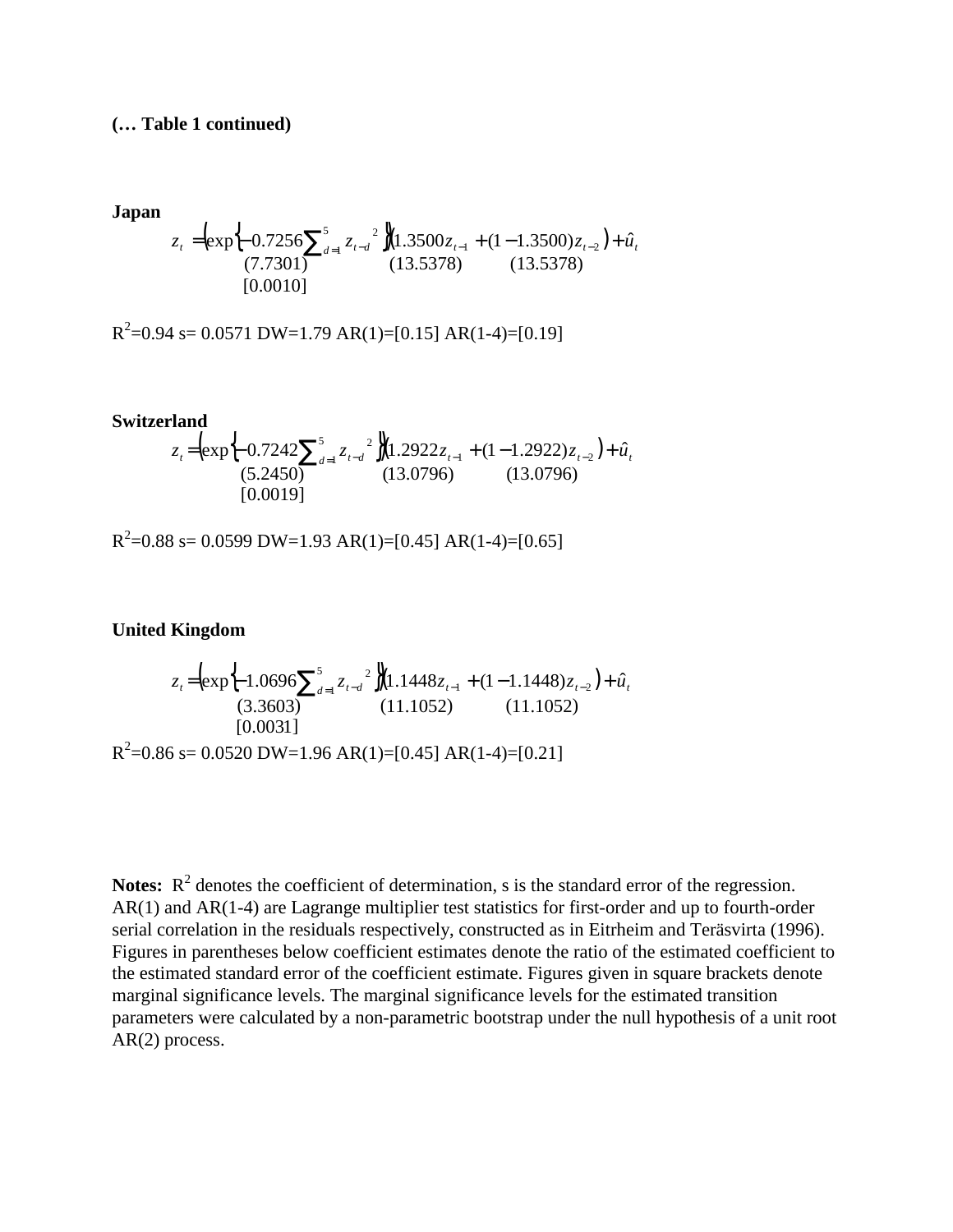| Shock:                | 20% | 10% | 5% | $1\%$ |
|-----------------------|-----|-----|----|-------|
| Canada                |     |     | 14 | 10.   |
| <b>France</b>         |     |     |    |       |
| <b>Germany</b>        |     |     |    | 4     |
| <b>Italy</b>          |     |     |    |       |
| Japan                 |     |     | 13 |       |
| <b>Switzerland</b>    |     |     | 14 | O     |
| <b>United Kingdom</b> |     |     |    |       |

### **Table 2: Estimated Half Lives in Quarters**

**Notes:** The half lives are the number of complete quarters taken for a shock of size  $log_e(1+x/100)$ to the logarithm of the real exchange rate (equivalent to a shock of x% to the level of the real exchange rate) to decline to 0.5  $log_e(1+x/100)$ . They were estimated by Monte Carlo integration, conditional on the average initial history as described in Taylor, Peel and Sarno (2001) and on the estimated models in Table 1, using a non-parametric bootstrap approach.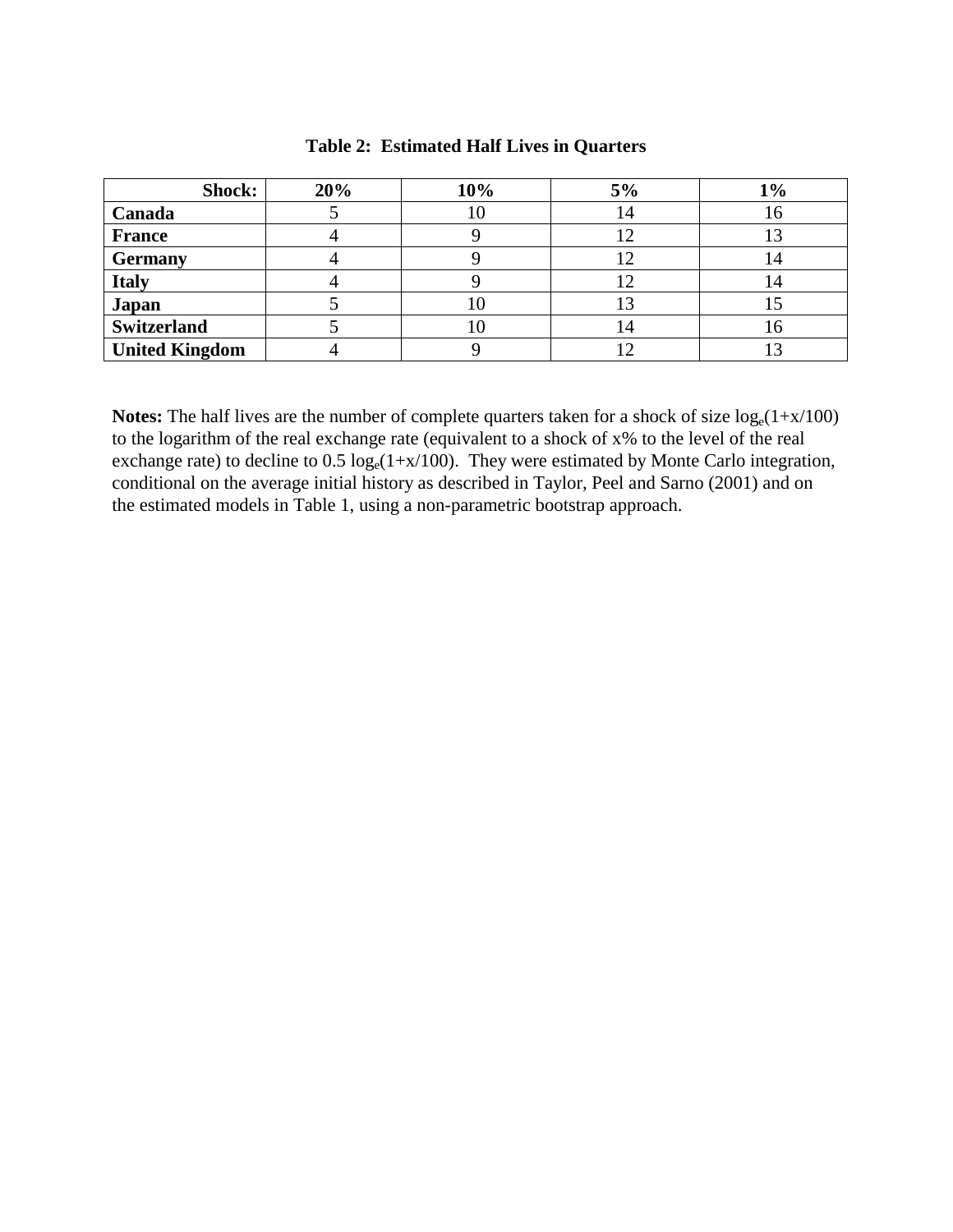

**Notes:** The model and parameter settings are described in the text.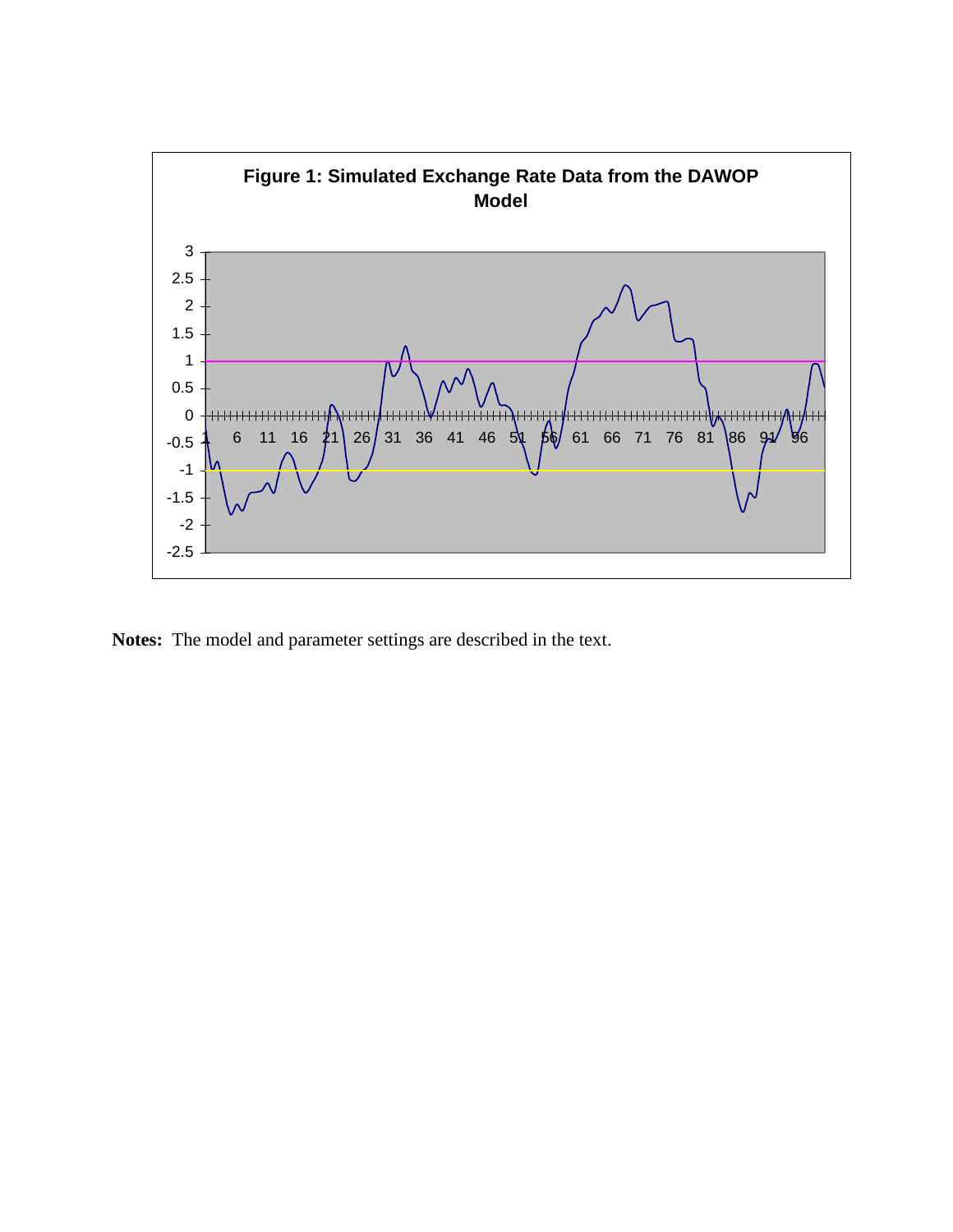



**Benchmark Model with Known Parameters**

**Notes:** The benchmark model is described in the text. The RPMSE of the ESTAR model was estimated by Monte Carlo integration.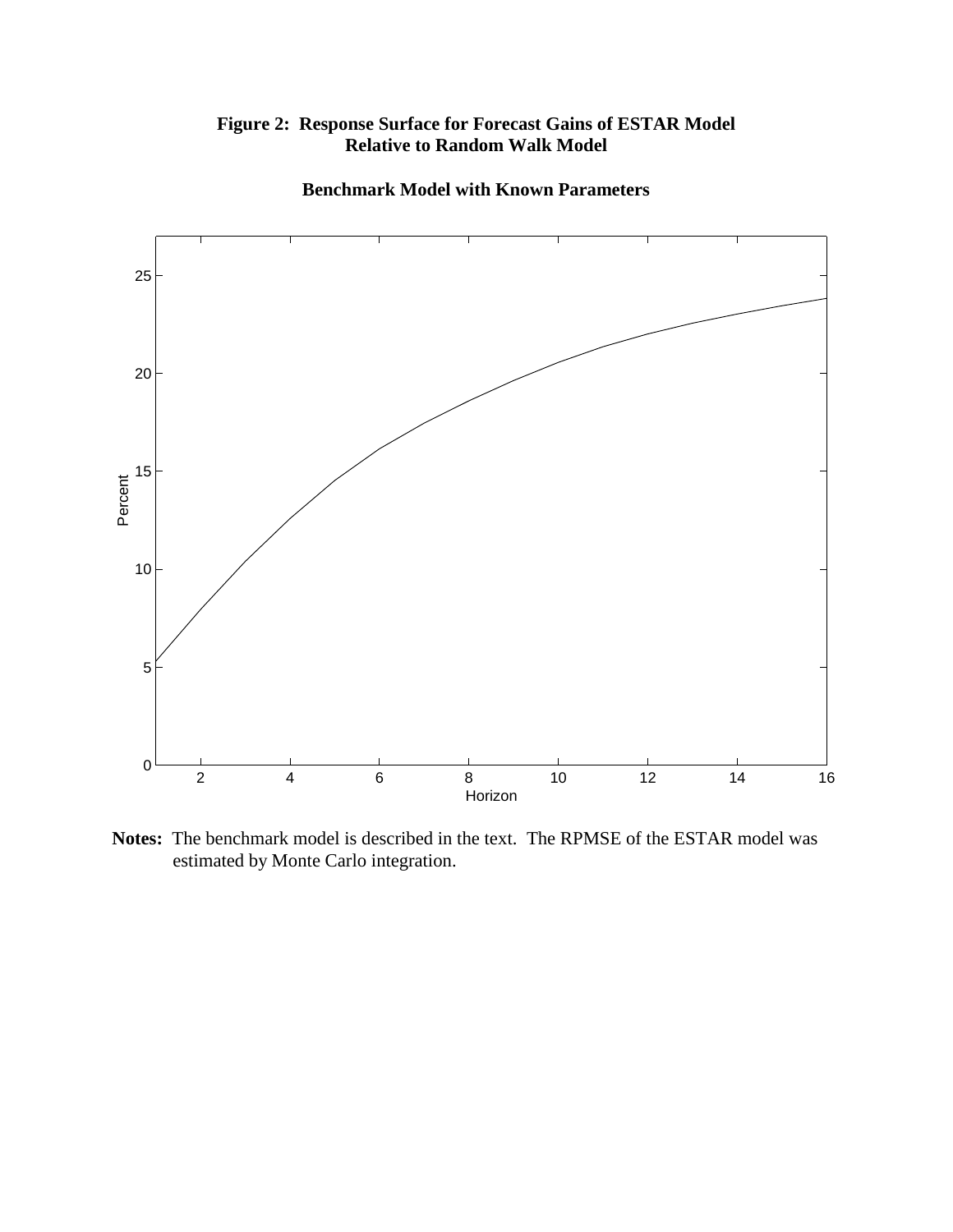## **Figure 3: Response Surface for Forecast Gains of ESTAR Model Relative to Random Walk Model**



## **Sensitivity Analysis of Benchmark Model with Known Parameters**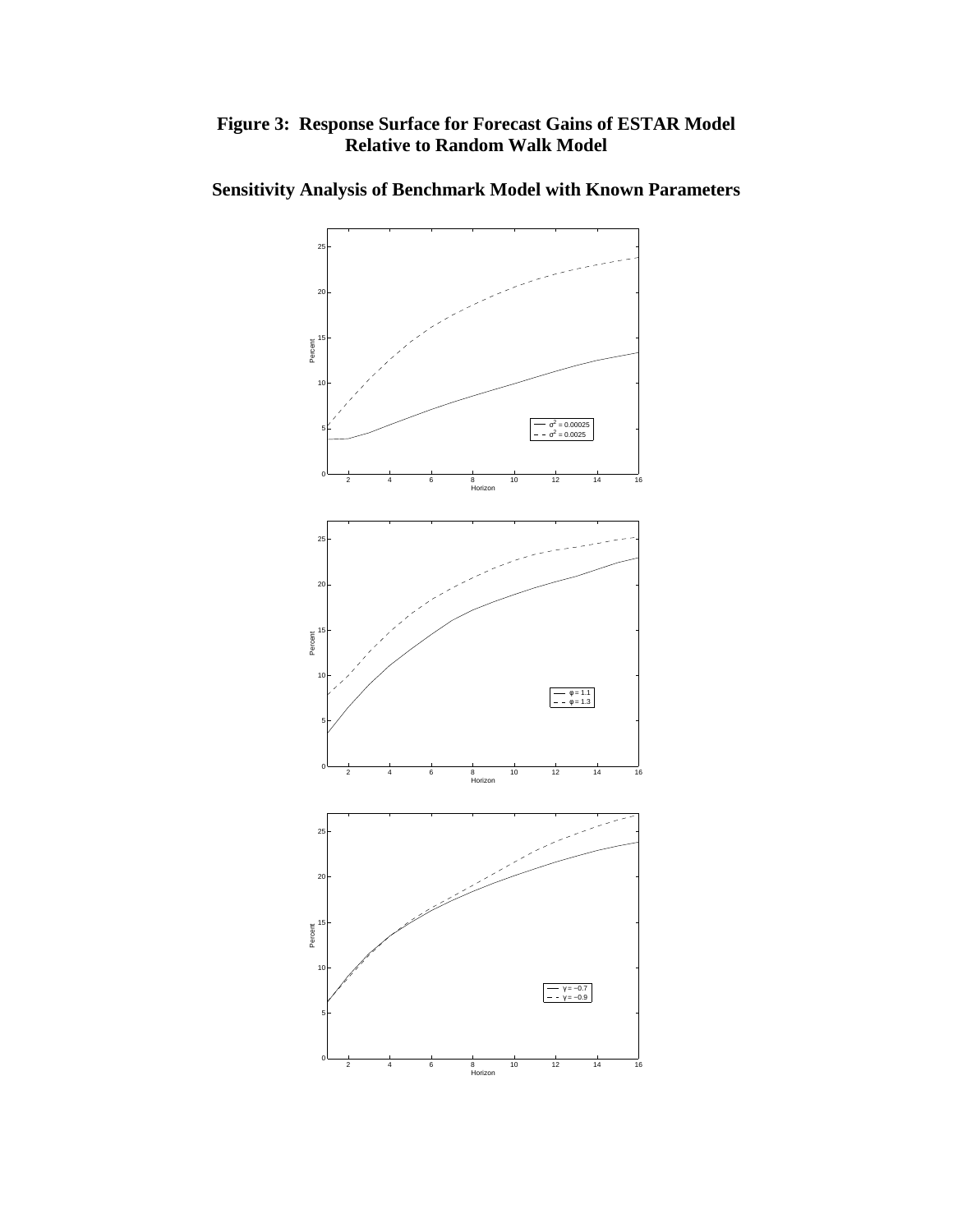

**Figure 4: Effective Size of Bootstrap Test Procedure under ESTAR Null**

**Notes:** Based on 1000 Monte Carlo trials with 2,000 bootstrap replications each. The DGP is described in the text.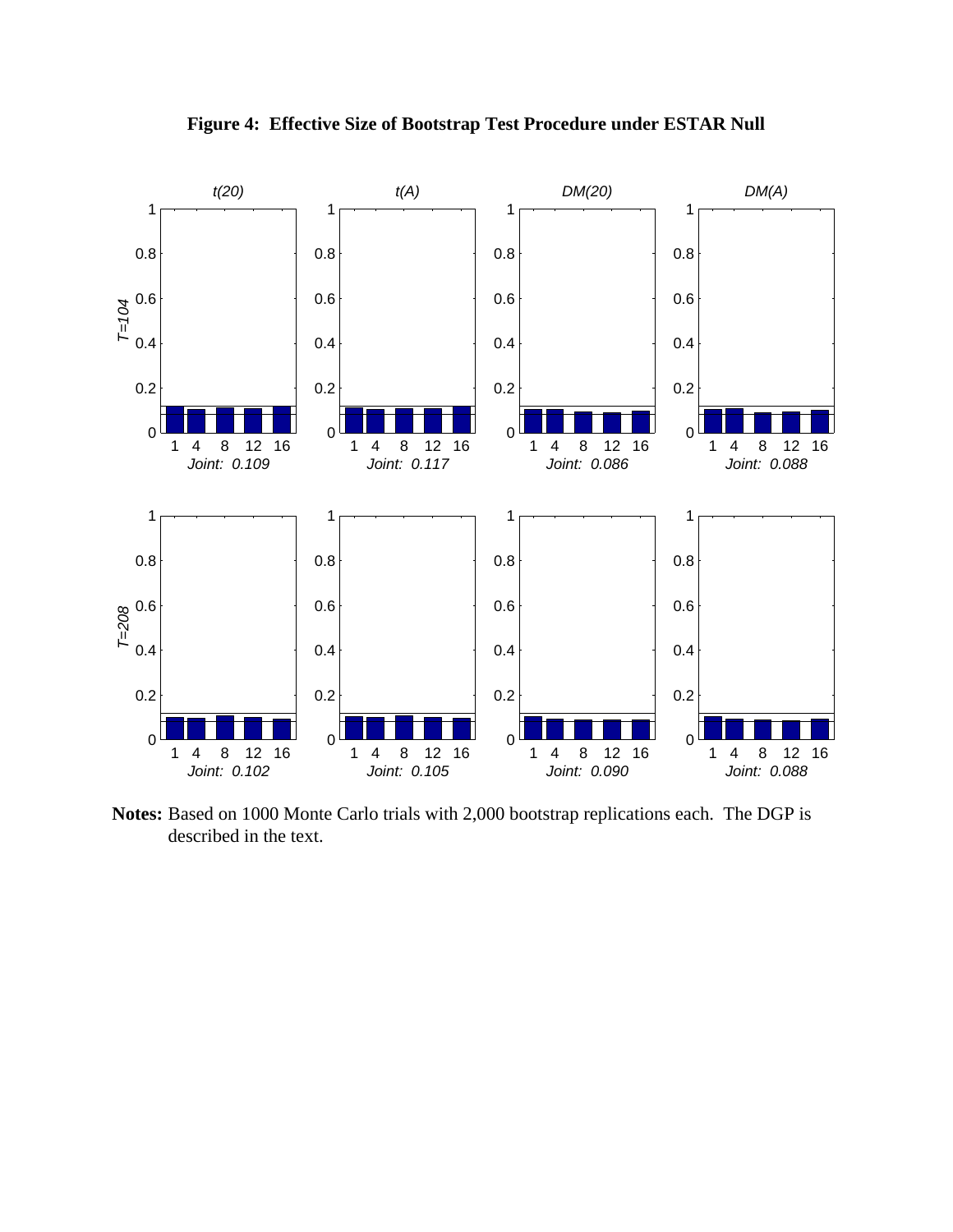

**Figure 5: Power of Bootstrap Test Procedure at the 10% Significance Level**

**(a) T = 104**

**Notes:** Based on 1000 Monte Carlo trials with 2,000 bootstrap replications each. The DGP for  $z_t$  is the same as for the size analysis, but the DGP for  $f_t$  differs:

DGP1:  $\Delta f$ <sub>t</sub> regressed on an intercept

DGP2:  $\Delta f_t$  regressed on 4 lags of itself and an intercept.

DGP3:  $\Delta f_t$  regressed on an intercept,  $\Delta f_{t-2}$  and  $\Delta e_{t-2}$ .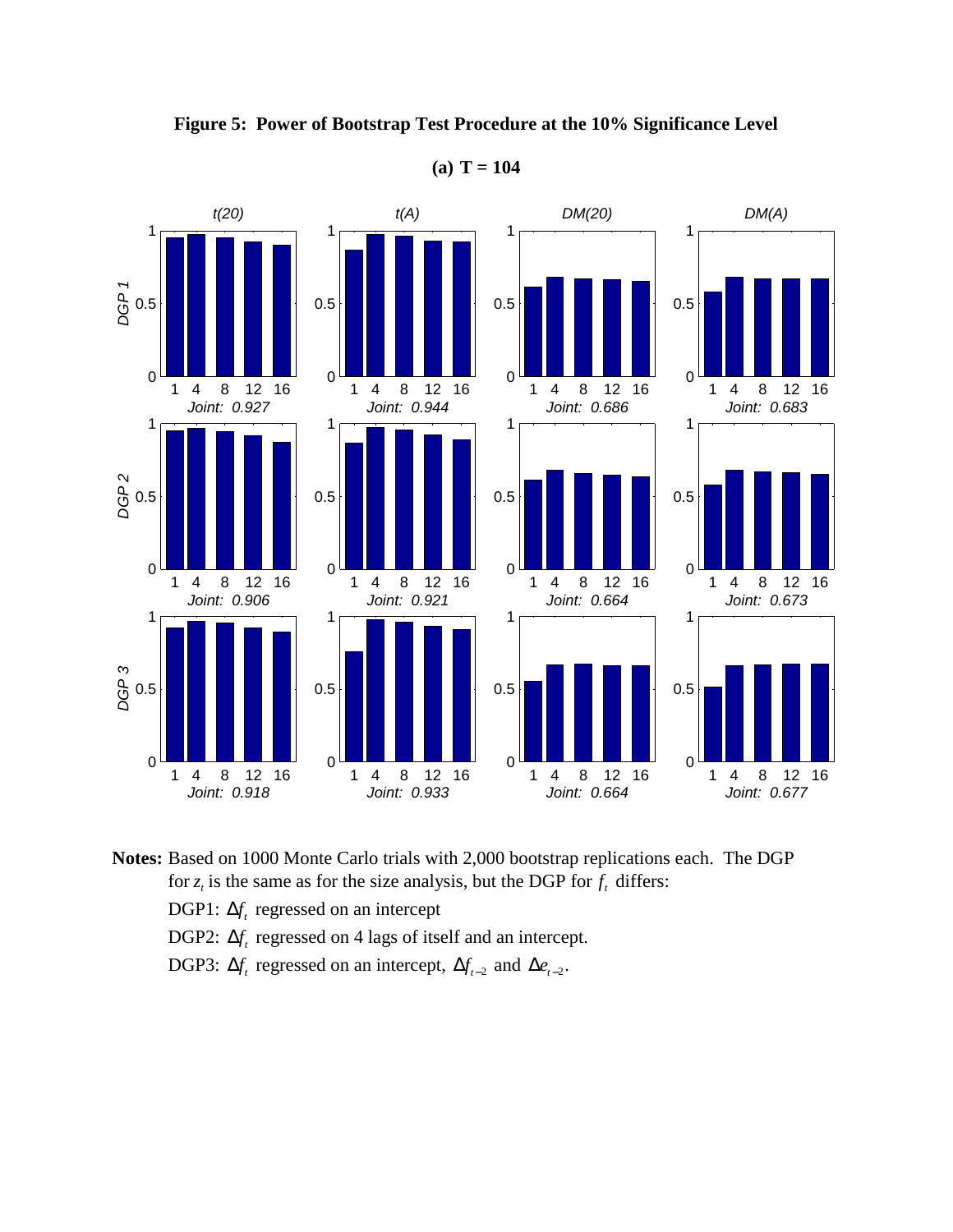## **Figure 5 (contd.)**

**(b) T = 208**



**Notes:** Based on 1000 Monte Carlo trials with 2,000 bootstrap replications each. The DGP for  $z_t$  is the same as for the size analysis, but the DGP for  $f_t$  differs:

DGP1:  $\Delta f$ <sub>t</sub> regressed on an intercept

DGP2:  $\Delta f$ <sub>c</sub> regressed on 4 lags of itself and an intercept.

DGP3:  $\Delta f_t$  regressed on an intercept,  $\Delta f_{t-2}$  and  $\Delta e_{t-2}$ .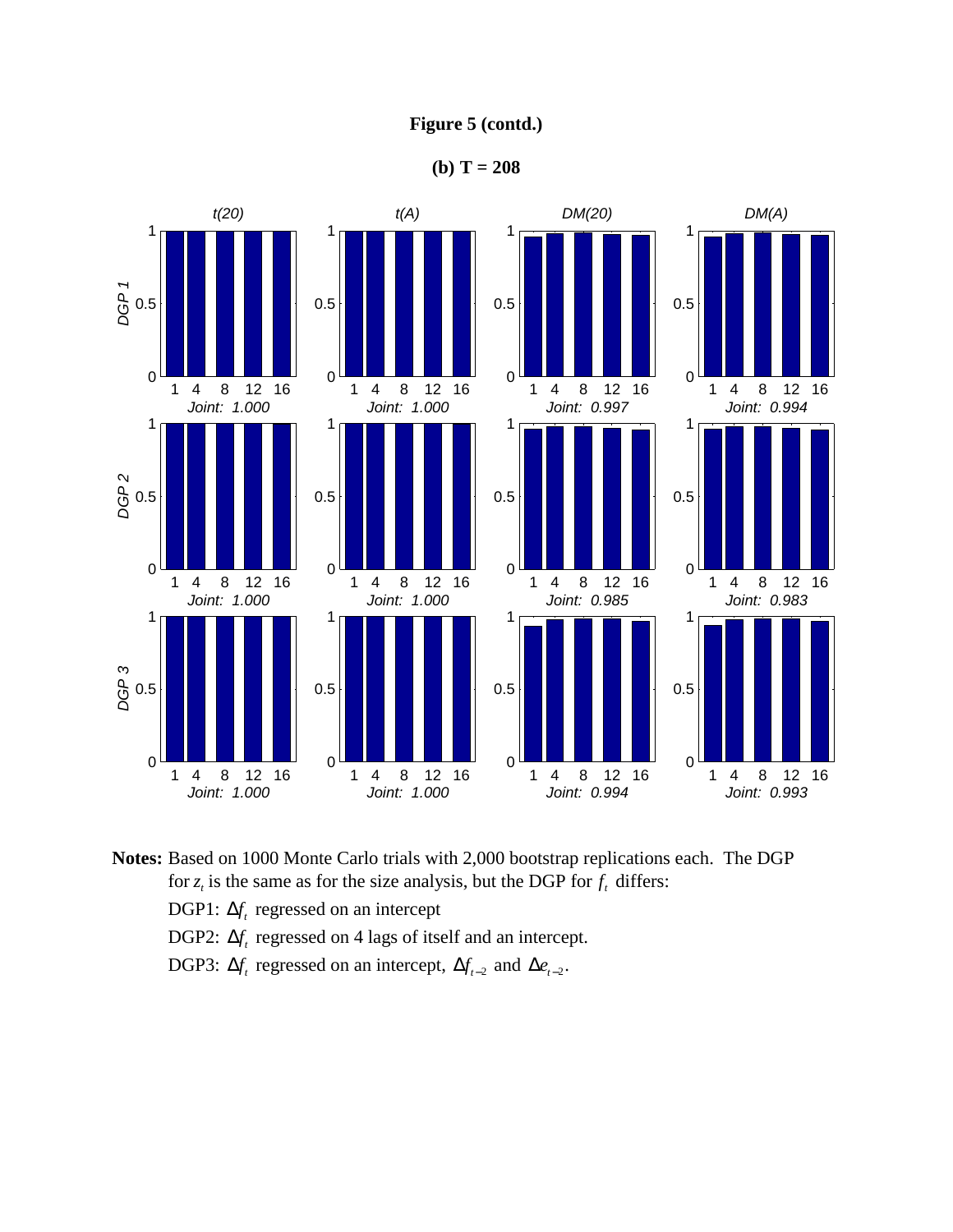

## **Figure 6: Bootstrap p-Values under ESTAR Null PPP Fundamental**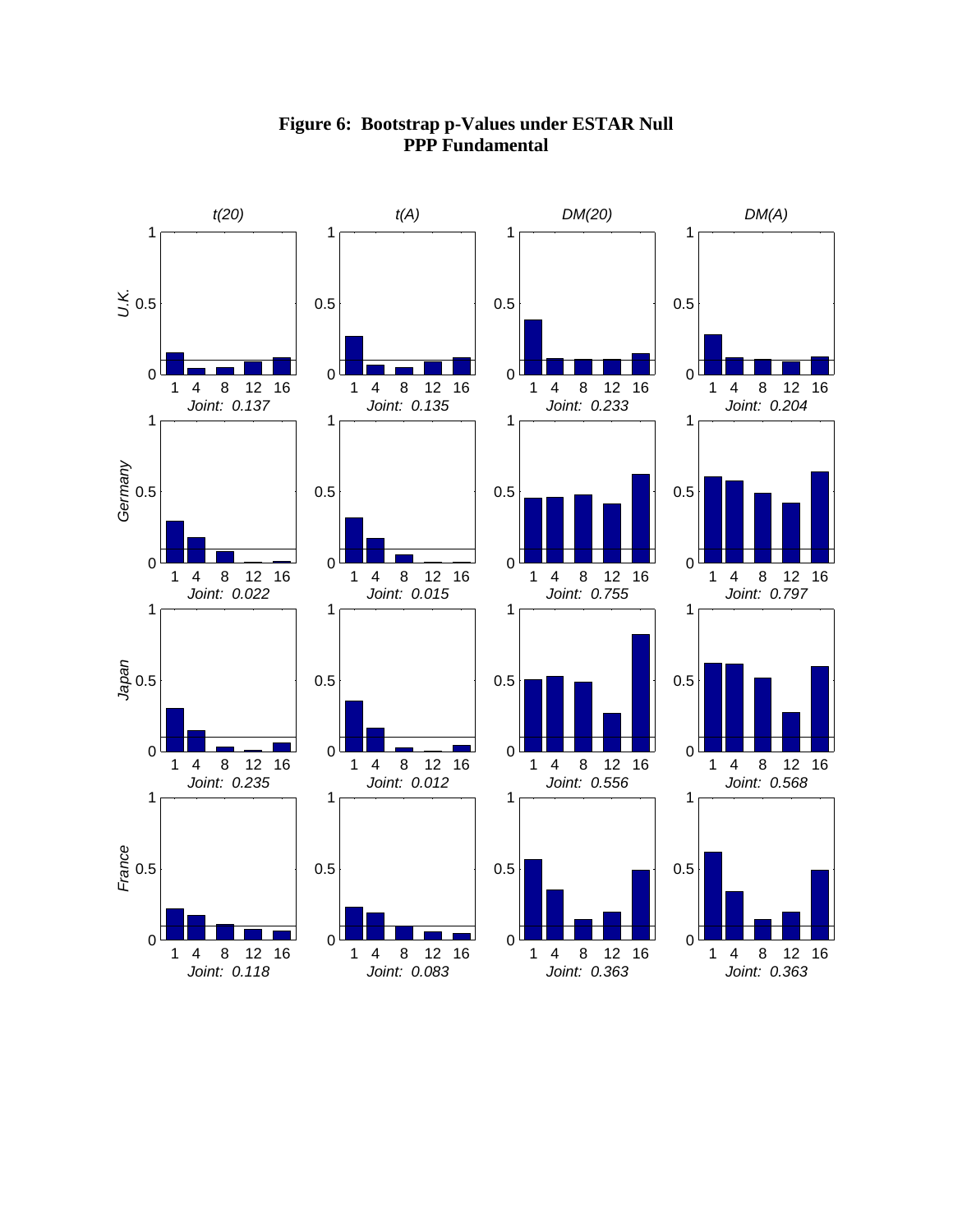## **Figure 6 (contd.)**



**Notes:** Based on 2,000 bootstrap replications. Quarterly IFS data for 1973.I-2000.IV.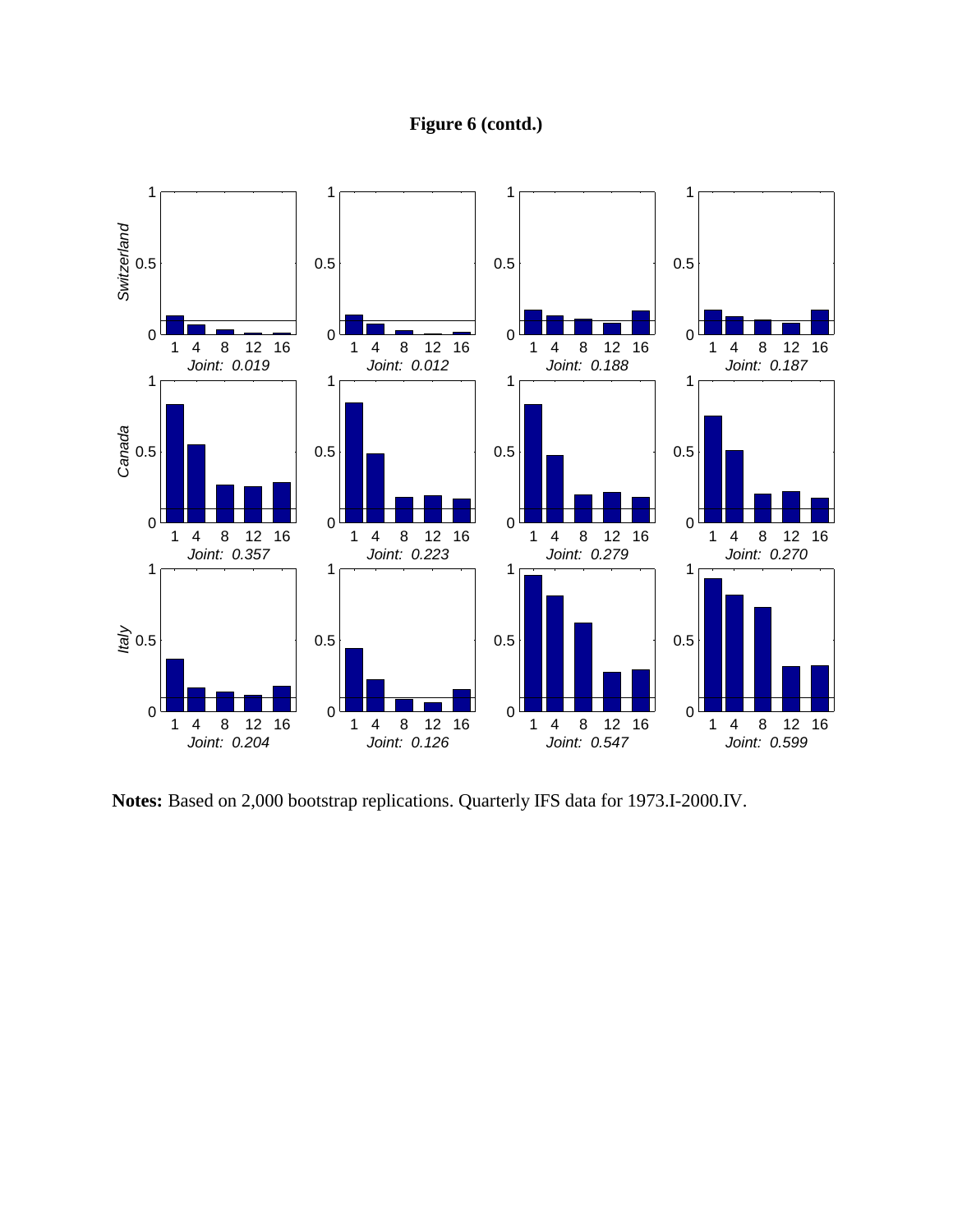1. Given the sequence of observations  $\{x_t\}$  where  $x_t = (e_t, f_t)'$ , define  $z_t \equiv e_t - f_t$ , estimate

the long-horizon regression

$$
e_{t+k} - e_t = a_k + b_k z_t + \varepsilon_{t+k}, \qquad k = 1, 4, 8, 12, 16,
$$

and for each *k* construct the test statistic  $\hat{\theta}_k$ .

2. Postulate a nonlinear data generating process of the form

$$
\Delta e_t - \mu_e = u_{1t}
$$
  

$$
z_t - \mu_z = \left(\exp\left\{\gamma \sum_{d=1}^5 (z_{t-d} - \mu_z)^2\right\}\right) \left(\phi_1 (z_{t-1} - \mu_z) + (1 - \phi_1)(z_{t-2} - \mu_z)\right) + u_{2t}
$$

where the restriction that the exchange rate follows a random walk under  $H_0$  has been imposed and the innovations  $u_t = (u_{1t}, u_{2t})'$  are assumed to be zero mean, independent and identically distributed. Estimate this process by nonlinear least-squares.

3. Based on the fitted model generate a sequence of pseudo observations  $\{x_t^*\}$  of the same length as the original data series  $\{x_t\}$ , where  $x_t^* = (e_t^*, f_t^*)'$  is obtained from the realizations of the bootstrap data generating process:

$$
\Delta e_t^* - \hat{\mu}_e = u_{1t}^* \nz_t^* - \hat{\mu}_e = \left( \exp \left\{ \hat{\gamma} \sum_{d=1}^5 (z_{t-d}^* - \hat{\mu}_e)^2 \right\} \right) \left( \hat{\phi}_1 (z_{t-1}^* - \hat{\mu}_e) + (1 - \hat{\phi}_1)(z_{t-2}^* - \hat{\mu}_e) \right) + u_{2t}^* \right)
$$

The pseudo innovation term  $u_t^* = (u_{1t}^*, u_{2t}^*)'$  is random and drawn with replacement from the set of recentered residuals  $\tilde{u}_t = \hat{u}_t - T^{-1} \sum_{t=p+1}^T \hat{u}_t$ . The process may be initialized with  $z_{t-j}^* =$ 0 and  $\Delta e_{t-j}^* = 0$  for  $j = p, ..., 1$ . We discard the first 500 transients.

3. Repeat the preceding step 2,000 times. For each of the 2,000 bootstrap replications  $\{x_i^*\}$